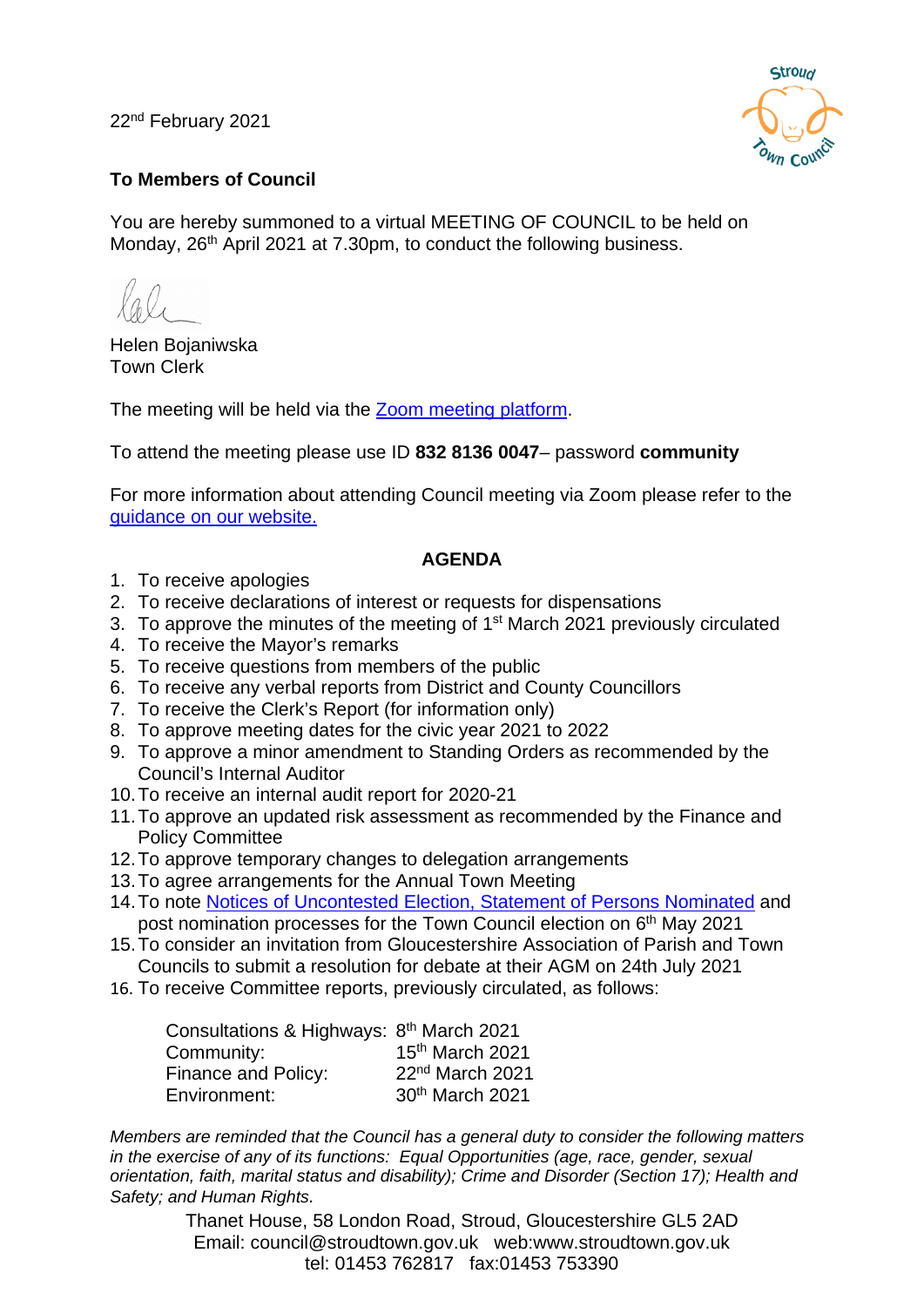## Clerk's report for Council 26/4/2021

## Staff and office

Office staff are continuing to work from home in line with the latest government guidance. Plans are in place to return to the office and open to the public in early May with staff working on a rota.

We are continuing to see residents by appointment for any matters that cannot be resolved remotely, for example signing "proof of life" documents.

## Election

There will be a poll for Central ward on 6th May 2021.

There will be no polls in the other wards where there are only 2 or 3 candidates for the 3 seats available. In these wards the candidates are automatically elected and will take office on 10<sup>th</sup> May. In Uplands ward there were only two candidates so the Council will be able to co-opt an additional member in due course.

I would like to extend my personal thanks to those councillors who are standing down this year. It has been a pleasure to work with you and I do hope you will keep in touch.

### Social Distancing in the town centre

An extension to the TRO closing London Road on Saturdays for the Farmers' Market has been approved. SDC will fund the traffic management from their government grant from the Reopening High Streets Safely Fund until June.

## Green Spaces team

Sadly our Green Spaces Manager will be leaving us at the end of April. The vacancy has been advertised and the closing date for applications is 27th April 2021. Interviews will be held in early May. The team will be jointly managed by the Clerk and Deputy Clerk in the interim.

A new Horticulture Ranger, Sam Moppett has joined the team.

## Finance Staff

Interim staff are in place to manage financial administration and year-end preparation. The Personnel Committee will be reviewing staffing requirements for this area of work before advertising a permanent replacement. Any financial queries in the meantime can be directed to the Town Clerk.

Helen Bojaniwska Town Clerk 19th April 2021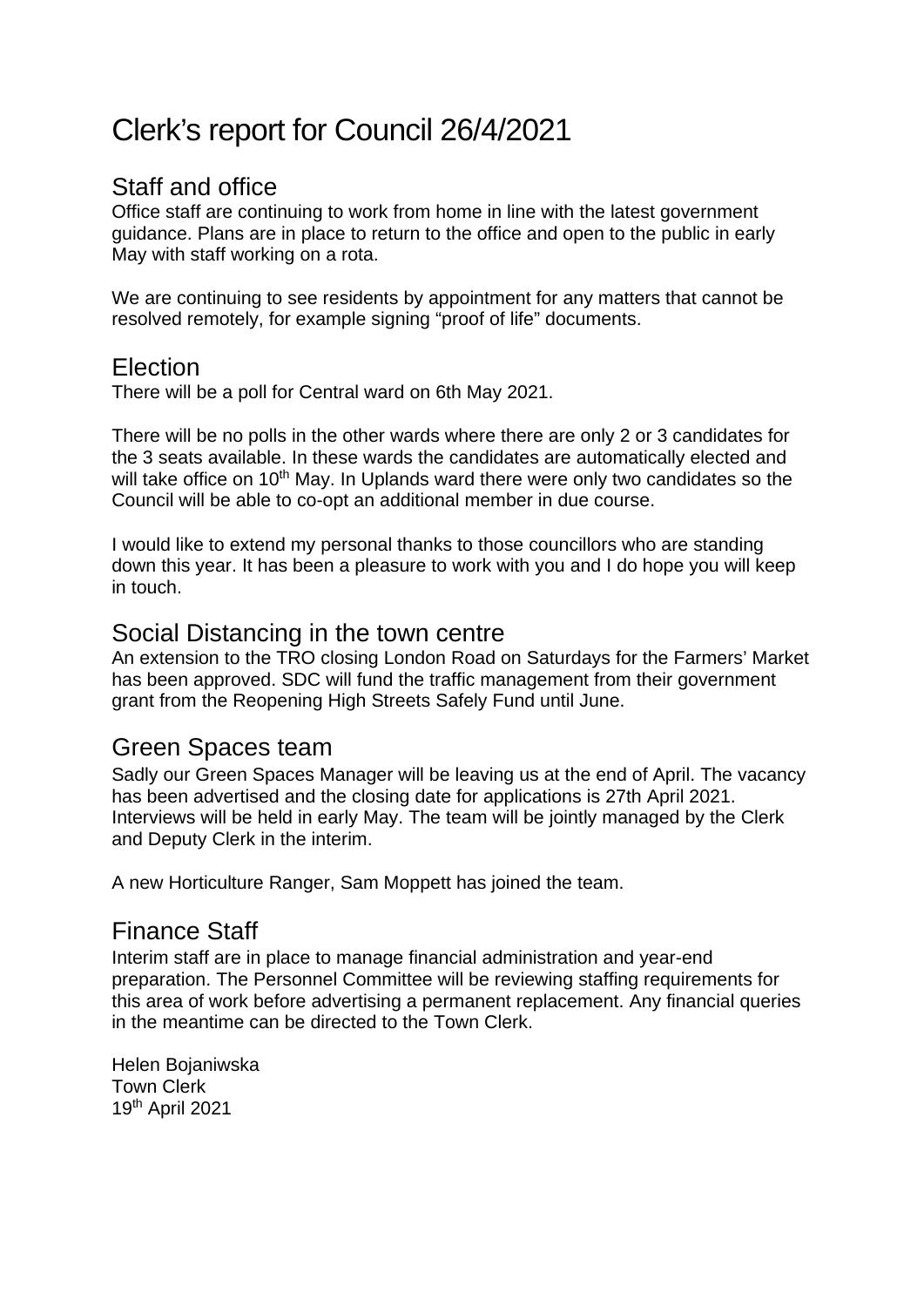### **STROUD TOWN COUNCIL**

### **SCHEDULE OF MEETINGS 2021-22**

| 2021                                | <b>Day</b> | <b>Date</b> |
|-------------------------------------|------------|-------------|
| <b>ELECTION</b>                     | Thu        | 6 May       |
| <b>ANNUAL COUNCIL</b>               | Tue        | 11 May      |
| <b>Consultations &amp; Highways</b> | Mon        | 17 May      |
| Free                                | Mon        | 24 May      |
| <b>Environment</b>                  | Tue        | 25 May      |
| <b>Regeneration (Daytime)</b>       | Thu        | 27 May      |
| Bank Holiday                        | Mon        | 31 May      |
| <b>Finance &amp; Policy</b>         | Mon        | 7 Jun       |
| <b>Consultations &amp; Highways</b> | Mon        | 14 Jun      |
| Free                                | Mon        | 21 Jun      |
| <b>Community</b>                    | Mon        | 28 Jun      |
| Free                                | Mon        | 5 Jul       |
| Consultations & Highways            | Mon        | 12 Jul      |
| <b>Environment</b>                  | Tue        | 13 Jul      |
| <b>COUNCIL</b>                      | Mon        | 19 Jul      |
| <b>Regeneration (Daytime)</b>       | Thu        | 22 Jul      |
| <b>School Holidays</b>              | Mon        | 26 Jul      |
| <b>School Holidays</b>              | Mon        | 2 Aug       |
| <b>School Holidays</b>              | Mon        | 9 Aug       |
| <b>Consultations &amp; Highways</b> | Mon        | 16 Aug      |
| <b>School Holidays</b>              | Mon        | 23 Aug      |
| <b>Bank Holiday</b>                 | Mon        | 30 Aug      |
| <b>Finance &amp; Policy</b>         | Mon        | 6 Sep       |
| <b>COUNCIL</b>                      | Mon        | 13 Sep      |
| <b>Consultations &amp; Highways</b> | Mon        | 20 Sep      |
| <b>Environment</b>                  | Tue        | 21 Sep      |
| Free                                | Mon        | 27 Sep      |
| <b>Community</b>                    | Mon        | 4 Oct       |
| <b>Regeneration (Daytime)</b>       | Thu        | 7 Oct       |
| Free                                | Mon        | 11 Oct      |
| <b>Consultations &amp; Highways</b> | Mon        | 18 Oct      |
| <b>School Holidays</b>              | Mon        | 25 Oct      |
| Free                                | Mon        | 1 Nov       |
| <b>COUNCIL</b>                      | Mon        | 8 Nov       |
| Free                                | Mon        | 15 Nov      |
| <b>Consultations &amp; Highways</b> | Mon        | 22 Nov      |
| <b>Environment</b>                  | Tue        | 29 Nov      |
| <b>Community</b>                    | Mon        | 6 Dec       |
| <b>Regeneration</b>                 | Thu        | 9 Dec       |
| <b>Finance &amp; Policy</b>         | Mon        | 13 Dec      |
| <b>School Holidays</b>              | Mon        | 20 Dec      |
| <b>School Holidays</b>              | Mon        | 27 Dec      |

| 2022                                | <b>Day</b> | <b>Date</b> |
|-------------------------------------|------------|-------------|
| Bank Holiday                        | Mon        | 3 Jan       |
| <b>Consultations &amp; Highways</b> | Tue        | 4 Jan       |
| Free                                | Mon        | 10 Jan      |
| <b>COUNCIL</b>                      | Mon        | 17 Jan      |
| Free                                | Mon        | 24 Jan      |
| <b>Environment</b>                  | Tue        | 25 Jan      |
| Free                                | Mon        | 31 Jan      |
| <b>Consultations &amp; Highways</b> | Mon        | 7 Feb       |
| <b>Finance &amp; Policy</b>         | Mon        | 14 Feb      |
| <b>Regeneration (Daytime)</b>       | Thu        | 17 Feb      |
| <b>School Holidays</b>              | Mon        | 21 Feb      |
| <b>Community</b>                    | Mon        | 28 Feb      |
| <b>COUNCIL</b>                      | Mon        | 7 Mar       |
| <b>Consultations &amp; Highways</b> | Mon        | 14 Mar      |
| Free                                | Mon        | 21 Mar      |
| Free                                | Mon        | 28 Mar      |
| Environment                         | Tue        | 29 Mar      |
| Free                                | Mon        | 4 Apr       |
| <b>Consultations &amp; Highways</b> | Mon        | 11 Apr      |
| <b>Bank Holiday</b>                 | Mon        | 18 Apr      |
| <b>COUNCIL</b>                      | Mon        | 25 Apr      |
| <b>Regeneration (Daytime)</b>       | Thu        | 28 Apr      |
| <b>Bank Holiday</b>                 | Mon        | 2 May       |

| 2022-23                             | Day | <b>Date</b> |
|-------------------------------------|-----|-------------|
| <b>ANNUAL MEETING</b>               | Mon | 9 May       |
| <b>Consultations &amp; Highways</b> | Mon | 16 May      |
| <b>TOWN MEETING</b>                 | Wed | 18 May      |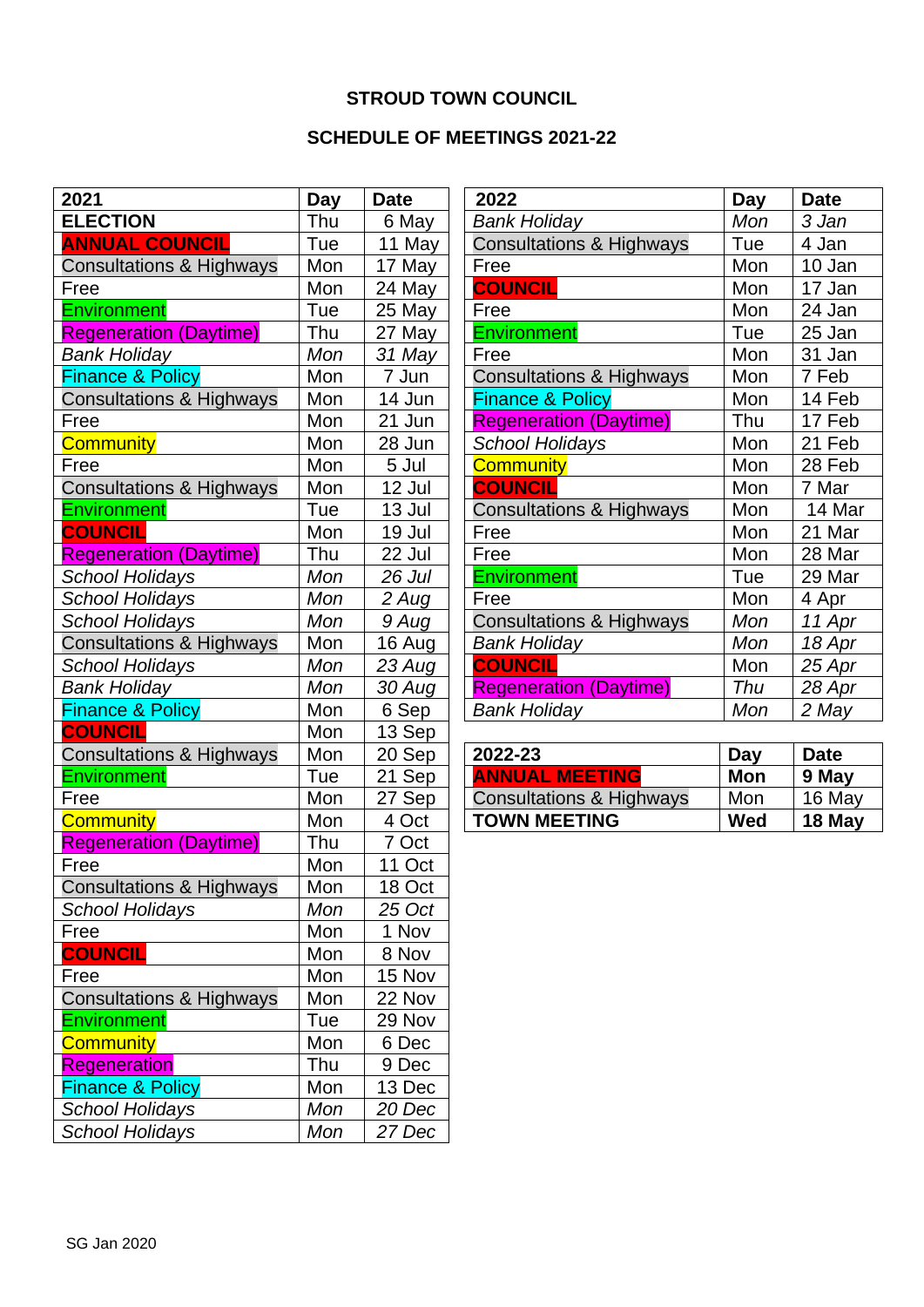

# **STROUD TOWN COUNCIL STANDING ORDERS**

Approved by Council 26th April 2021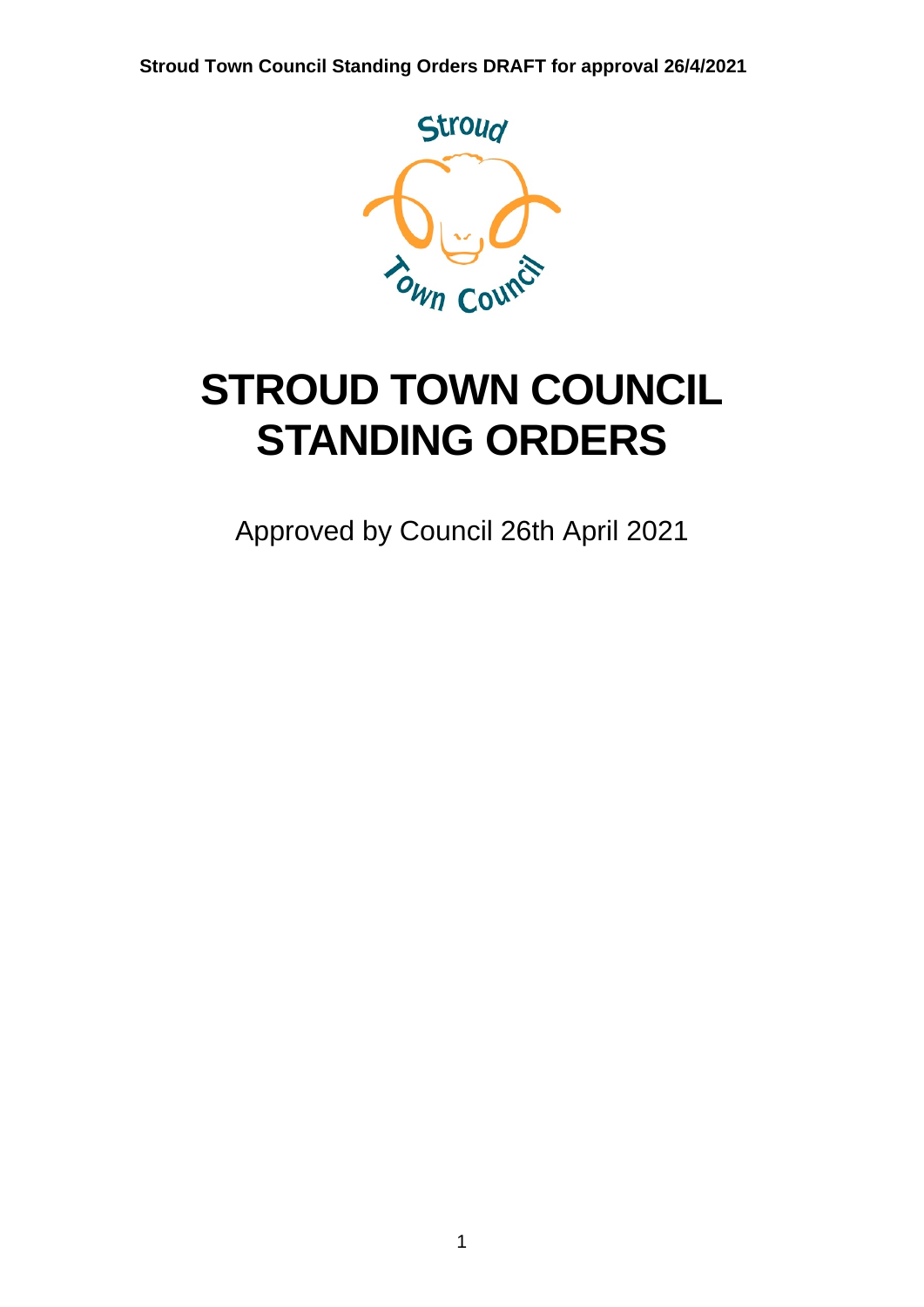## **CONTENTS**

| 1. |                                                          |  |
|----|----------------------------------------------------------|--|
| 2. |                                                          |  |
| 3. |                                                          |  |
| 4. |                                                          |  |
| 5. |                                                          |  |
| 6. | EXTRAORDINARY MEETINGS OF THE COUNCIL, COMMITTEES AND    |  |
| 7. |                                                          |  |
| 8. |                                                          |  |
| 9. | MOTIONS FOR A MEETING THAT REQUIRE WRITTEN NOTICE TO     |  |
|    | 10. MOTIONS AT A MEETING THAT DO NOT REQUIRE WRITTEN     |  |
|    |                                                          |  |
|    |                                                          |  |
|    |                                                          |  |
|    |                                                          |  |
|    |                                                          |  |
|    |                                                          |  |
|    |                                                          |  |
|    |                                                          |  |
|    |                                                          |  |
|    |                                                          |  |
|    | 21. RESPONSIBILITIES UNDER DATA PROTECTION LEGISLATION23 |  |
|    |                                                          |  |
|    |                                                          |  |
|    | 24. COMMUNICATING WITH DISTRICT AND COUNTY OR UNITARY    |  |
|    |                                                          |  |
|    |                                                          |  |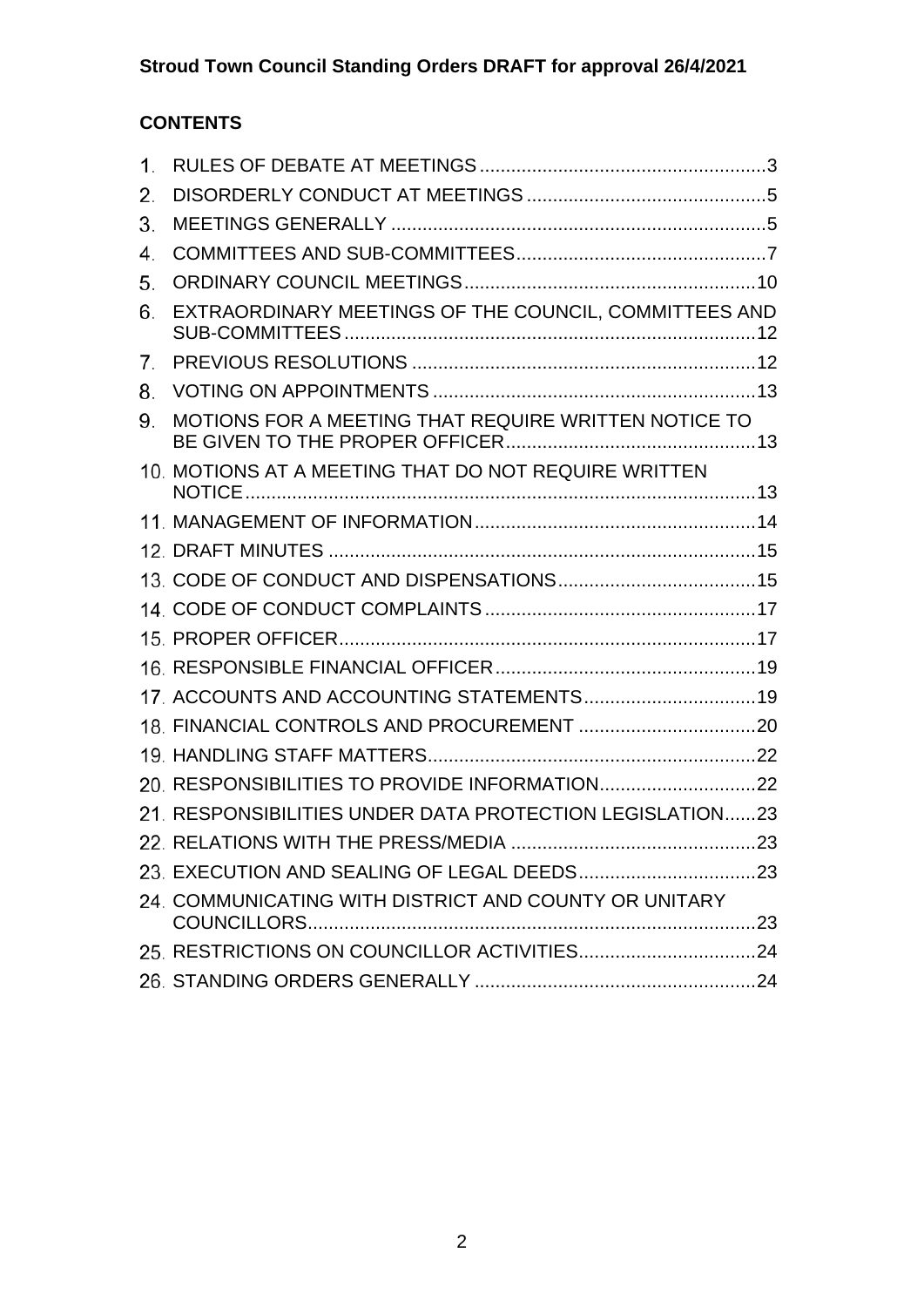#### <span id="page-5-0"></span> $1.$ **RULES OF DEBATE AT MEETINGS**

- a Motions on the agenda shall be considered in the order that they appear unless the order is changed at the discretion of the chairperson of the meeting.
- b A motion (including an amendment) shall not be progressed unless it has been moved and seconded.
- c A motion on the agenda that is not moved by its proposer may be treated by the chairperson of the meeting as withdrawn.
- d If a motion (including an amendment) has been seconded, it may be withdrawn by the proposer only with the consent of the seconder and the meeting.
- e An amendment is a proposal to remove or add words to a motion. It shall not negate the motion.
- f If an amendment to the original motion is carried, the original motion (as amended) becomes the substantive motion upon which further amendment(s) may be moved.
- g An amendment shall not be considered unless early verbal notice of it is given at the meeting and, if requested by the chairperson of the meeting, is expressed in writing to the chairperson.
- h A councillor may move an amendment to his or her own motion if agreed by the meeting. If a motion has already been seconded, the amendment shall be with the consent of the seconder and the meeting.
- i If there is more than one amendment to an original or substantive motion, the amendments shall be moved in the order directed by the chairperson of the meeting.
- j Subject to standing order 1(k), only one amendment shall be moved and debated at a time, the order of which shall be directed by the chairperson of the meeting.
- k One or more amendments may be discussed together if the chairperson of the meeting considers this expedient but each amendment shall be voted upon separately.
- l A councillor may not move more than one amendment to an original or substantive motion.
- m The mover of an amendment has no right of reply at the end of debate on it.
- n Where a series of amendments to an original motion are carried, the mover of the original motion shall have a right of reply either at the end of debate on the first amendment or at the very end of debate on the final substantive motion immediately before it is put to the vote.
- o Unless permitted by the chairperson of the meeting, a councillor may speak once in the debate on a motion except: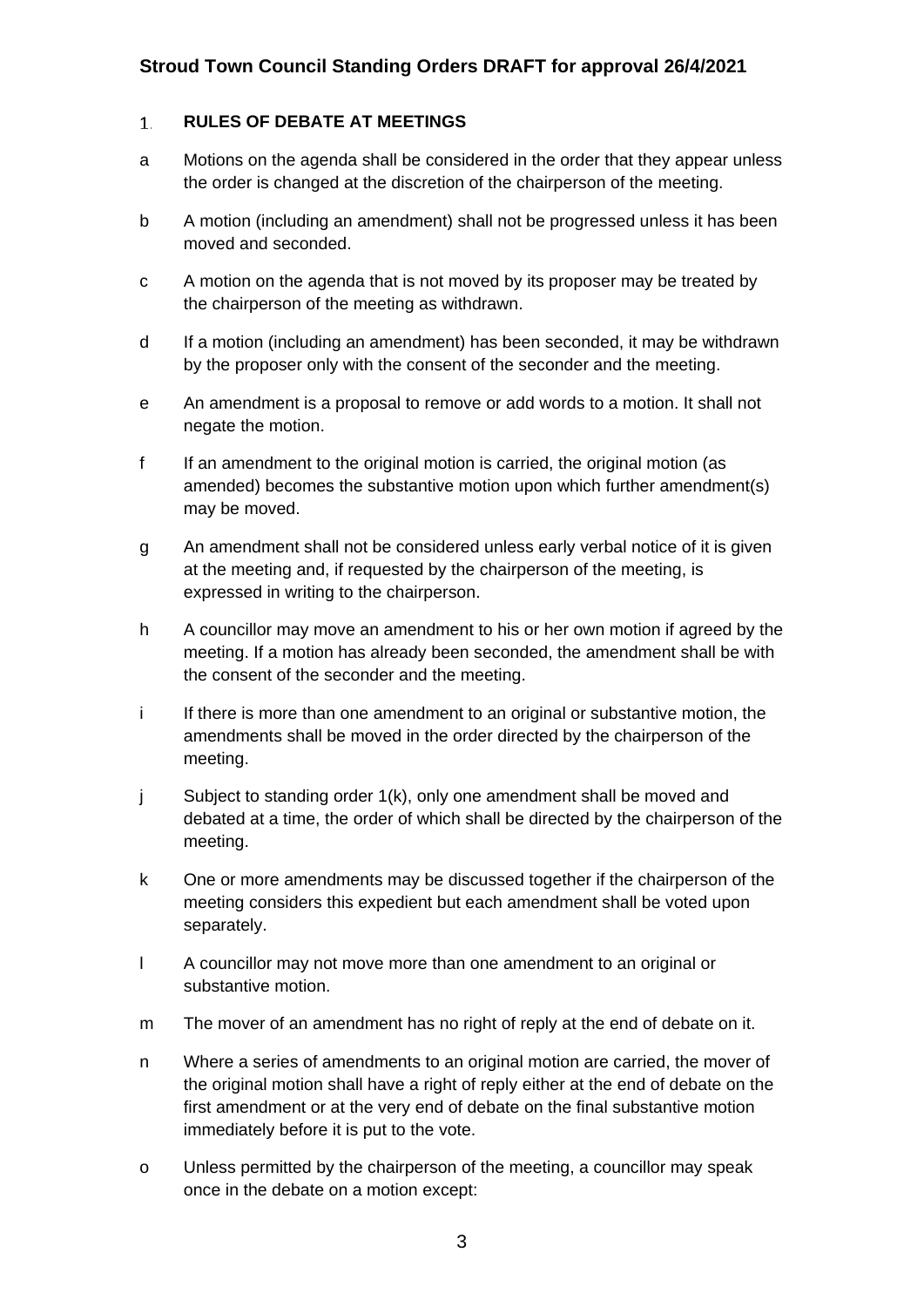- i. to speak on an amendment moved by another councillor;
- ii. to move or speak on another amendment if the motion has been amended since he or she last spoke;
- iii. to make a point of order;
- iv. to give a personal explanation; or
- v. to exercise a right of reply.
- p During the debate on a motion, a councillor may interrupt only on a point of order or a personal explanation and the councillor who was interrupted shall stop speaking. A councillor raising a point of order shall identify the standing order which he or she considers has been breached or specify the other irregularity in the proceedings of the meeting he or she is concerned by.
- q A point of order shall be decided by the chairperson of the meeting and his or her decision shall be final.
- r When a motion is under debate, no other motion shall be moved except:
	- i. to amend the motion;
	- ii. to proceed to the next business;
	- iii. to adjourn the debate;
	- iv. to put the motion to a vote;
	- v. to ask a person to be no longer heard or to leave the meeting;
	- vi. to refer a motion to a committee or sub-committee for consideration;
	- vii. to exclude the public and press;
	- viii. to adjourn the meeting; or
	- ix. to suspend particular standing order(s) excepting those which reflect mandatory statutory or legal requirements.
- s Before an original or substantive motion is put to the vote, the chairperson of the meeting shall be satisfied that the motion has been sufficiently debated and that the mover of the motion under debate has exercised or waived his or her right of reply.
- t Excluding motions moved under standing order 1(r), the contributions or speeches by a councillor shall relate only to the motion under discussion and shall not exceed 3 minutes without the consent of the chairperson of the meeting.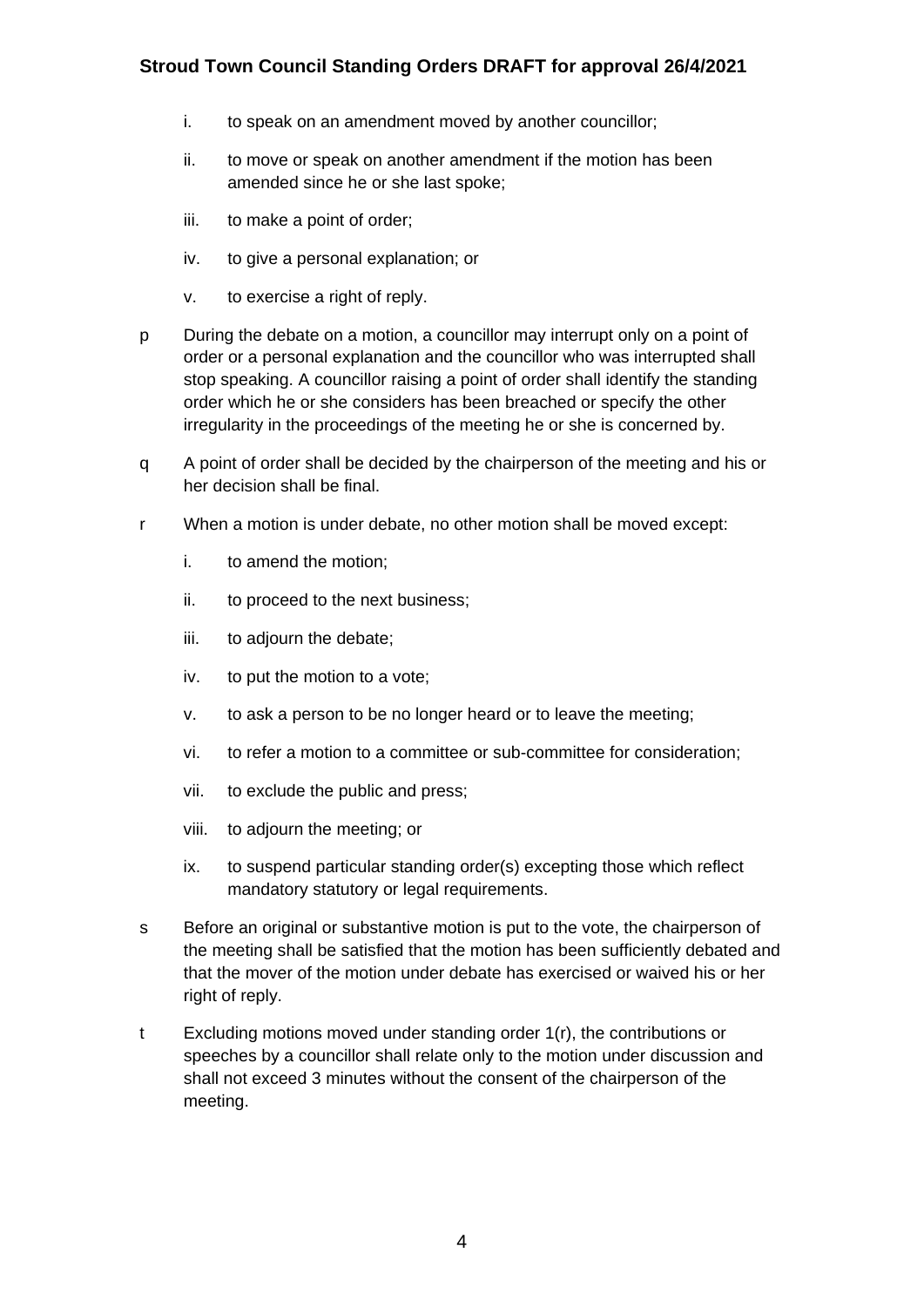#### <span id="page-7-0"></span> $2.$ **DISORDERLY CONDUCT AT MEETINGS**

- a No person shall obstruct the transaction of business at a meeting or behave offensively or improperly. If this standing order is ignored, the chairperson of the meeting shall request such person(s) to moderate or improve their conduct.
- b If person(s) disregard the request of the chairperson of the meeting to moderate or improve their conduct, any councillor or the chairperson of the meeting may move that the person be no longer heard or be excluded from the meeting. The motion, if seconded, shall be put to the vote without discussion.
- c If a resolution made under standing order 2(b) is ignored, the chairperson of the meeting may take further reasonable steps to restore order or to progress the meeting. This may include temporarily suspending or closing the meeting.

#### <span id="page-7-1"></span>**MEETINGS GENERALLY**  $3.$

| <b>Full Council meetings</b> | $\bullet$ |
|------------------------------|-----------|
| Committee meetings           | ●         |
| Sub-committee meetings       | n         |

- a **Meetings shall not take place in premises which at the time of the meeting are used for the supply of alcohol, unless no other premises are available free of charge or at a reasonable cost.** Meetings of the Council shall normally be held on a Monday commencing at 7.30pm and closing by 10.00pm, in the Council offices, Thanet House, London Road, Stroud.
- b **The minimum three clear days for notice of a meeting does not include the day on which notice was issued, the day of the meeting, a Sunday, a day of the Christmas break, a day of the Easter break or of a bank holiday or a day appointed for public thanksgiving or mourning.**
- c **The minimum three clear days' public notice for a meeting does not include the day on which the notice was issued or the day of the meeting unless the meeting is convened at shorter notice.**
- d ●● **Meetings shall be open to the public unless their presence is prejudicial to the public interest by reason of the confidential nature of the business to be transacted or for other special reasons. The public's exclusion from part or all of a meeting shall be by a resolution which shall give reasons for the public's exclusion.**
- e Members of the public may make representations, answer questions and give evidence at a meeting which they are entitled to attend in respect of the business on the agenda.
- f The period of time designated for public participation at a meeting in accordance with standing order 3(e) shall not exceed 15 minutes unless directed by the chairperson of the meeting.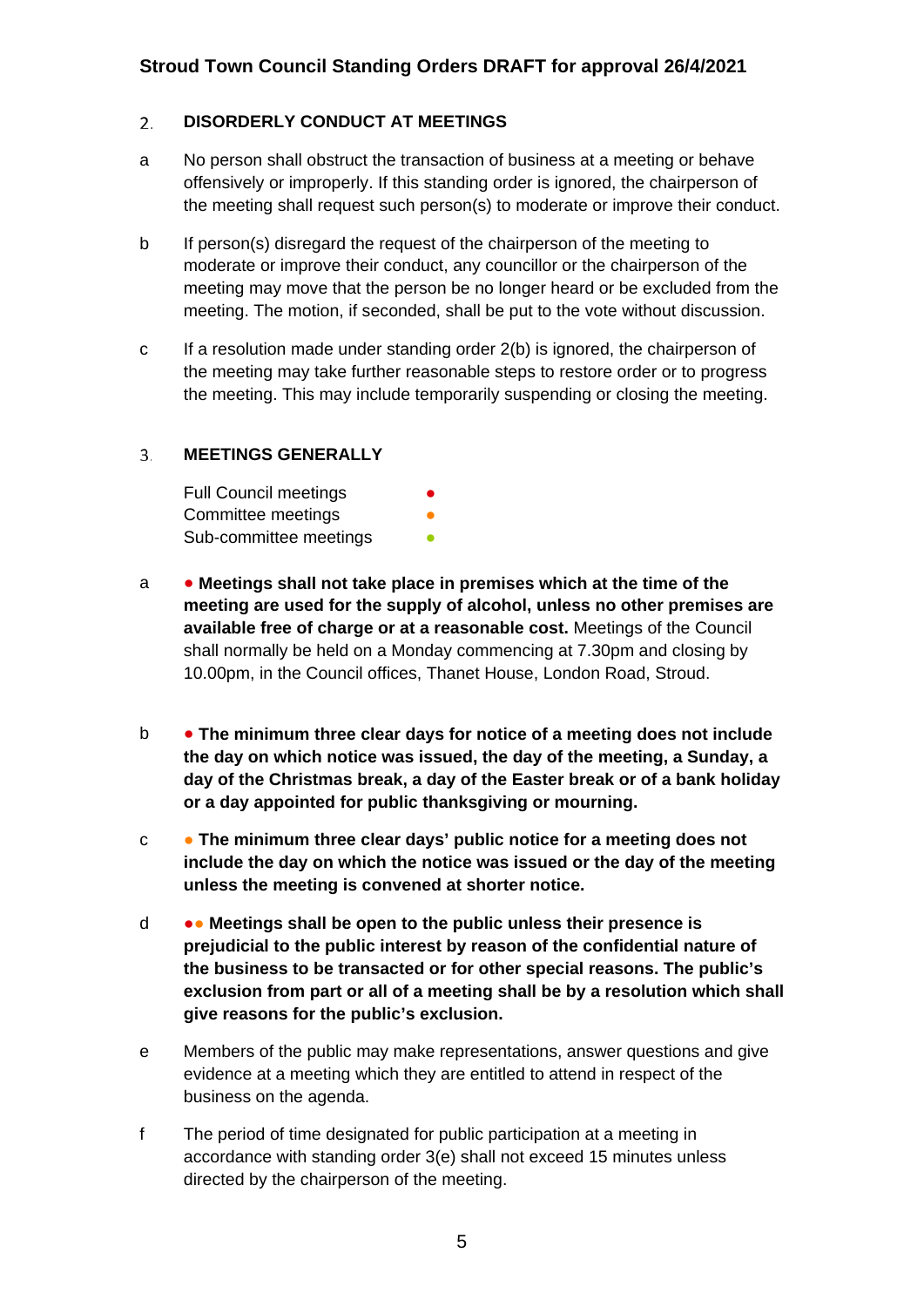- g Subject to standing order 3(f), a member of the public shall not speak for more than 3 minutes.
- h In accordance with standing order 3(e), a question shall not require a response at the meeting nor start a debate on the question. The chairperson of the meeting may direct that a written or oral response be given.
- i A person shall raise his or her hand when requesting to speak and stand when speaking (except when a person has a disability or is likely to suffer discomfort)]. The chairperson of the meeting may at any time permit a person to be seated when speaking.
- j A person who speaks at a meeting shall direct his or her comments to the chairperson of the meeting.
- k Only one person is permitted to speak at a time. If more than one person wants to speak, the chairperson of the meeting shall direct the order of speaking.
- l ●● **Subject to standing order 3(m), a person who attends a meeting is permitted to report on the meeting whilst the meeting is open to the public. To "report" means to film, photograph, make an audio recording of meeting proceedings, use any other means for enabling persons not present to see or hear the meeting as it takes place or later or to report or to provide oral or written commentary about the meeting so that the report or commentary is available as the meeting takes place or later to persons not present.**
- m ●● **A person present at a meeting may not provide an oral report or oral commentary about a meeting as it takes place without permission.**
- n ●● **The press shall be provided with reasonable facilities for the taking of their report of all or part of a meeting at which they are entitled to be present.**
- o **Subject to standing orders which indicate otherwise, anything authorised or required to be done by, to or before the Mayor may in his or her absence be done by, to or before the Deputy Mayor of the Council.**
- p **The Chairperson, if present, shall preside at a meeting. If the Chairperson is absent from a meeting, the Deputy Chairperson of the Council (if there is one) if present, shall preside. If both the Chairperson and the Deputy Chairperson are absent from a meeting, a councillor as chosen by the councillors present at the meeting shall preside at the meeting.**
- q ●●● **Subject to a meeting being quorate, all questions at a meeting shall be decided by a majority of the councillors and non-councillors with voting rights present and voting.**
- r ●●● **The chairperson of a meeting may give an original vote on any matter put to the vote, and in the case of an equality of votes may exercise his or her casting vote whether or not he or she gave an original vote.**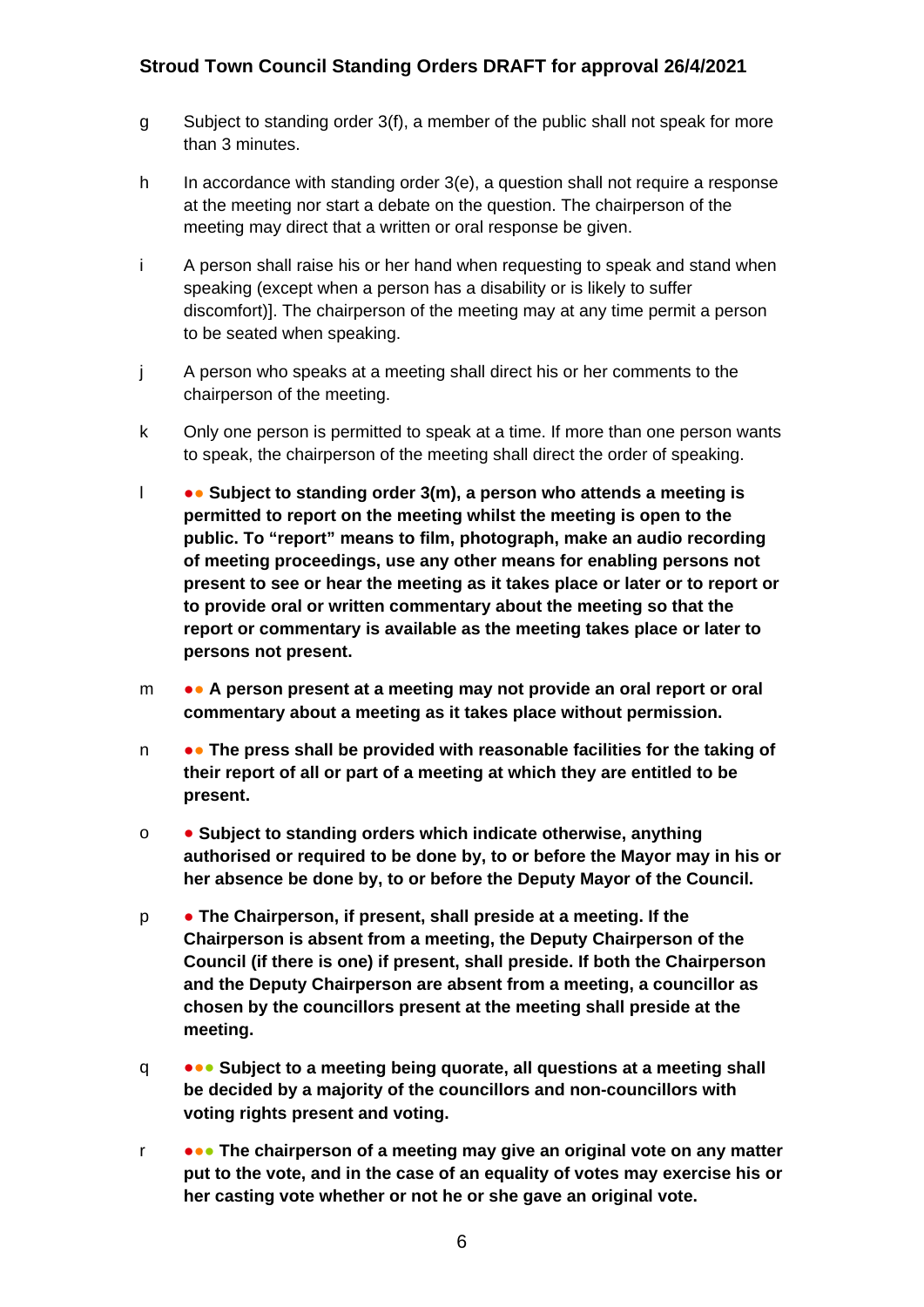*See standing orders 5(h) and (i) for the different rules that apply in the election of the Chairperson of the Council at the annual meeting of the Council.*

- s **Unless standing orders provide otherwise, voting on a question shall be by a show of hands. At the request of a councillor, the voting on any question shall be recorded so as to show whether each councillor present and voting gave his or her vote for or against that question.** Such a request shall be made before moving on to the next item of business on the agenda.
- t The minutes of a meeting shall include an accurate record of the following:
- i. the time and place of the meeting;
- ii. the names of councillors who are present and the names of councillors who are absent;
- iii. interests that have been declared by councillors and non-councillors with voting rights;
- iv. the grant of dispensations (if any) to councillors and non-councillors with voting rights;
- v. whether a councillor or non-councillor with voting rights left the meeting when matters that they held interests in were being considered;
- vi. if there was a public participation session; and
- vii. the resolutions made.
- u ●●● **A councillor or a non-councillor with voting rights who has a disclosable pecuniary interest or another interest as set out in the Council's code of conduct in a matter being considered at a meeting is subject to statutory limitations or restrictions under the code on his or her right to participate and vote on that matter.**
- v **No business may be transacted at a meeting unless at least one-third of the whole number of members of the Council are present and in no case shall the quorum of a meeting be less than three.**

*See standing order 4d(viii) for the quorum of a committee or sub-committee meeting.* 

- w ●●● **If a meeting is or becomes inquorate no business shall be transacted** and the meeting shall be closed. The business on the agenda for the meeting shall be adjourned to another meeting.
- x A meeting shall not exceed a period of 2.5 hours.

#### <span id="page-9-0"></span> $4.$ **COMMITTEES AND SUB-COMMITTEES**

a **Unless the Council determines otherwise, a committee may appoint a**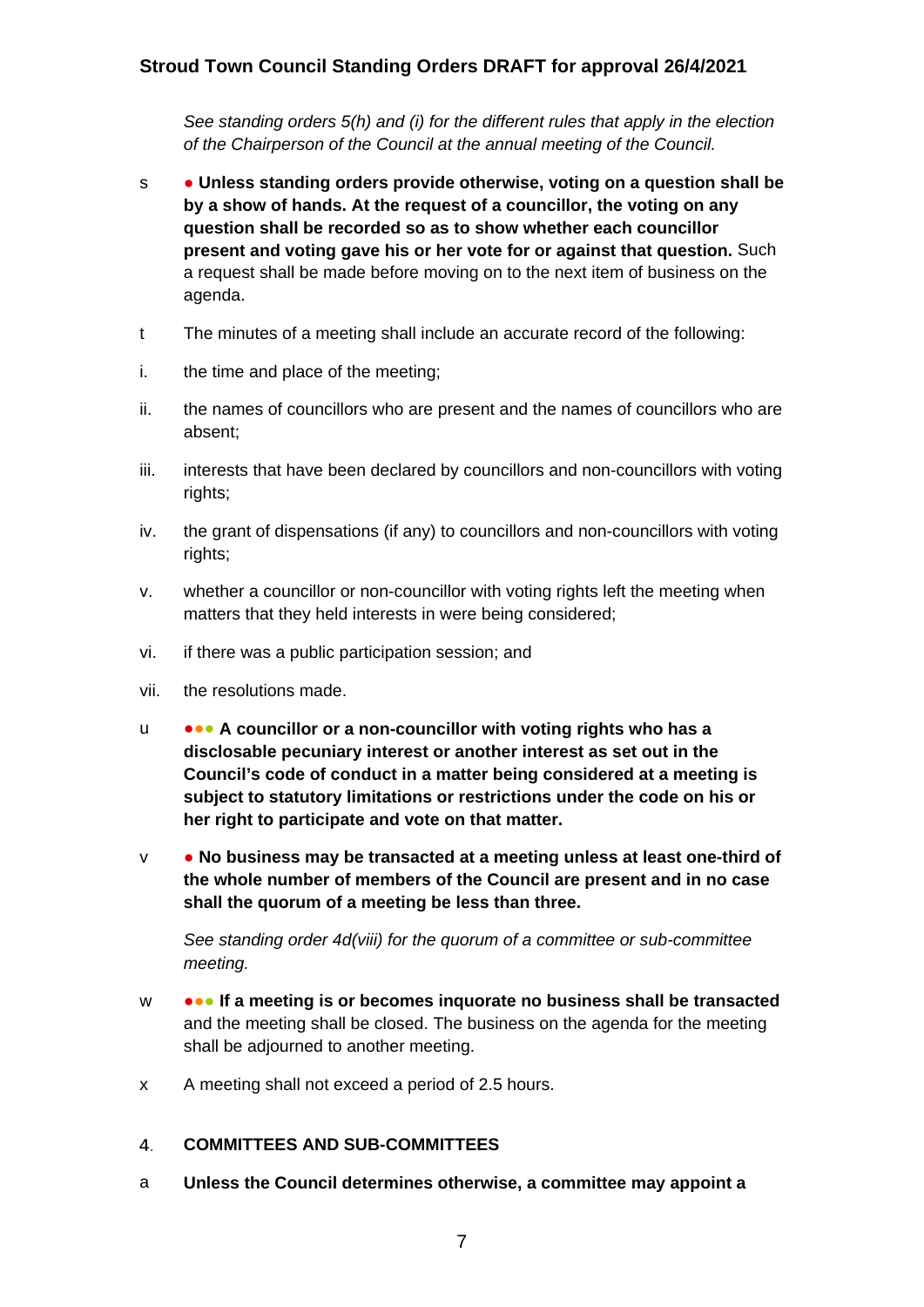**sub-committee whose terms of reference and members shall be determined by the committee.**

- b **The members of a committee may include non-councillors unless it is a committee which regulates and controls the finances of the Council.**
- c **Unless the Council determines otherwise, all the members of an advisory committee and a sub-committee of the advisory committee may be noncouncillors.**
- d The Council may appoint standing committees or other committees as may be necessary, and:
	- i. shall determine their terms of reference;
	- ii. shall determine the number and time of the ordinary meetings of a standing committee up until the date of the next annual meeting of the Council;
	- iii. shall permit a committee, other than in respect of the ordinary meetings of a committee, to determine the number and time of its meetings;
	- iv. shall, subject to standing orders 4(b) and (c), appoint and determine the terms of office of members of such a committee;
	- v. may, subject to standing orders 4(b) and (c), appoint and determine the terms of office of the substitute members to a committee whose role is to replace the ordinary members at a meeting of a committee if the ordinary members of the committee confirm to the Proper Officer 3 clear days before the meeting that they are unable to attend;
	- vi. shall, after it has appointed the members of a standing committee, appoint the chairperson of the standing committee;
	- vii. shall permit a committee other than a standing committee, to appoint its own chairperson at the first meeting of the committee;
	- viii. shall determine the place, notice requirements and quorum for a meeting of a committee and a sub-committee which, in both cases, shall be no less than three;
	- ix. shall determine if the public may participate at a meeting of a committee;
	- x. shall determine if the public and press are permitted to attend the meetings of a sub-committee and also the advance public notice requirements, if any, required for the meetings of a sub-committee;
	- xi. shall determine if the public may participate at a meeting of a subcommittee that they are permitted to attend; and
	- xii. may dissolve a committee or a sub-committee.
- e The following Committees shall be the Standing Committees of the Council.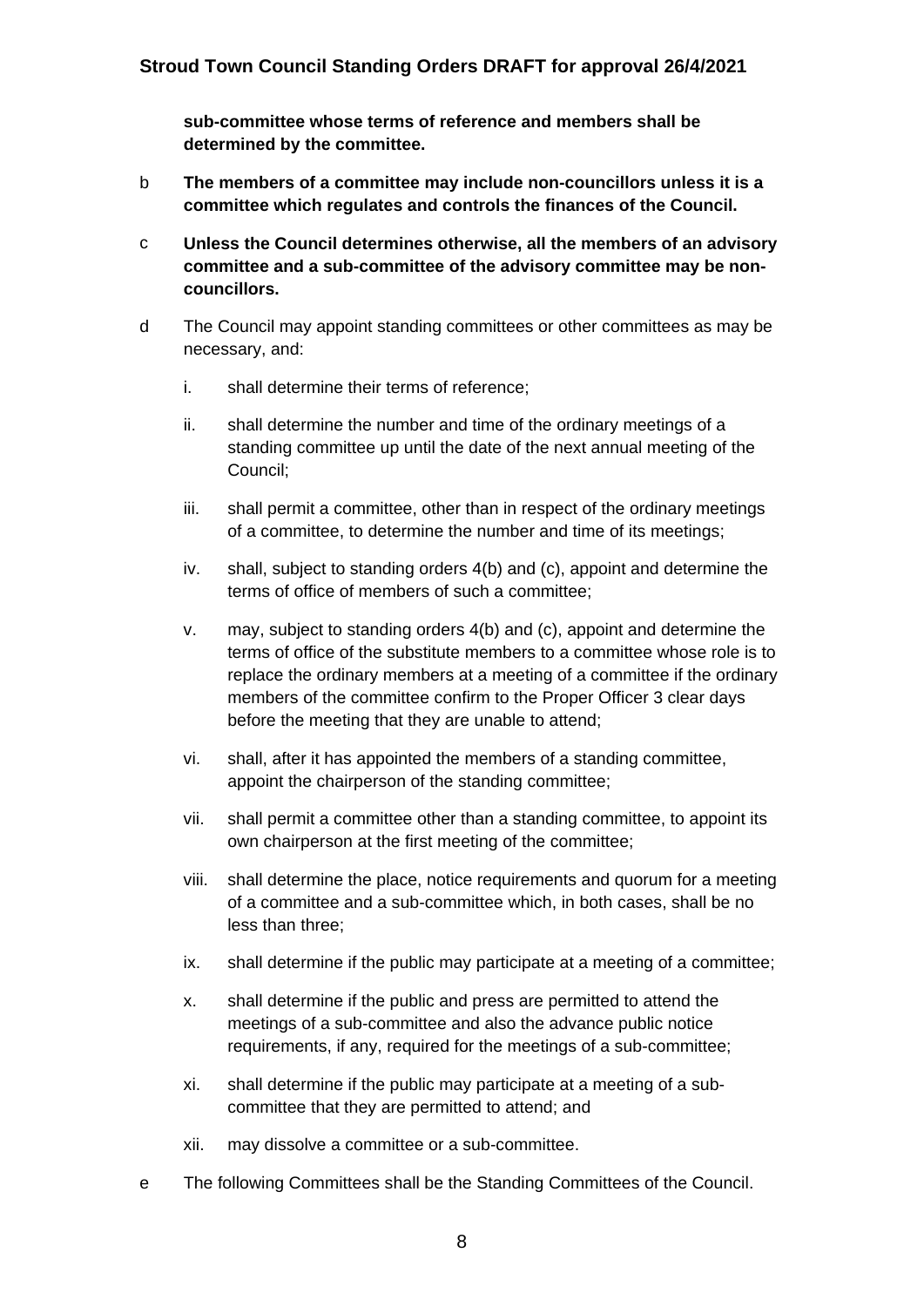| <b>Principal Committees</b>       | <b>Number</b>                                            | Quorum |
|-----------------------------------|----------------------------------------------------------|--------|
| Finance and Policy                |                                                          | 4      |
| <b>Consultations and Highways</b> | 9<br>to include at least one<br>member from each<br>ward | 3      |
| Environment                       |                                                          | 4      |
| Community                         |                                                          | 4      |
| Regeneration                      | 7                                                        | 4      |
| <b>Other Committees</b>           |                                                          |        |
| Personnel                         | 3                                                        | 2      |
| Appeals                           | 3                                                        | 3      |

They shall consist of the number of councillors indicated:

The Regeneration committee will also include the following non-voting members appointed annually:

Stroud District Council – 1 Stroud ward member Gloucestershire County Council – 1 Stroud division member Chamber – 1 representative Other relevant community groups and businesses – 1 representative each

The election of councillors to the Personnel and Appeals Committees shall be by nominations and then if necessary by election by a show of hands at the annual meeting.

The Mayor, Deputy Mayor and Chairs of the Consultations and Highways, Environment, Community and Regeneration Committee shall be full voting members of Finance and Policy Committee ex officio.

The election of councillors to fill the remaining places on the Finance and Policy Committee and all places on the Environment, Community, Regeneration and Consultations and Highways Committees shall be by the following procedure.

- i. No later than ten days before the annual meeting, except in an election year, the proper officer of the council shall invite every councillor to nominate themselves for a seat on at least one principal committees. Councillors may also nominate themselves for one seat on either the Personnel or Appeals Committee.
- ii. Each councillor must notify the proper officer of their nominations by 10am on the Thursday directly before the annual meeting.
- iii. Councillors who do not submit their nominations within this deadline will be placed on a committee with vacant positions at the discretion of the proper officer in consultation with the mayor.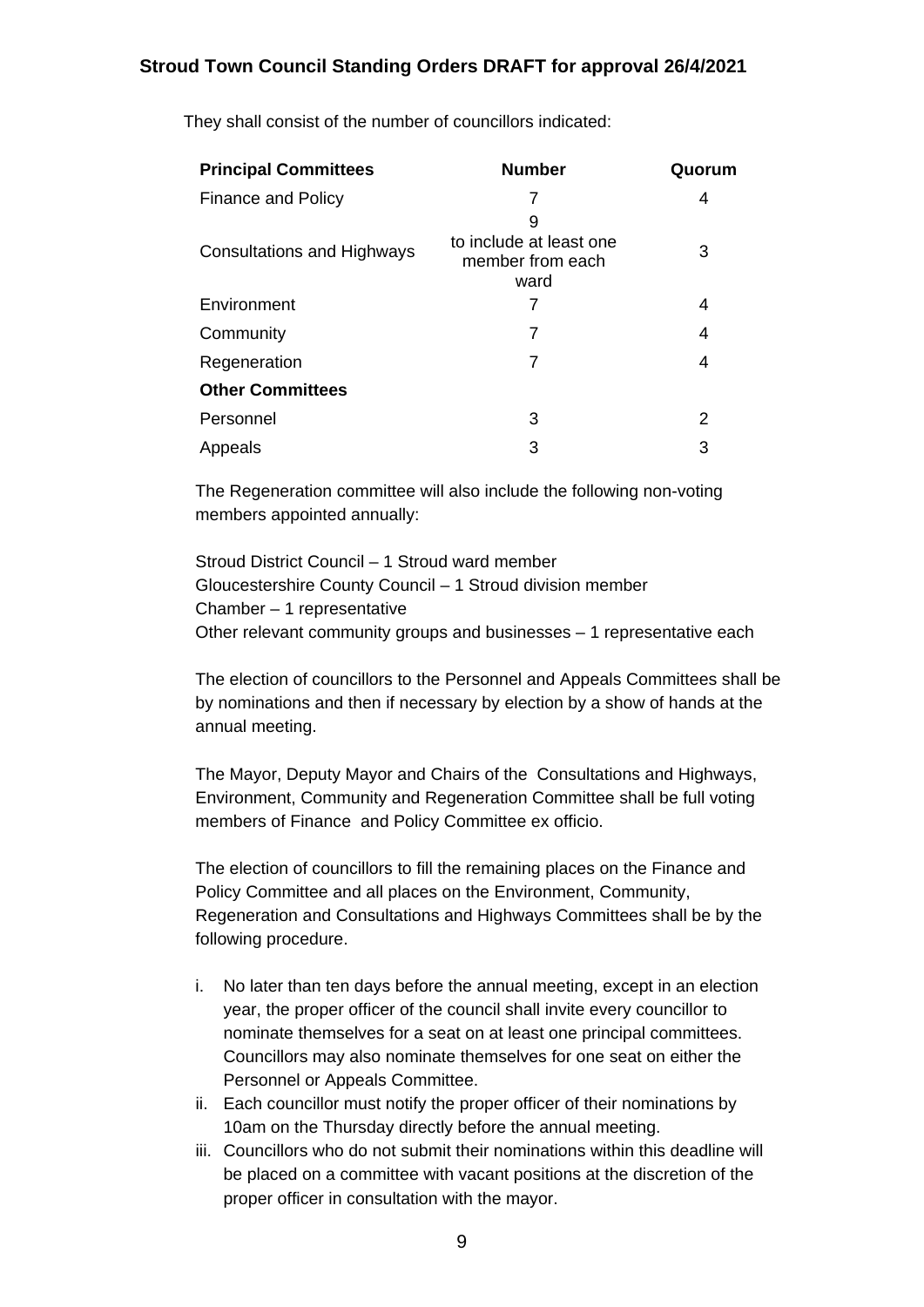- iv. If there are more nominations than seats available for any committee, then the clerk shall prepare ballot papers for voting to take place at the annual meeting.
- v. At the agenda item for elections to committees at the annual meeting, the mayor shall issue the ballot papers and instruct each councillor that they can vote for a maximum of any: nine councillors to be appointed to Consultations and Highways Committee; seven councillors to be appointed to the Environment Committee; seven councillors to be appointed to the Community Committee; seven councillors to be appointed to the Regeneration Committee, and
- vi. a maximum equal to the number of remaining vacancies, once ex officio appointments have been made, to be appointed to the Finance and Policy Committee.
- vii. After all ballot papers have been returned to the Mayor, the meeting shall be adjourned while the proper officer counts the votes, and resumed when the results are ready to be announced.

#### <span id="page-12-0"></span>**ORDINARY COUNCIL MEETINGS**   $5<sub>1</sub>$

- a **In an election year, the annual meeting of the Council shall be held on or within 14 days following the day on which the councillors elected take office.**
- b **In a year which is not an election year, the annual meeting of the Council shall be held on such day in May as the Council decides.**
- c **If no other time is fixed, the annual meeting of the Council shall take place at 6pm.**
- d **In addition to the annual meeting of the Council, at least three other ordinary meetings shall be held in each year on such dates and times as the Council decides.**
- e The Chairperson and Deputy Chairperson of Stroud Town Council shall be known as the Mayor and Deputy Mayor.
- f **The first business conducted at the annual meeting of the Council shall be the election of the Mayor and Deputy Mayor of the Council.**
- g **The Mayor, unless he or she has resigned or becomes disqualified, shall continue in office and preside at the annual meeting until his or her successor is elected at the next annual meeting of the Council.**
- h **The Deputy Mayor of the Council, unless he or she resigns or becomes disqualified, shall hold office until immediately after the election of the Mayor at the next annual meeting of the Council.**
- i **In an election year, if the current Mayor has not been re-elected as a member of the Council, he or she shall preside at the annual meeting until**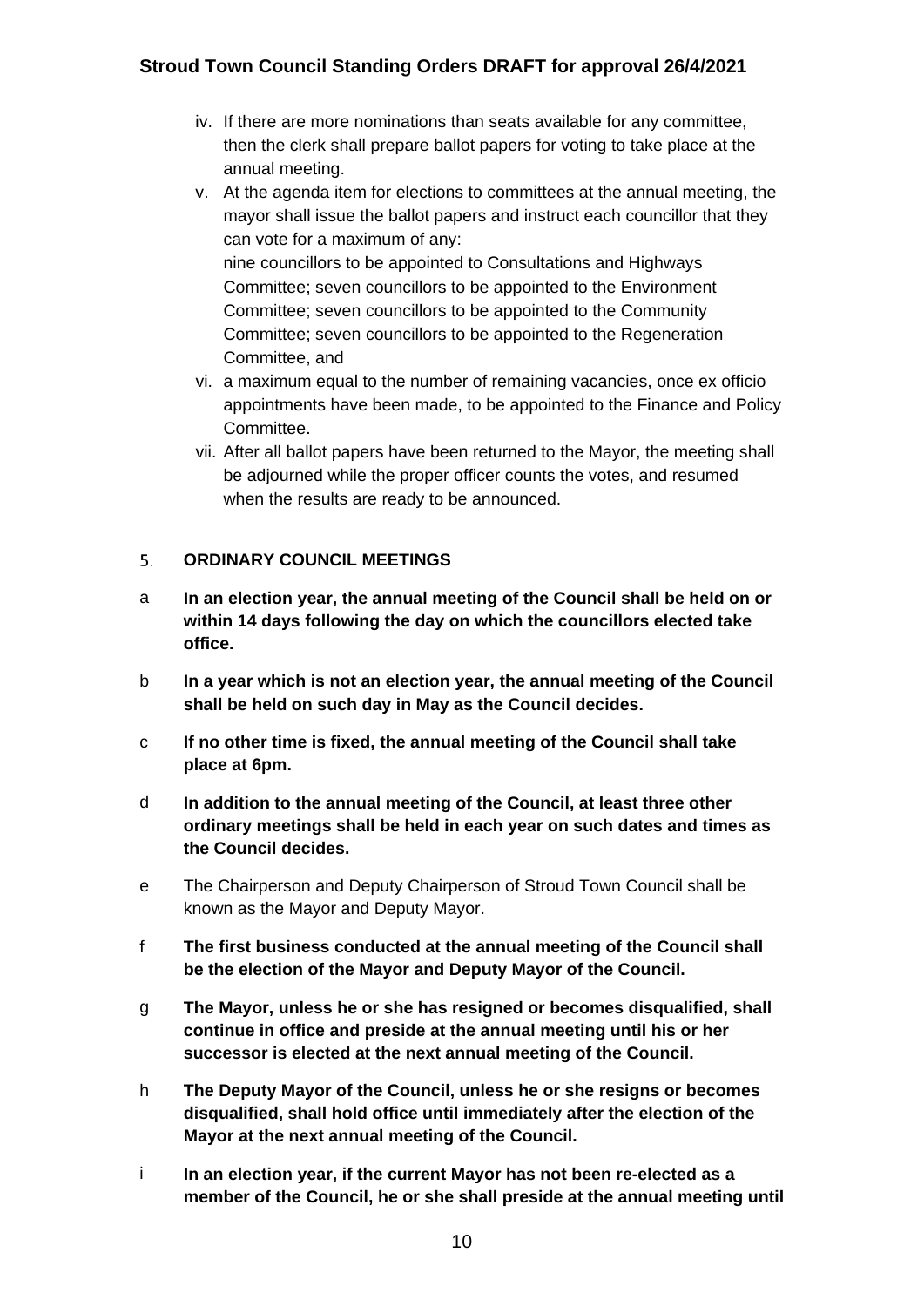**a new Mayor has been elected. The current Mayor shall not have an original vote in respect of the election of the new Mayor but shall give a casting vote in the case of an equality of votes.**

- j **In an election year, if the current Mayor has been re-elected as a member of the Council, he or she shall preside at the annual meeting until a new Mayor has been elected. He or she may exercise an original vote in respect of the election of the new Mayor and shall give a casting vote in the case of an equality of votes.**
- k Following the election of the Mayor and Deputy Mayor of the Council at the annual meeting, the business shall include:
	- i. **In an election year, delivery by the Mayor and councillors of their acceptance of office forms unless the Council resolves for this to be done at a later date. In a year which is not an election year, delivery by the Mayor of his or her acceptance of office form unless the Council resolves for this to be done at a later date;**
	- ii. Confirmation of the accuracy of the minutes of the last meeting of the Council;
	- iii. Receipt of the minutes of the last meeting of a committee;
	- iv. Consideration of the recommendations made by a committee;
	- v. Review of delegation arrangements to committees, sub-committees, staff and other local authorities;
	- vi. Review of the terms of reference for committees;
	- vii. Appointment of members to existing committees;
	- viii. Appointment of any new committees in accordance with standing order 4;
	- ix. Review and adoption of appropriate standing orders and financial regulations;
	- x. Review of arrangements (including legal agreements) with other local authorities, not-for-profit bodies and businesses.
	- xi. Review of representation on or work with external bodies and arrangements for reporting back;
	- xii. In an election year, to make arrangements with a view to the Council becoming eligible to exercise the general power of competence in the future;
	- xiii. Review of inventory of land and other assets including buildings and office equipment;
	- xiv. Confirmation of arrangements for insurance cover in respect of all insurable risks;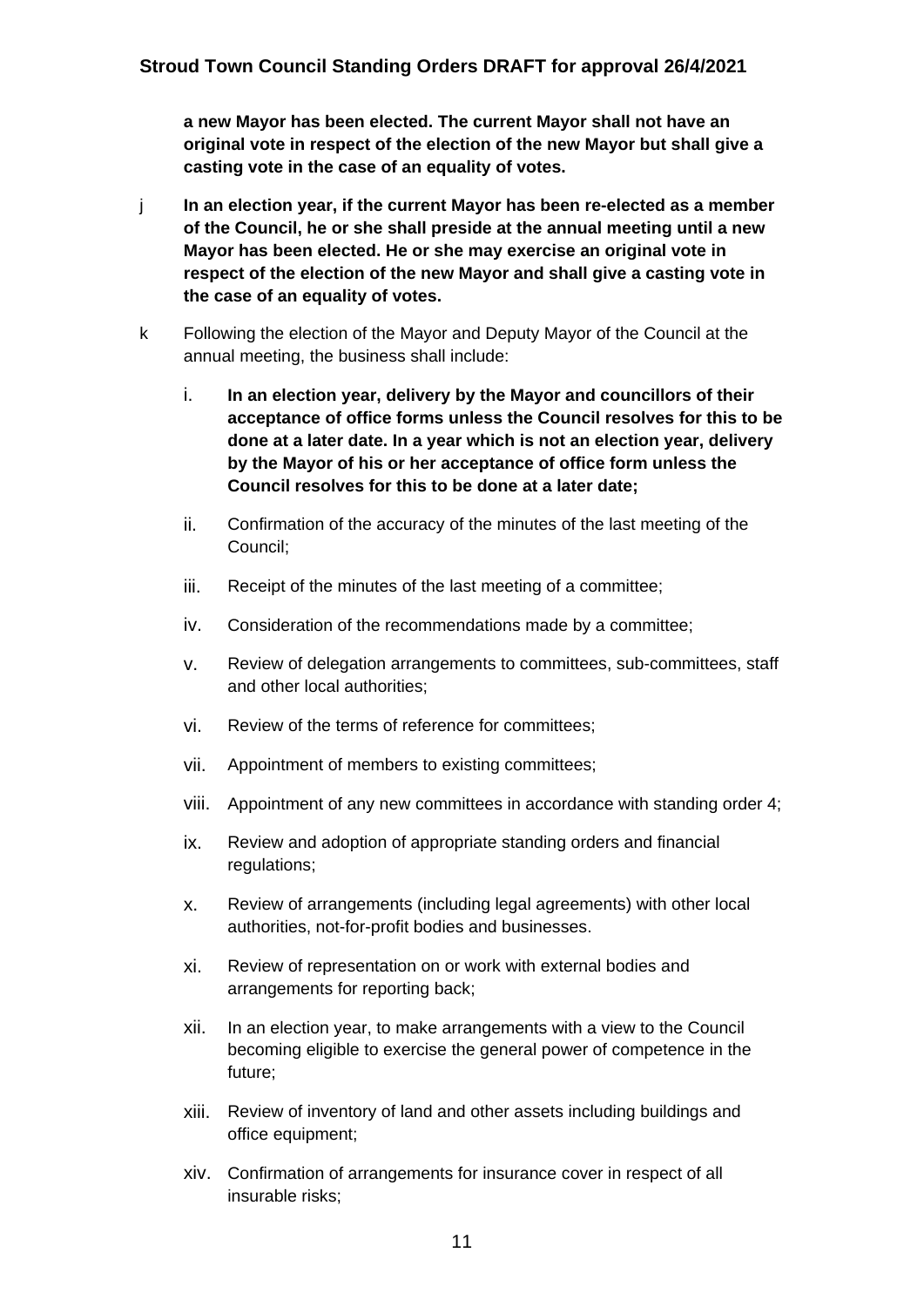- xv. Review of the Council's and/or staff subscriptions to other bodies;
- xvi. Review of the Council's complaints procedure;
- xvii. Review of the Council's policies, procedures and practices in respect of its obligations under freedom of information and data protection legislation (*see also standing orders 11, 20 and 21*);
- xviii. Review of the Council's policy for dealing with the press/media;
- xix. Review of the Council's employment policies and procedures;
- xx. Review of the Council's expenditure incurred under s.137 of the Local Government Act 1972 or the general power of competence.
- xxi. Determining the time and place of ordinary meetings of the Council up to and including the next annual meeting of the Council.

#### <span id="page-14-0"></span>**EXTRAORDINARY MEETINGS OF THE COUNCIL, COMMITTEES AND**  6. **SUB-COMMITTEES**

- a **The Mayor may convene an extraordinary meeting of the Council at any time.**
- b **If the Mayor does not call an extraordinary meeting of the Council within seven days of having been requested in writing to do so by two councillors, any two councillors may convene an extraordinary meeting of the Council. The public notice giving the time, place and agenda for such a meeting shall be signed by the two councillors.**
- c The chairperson of a committee [or a sub-committee] may convene an extraordinary meeting of the committee [or the sub-committee] at any time.
- d If the chairperson of a committee [or a sub-committee] does not call an extraordinary meeting within 3 clear days of having been requested to do so by 2 members of the committee [or the sub-committee], any 2 members of the committee [or the sub-committee] may convene an extraordinary meeting of the committee [or a sub-committee].

#### <span id="page-14-1"></span> $7.$ **PREVIOUS RESOLUTIONS**

- a A resolution shall not be reversed within six months except either by a special motion, which requires written notice by at least 12 councillors to be given to the Proper Officer in accordance with standing order 9, or by a motion moved in pursuance of the recommendation of a committee or a sub-committee.
- b When a motion moved pursuant to standing order 7(a) has been disposed of, no similar motion may be moved for a further six months.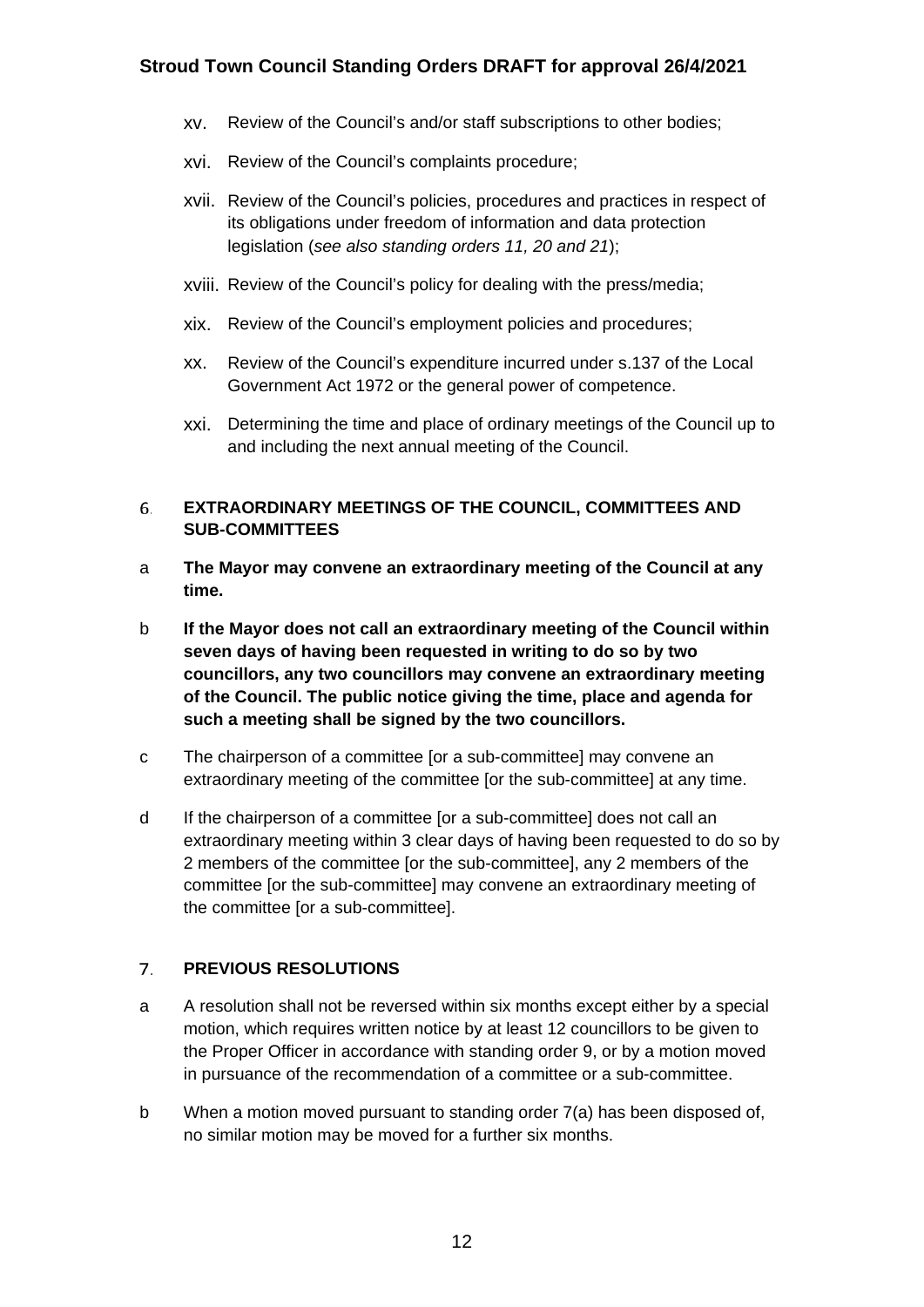#### <span id="page-15-0"></span>8. **VOTING ON APPOINTMENTS**

a Where more than two persons have been nominated for a position to be filled by the Council and none of those persons has received an absolute majority of votes in their favour, the name of the person having the least number of votes shall be struck off the list and a fresh vote taken. This process shall continue until a majority of votes is given in favour of one person. A tie in votes may be settled by the casting vote exercisable by the chairperson of the meeting.

#### <span id="page-15-1"></span>**MOTIONS FOR A MEETING THAT REQUIRE WRITTEN NOTICE TO BE**  9. **GIVEN TO THE PROPER OFFICER**

- a A motion shall relate to the responsibilities of the meeting for which it is tabled and in any event shall relate to the performance of the Council's statutory functions, powers and obligations or an issue which specifically affects the Council's area or its residents.
- b No motion may be moved at a meeting unless it is on the agenda and the mover has given written notice of its wording to the Proper Officer at least 7 clear days before the meeting. Clear days do not include the day of the notice or the day of the meeting.
- c The Proper Officer may, before including a motion on the agenda received in accordance with standing order 9(b), correct obvious grammatical or typographical errors in the wording of the motion.
- d If the Proper Officer considers the wording of a motion received in accordance with standing order 9(b) is not clear in meaning, the motion shall be rejected until the mover of the motion resubmits it, so that it can be understood, in writing, to the Proper Officer at least 3 clear days before the meeting.
- e If the wording or subject of a proposed motion is considered improper, the Proper Officer shall consult with the chairperson of the forthcoming meeting or, as the case may be, the councillors who have convened the meeting, to consider whether the motion shall be included in the agenda or rejected.
- f The decision of the Proper Officer as to whether or not to include the motion on the agenda shall be final.
- g Motions received shall be recorded and numbered in the order that they are received.
- h Motions rejected shall be recorded with an explanation by the Proper Officer of the reason for rejection.

#### <span id="page-15-2"></span>**MOTIONS AT A MEETING THAT DO NOT REQUIRE WRITTEN NOTICE**   $10.$

a The following motions may be moved at a meeting without written notice to the Proper Officer: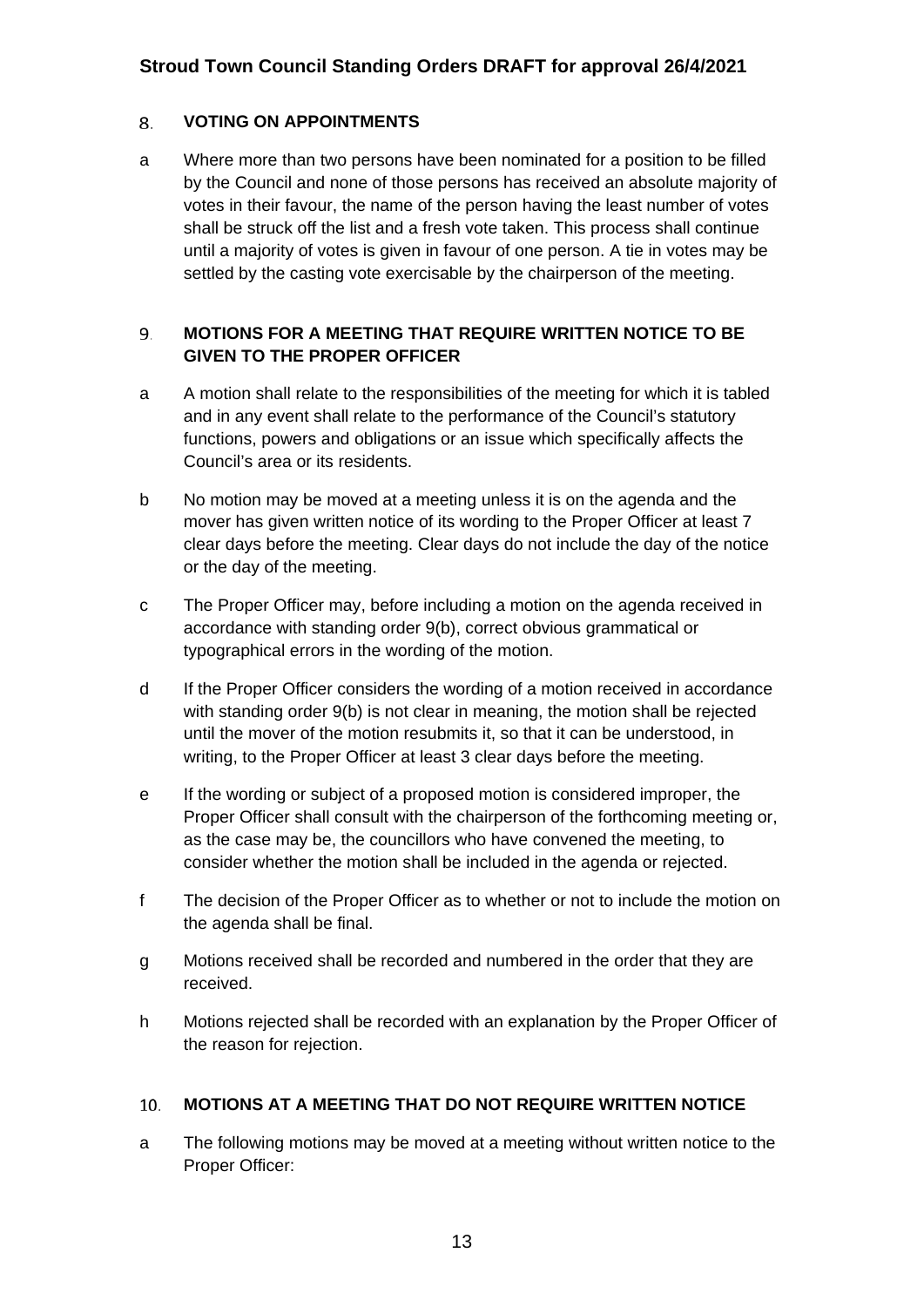- i. to correct an inaccuracy in the draft minutes of a meeting;
- ii. to move to a vote;
- iii. to defer consideration of a motion;
- iv. to refer a motion to a particular committee or sub-committee;
- v. to appoint a person to preside at a meeting;
- vi. to change the order of business on the agenda;
- vii. to proceed to the next business on the agenda;
- viii. to require a written report;
- ix. to appoint a committee or sub-committee and their members;
- x. to extend the time limits for speaking;
- xi. to exclude the press and public from a meeting in respect of confidential or other information which is prejudicial to the public interest;
- xii. to not hear further from a councillor or a member of the public;
- xiii. to exclude a councillor or member of the public for disorderly conduct;
- xiv. to temporarily suspend the meeting;
- xv. to suspend a particular standing order (unless it reflects mandatory statutory or legal requirements);
- xvi. to adjourn the meeting; or
- xvii. to close the meeting.

#### <span id="page-16-0"></span>**MANAGEMENT OF INFORMATION**   $11.$

*See also standing order 20.*

- a **The Council shall have in place and keep under review, technical and organisational measures to keep secure information (including personal data) which it holds in paper and electronic form. Such arrangements shall include deciding who has access to personal data and encryption of personal data.**
- b **The Council shall have in place, and keep under review, policies for the retention and safe destruction of all information (including personal data) which it holds in paper and electronic form. The Council's retention policy shall confirm the period for which information (including personal data) shall be retained or if this is not possible the criteria used to determine that period (e.g. the Limitation Act 1980).**
- c **The agenda, papers that support the agenda and the minutes of a meeting**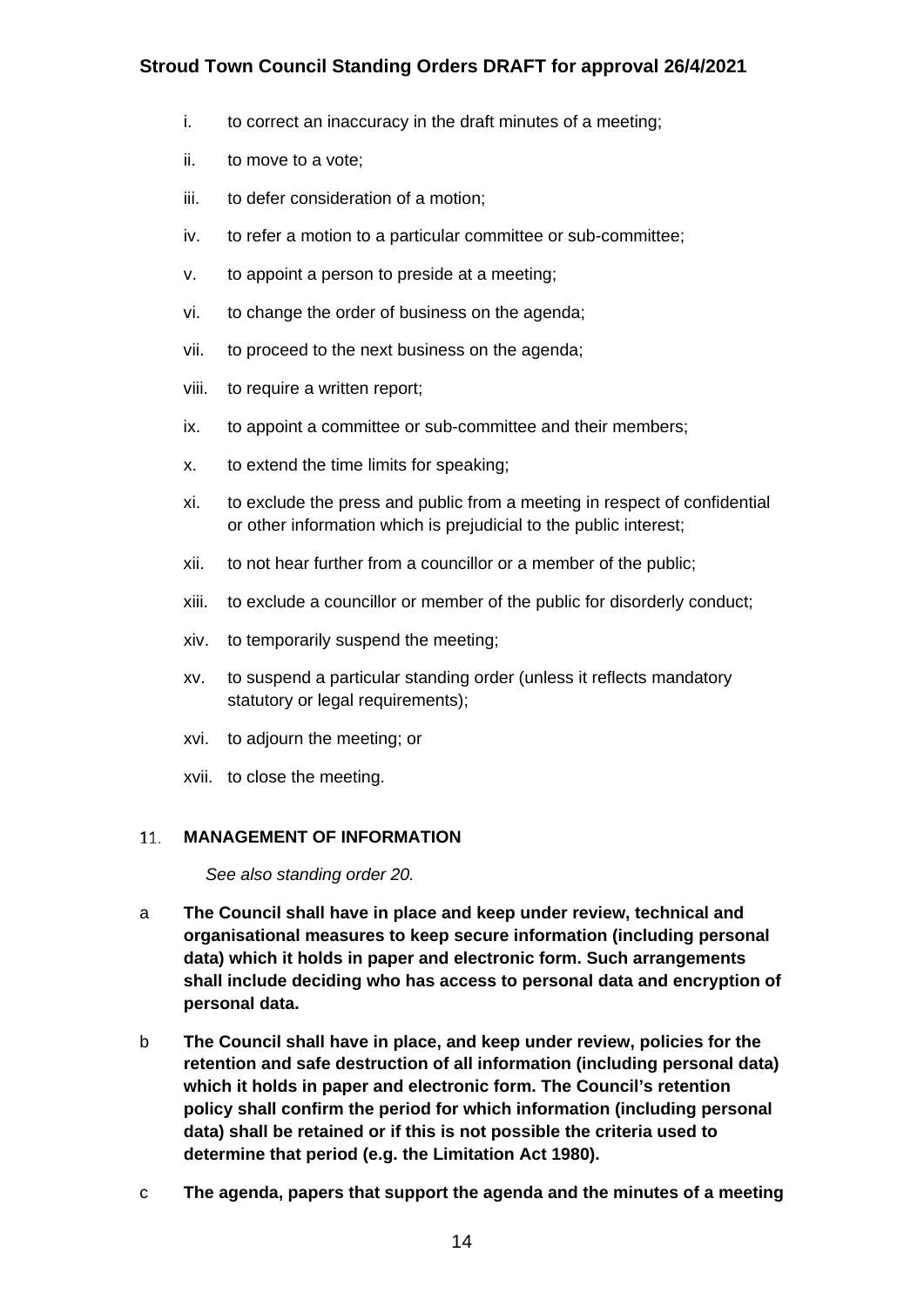**shall not disclose or otherwise undermine confidential information or personal data without legal justification.** 

d **Councillors, staff, the Council's contractors and agents shall not disclose confidential information or personal data without legal justification.**

#### <span id="page-17-0"></span> $12.$ **DRAFT MINUTES**

Full Council meetings Committee meetings Sub-committee meetings

- a If the draft minutes of a preceding meeting have been served on councillors with the agenda to attend the meeting at which they are due to be approved for accuracy, they shall be taken as read.
- b There shall be no discussion about the draft minutes of a preceding meeting except in relation to their accuracy. A motion to correct an inaccuracy in the draft minutes shall be moved in accordance with standing order 10(a)(i).
- c The accuracy of draft minutes, including any amendment(s) made to them, shall be confirmed by resolution and shall be signed by the chairperson of the meeting and stand as an accurate record of the meeting to which the minutes relate.
- d If the chairperson of the meeting does not consider the minutes to be an accurate record of the meeting to which they relate, he or she shall sign the minutes and include a paragraph in the following terms or to the same effect:

"The chairperson of this meeting does not believe that the minutes of the meeting of the ( ) held on [date] in respect of ( ) were a correct record but his or her view was not upheld by the meeting and the minutes are confirmed as an accurate record of the proceedings."

- e ●●● **If the Council's gross annual income or expenditure (whichever is higher) does not exceed £25,000, it shall publish draft minutes on a website which is publicly accessible and free of charge not later than one month after the meeting has taken place.**
- f Subject to the publication of draft minutes in accordance with standing order 12(e) and standing order 20(a) and following a resolution which confirms the accuracy of the minutes of a meeting, the draft minutes or recordings of the meeting for which approved minutes exist shall be destroyed.

#### <span id="page-17-1"></span>13. **CODE OF CONDUCT AND DISPENSATIONS**

*See also standing order 3(u).*

a All councillors and non-councillors with voting rights shall observe the code of conduct adopted by the Council.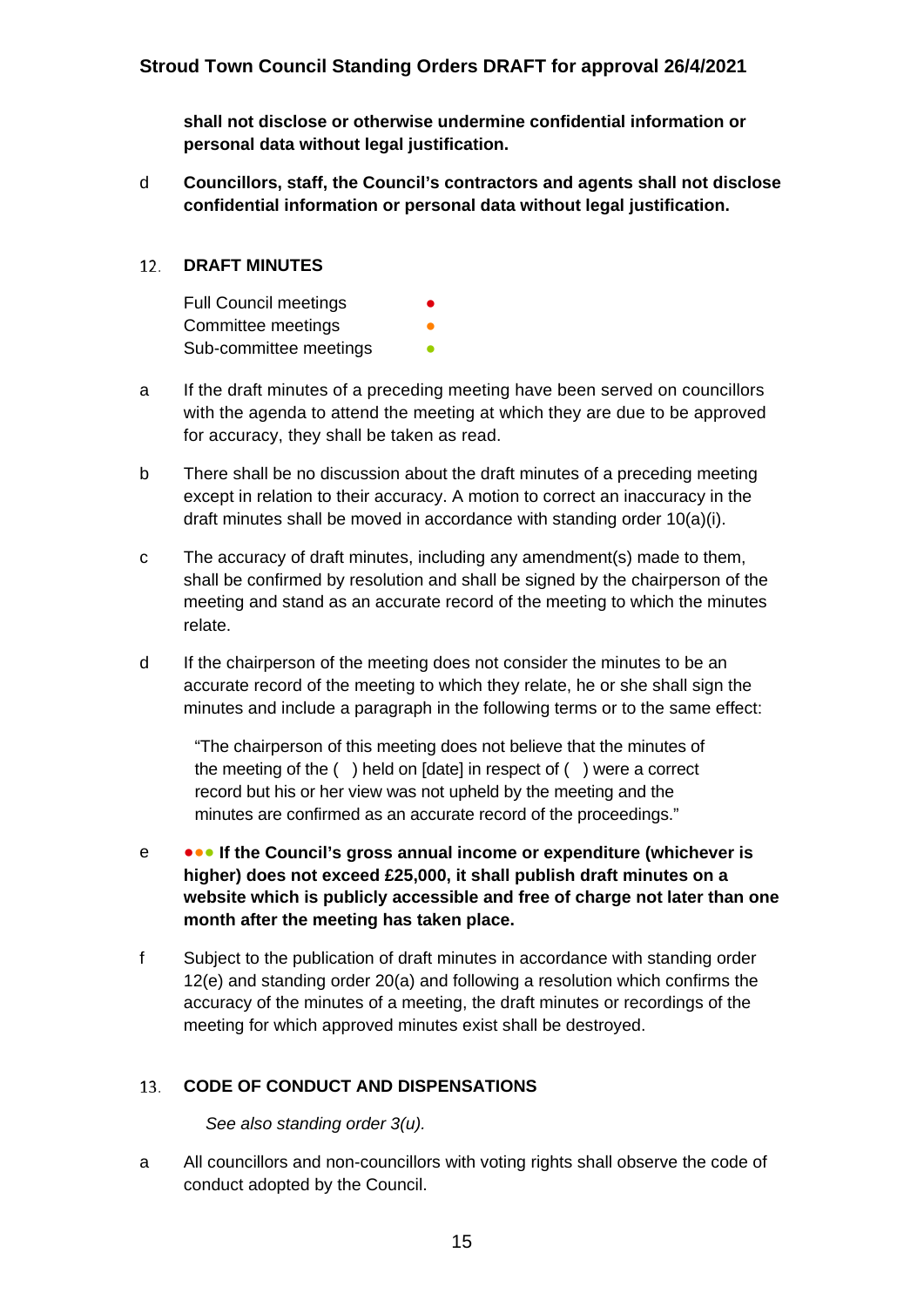- b Unless he/she has been granted a dispensation, a councillor or non-councillor with voting rights shall withdraw from a meeting when it is considering a matter in which he/she has a disclosable pecuniary interest. He/she may return to the meeting after it has considered the matter in which he/she had the interest.
- c Unless he/she has been granted a dispensation, a councillor or non-councillor with voting rights shall withdraw from a meeting when it is considering a matter in which he/she has another interest if so required by the Council's code of conduct. He/she may return to the meeting after it has considered the matter in which he/she had the interest.
- d **Dispensation requests shall be in writing and submitted to the Proper Officer** as soon as possible before the meeting, or failing that, at the start of the meeting for which the dispensation is required.
- e A decision as to whether to grant a dispensation shall be made by a meeting of the Council, or committee or sub-committee for which the dispensation is required and that decision is final.
- f A dispensation request shall confirm:
	- i. the description and the nature of the disclosable pecuniary interest or other interest to which the request for the dispensation relates;
	- ii. whether the dispensation is required to participate at a meeting in a discussion only or a discussion and a vote;
	- iii. the date of the meeting or the period (not exceeding four years) for which the dispensation is sought; and
	- iv. an explanation as to why the dispensation is sought.
- g Subject to standing orders 13(d) and (f), a dispensation request shall be considered at the beginning of the meeting of the Council, or committee or sub-committee for which the dispensation is required.
- **h A dispensation may be granted in accordance with standing order 13(e) if having regard to all relevant circumstances any of the following apply:**
	- **i. without the dispensation the number of persons prohibited from participating in the particular business would be so great a proportion of the meeting transacting the business as to impede the transaction of the business;**
	- **ii. granting the dispensation is in the interests of persons living in the Council's area; or**
	- **iii. it is otherwise appropriate to grant a dispensation.**
		- i. No member of the public, job applicant, elected member or employee shall receive less favourable treatment on the grounds of age, gender, race, faith, sexual orientation, marital status or disability.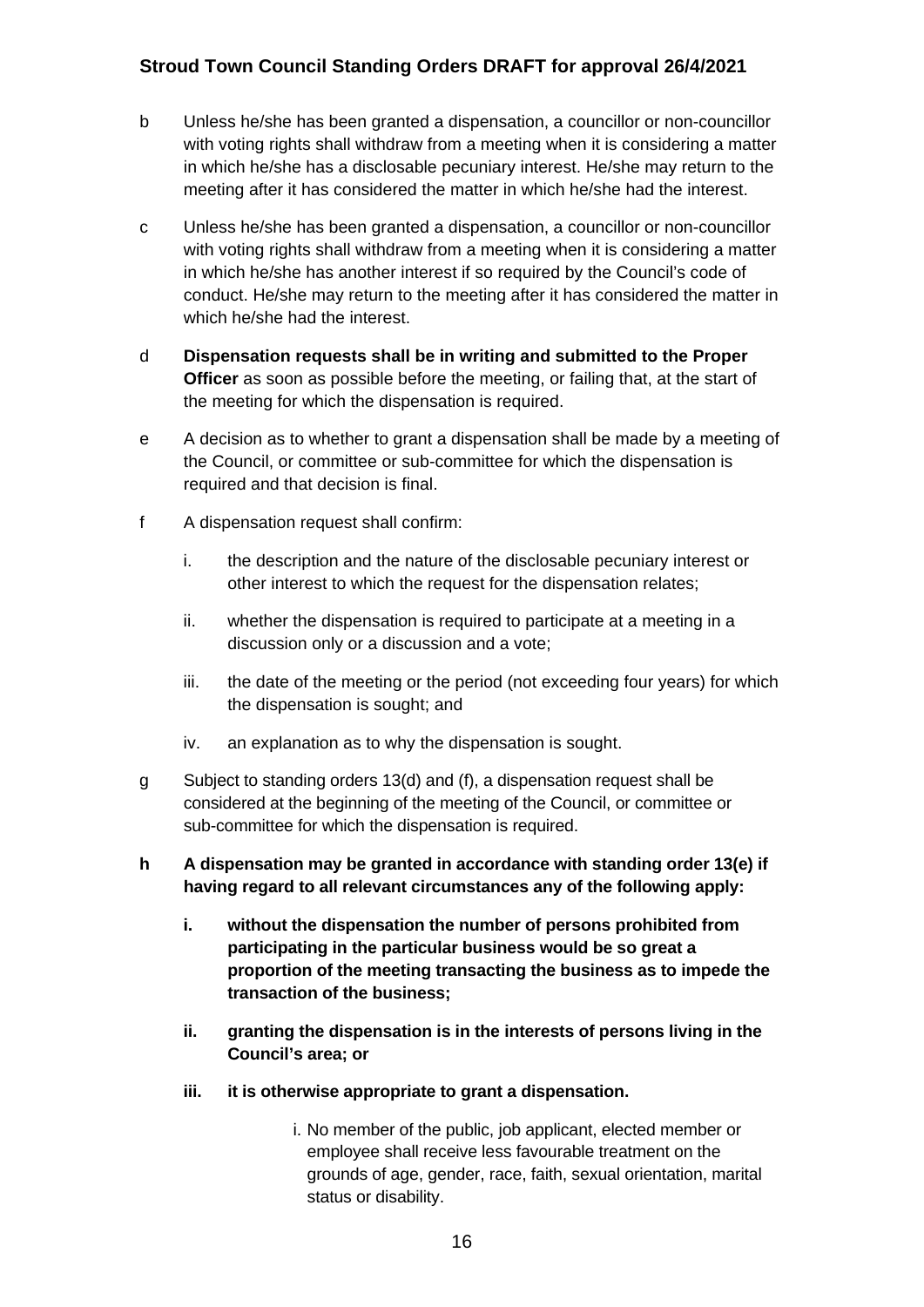#### <span id="page-19-0"></span>14. **CODE OF CONDUCT COMPLAINTS**

- a Upon notification by the District Council that it is dealing with a complaint that a councillor or non-councillor with voting rights has breached the Council's code of conduct, the Proper Officer shall, subject to standing order 11, report this to the Council.
- b Where the notification in standing order 14(a) relates to a complaint made by the Proper Officer, the Proper Officer shall notify the Mayor of this fact, and the Mayor shall nominate another staff member to assume the duties of the Proper Officer in relation to the complaint until it has been determined and the Council has agreed what action, if any, to take in accordance with standing order 14(d).
- c The Council may:
	- i. provide information or evidence where such disclosure is necessary to investigate the complaint or is a legal requirement;
	- ii. seek information relevant to the complaint from the person or body with statutory responsibility for investigation of the matter;
- d **Upon notification by the District or Unitary Council that a councillor or non-councillor with voting rights has breached the Council's code of conduct, the Council shall consider what, if any, action to take against him/her. Such action excludes disqualification or suspension from office.**

#### <span id="page-19-1"></span>15. **PROPER OFFICER**

- a The Proper Officer shall be either (i) the clerk or (ii) deputy clerk or (iii) other staff member(s) nominated by the Council to undertake the work of the Proper Officer when the Proper Officer is absent.
- b The Proper Officer shall:
	- i. **at least three clear days before a meeting of the council, a committee** or a sub-committee**,**
		- **serve on councillors by delivery or post at their residences or by email authenticated in such manner as the Proper Officer thinks fit, a signed summons confirming the time, place and the agenda (provided the councillor has consented to service by email), and**
		- **Provide, in a conspicuous place, public notice of the time, place and agenda (provided that the public notice with agenda of an extraordinary meeting of the Council convened by councillors is signed by them).**

*See standing order 3(b) for the meaning of clear days for a meeting of a full council and standing order 3(c) for the meaning of clear days for a meeting of a committee;*

ii. subject to standing order 9, include on the agenda all motions in the order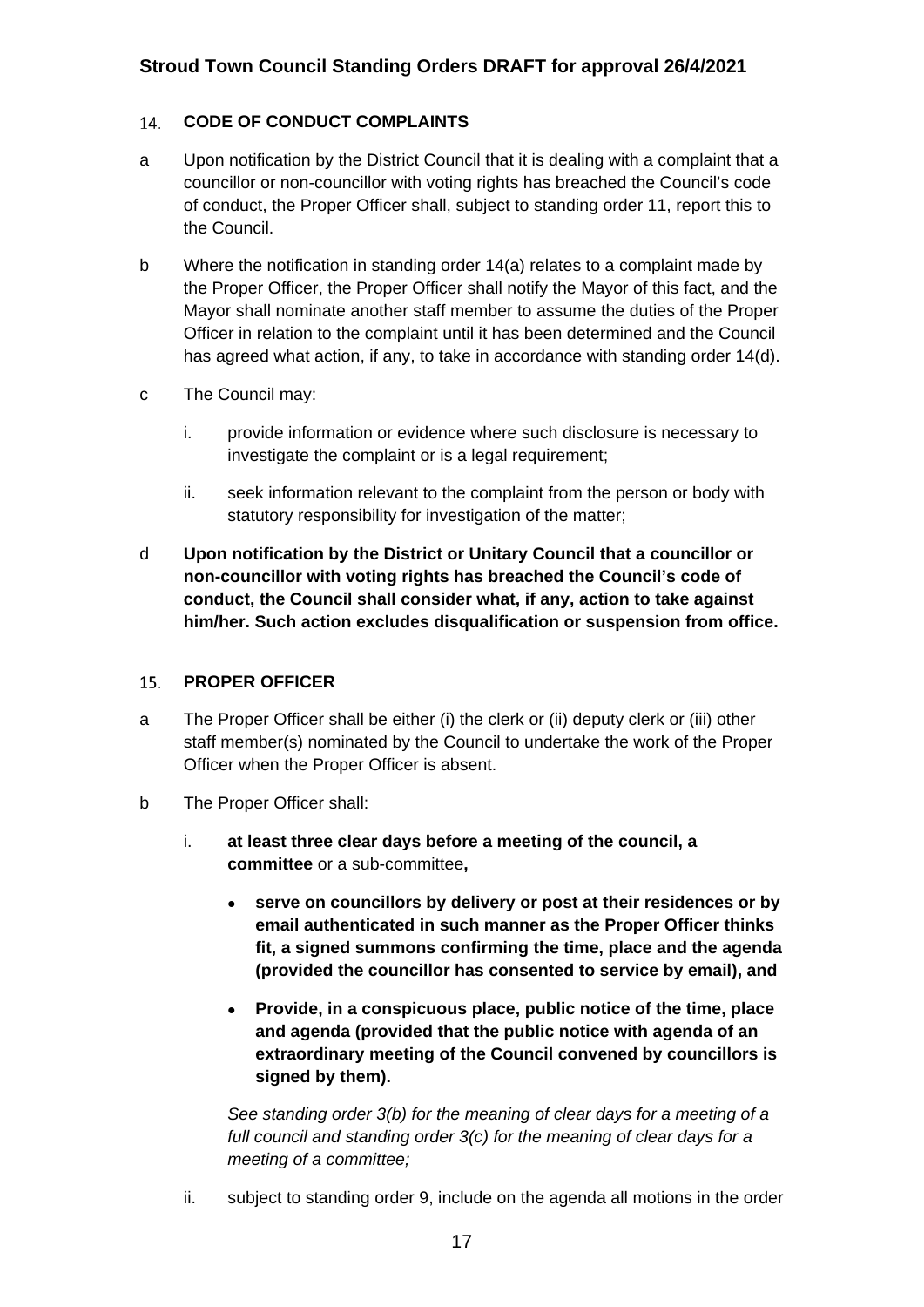received unless a councillor has given written notice at least 7 days before the meeting confirming his/her withdrawal of it;

- iii. **convene a meeting of the Council for the election of a new Mayor, occasioned by a casual vacancy in his or her office;**
- iv. **facilitate inspection of the minute book by local government electors;**
- v. **receive and retain copies of byelaws made by other local authorities;**
- vi. hold acceptance of office forms from councillors;
- vii. hold a copy of every councillor's register of interests;
- viii. assist with responding to requests made under freedom of information legislation and rights exercisable under data protection legislation, in accordance with the Council's relevant policies and procedures
- ix. liaise, as appropriate, with the Council's Data Protection Officer;
- x. receive and send general correspondence and notices on behalf of the Council except where there is a resolution to the contrary;
- xi. assist in the organisation of, storage of, access to, security of and destruction of information held by the Council in paper and electronic form subject to the requirements of data protection and freedom of information legislation and other legitimate requirements (e.g. the Limitation Act 1980);
- xii. arrange for legal deeds to be executed; (*see also standing order 23);*
- xiii. arrange or manage the prompt authorisation, approval, and instruction regarding any payments to be made by the Council in accordance with its financial regulations;
- xiv. record every planning application notified to the Council and the Council's response to the local planning authority;
- xv. refer a planning application received by the Council to the Chairperson or in his or her absence the Deputy Chairperson of the Consultations and Highways Committee within two working days of receipt to facilitate an extraordinary meeting if the nature of a planning application requires consideration before the next ordinary meeting of Consultations committee;
- xvi. where there is insufficient time to call an extraordinary meeting in accordance with xv above, to prepare a response to the local planning authority in consultation with the Chairperson, Deputy Chairperson and once other member of the Consultations and Highways Committee (to be a ward member for the premises concerned)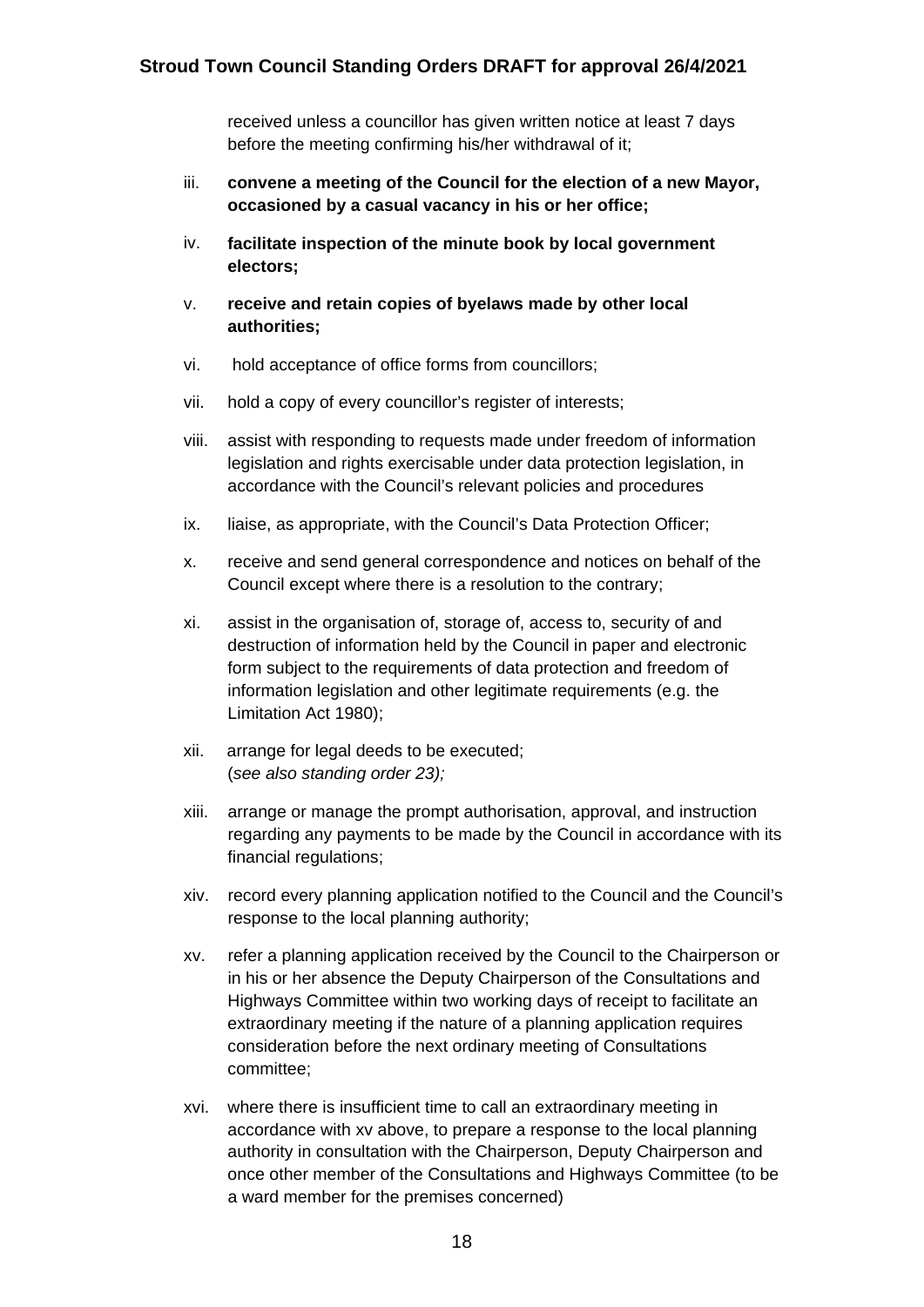- xvii. manage access to information about the Council via the publication scheme; and
- xviii. retain custody of the seal of the Council (if there is one) which shall not be used without a resolution to that effect. (s*ee also standing order 23).*

#### <span id="page-21-0"></span> $16.$ **RESPONSIBLE FINANCIAL OFFICER**

a The Council shall appoint appropriate staff member(s) to undertake the work of the Responsible Financial Officer when the Responsible Financial Officer is absent.

#### <span id="page-21-1"></span>17. **ACCOUNTS AND ACCOUNTING STATEMENTS**

- a "Proper practices" in standing orders refer to the most recent version of "Governance and Accountability for Local Councils – a Practitioners' Guide".
- b All payments by the Council shall be authorised, approved and paid in accordance with the law, proper practices and the Council's financial regulations.
- c The Responsible Financial Officer shall supply to each councillor as soon as practicable after 30 June, 30 September and 31 December in each year a statement to summarise:
	- ii. the Council's receipts and payments (or income and expenditure) for each quarter;
	- iii. the Council's aggregate receipts and payments (or income and expenditure) for the year to date;
	- iv. the balances held at the end of the quarter being reported

and which includes a comparison with the budget for the financial year and highlights any actual or potential overspends.

- d As soon as possible after the financial year end at 31 March, the Responsible Financial Officer shall provide:
	- i. each councillor with a statement summarising the Council's receipts and payments (or income and expenditure) for the last quarter and the year to date for information; and
	- ii. to the Council the accounting statements for the year in the form of Section 1 of the annual governance and accountability return, as required by proper practices, for consideration and approval.
- e The year-end accounting statements shall be prepared in accordance with proper practices and apply the form of accounts determined by the Council (receipts and payments, or income and expenditure) for the year to 31 March.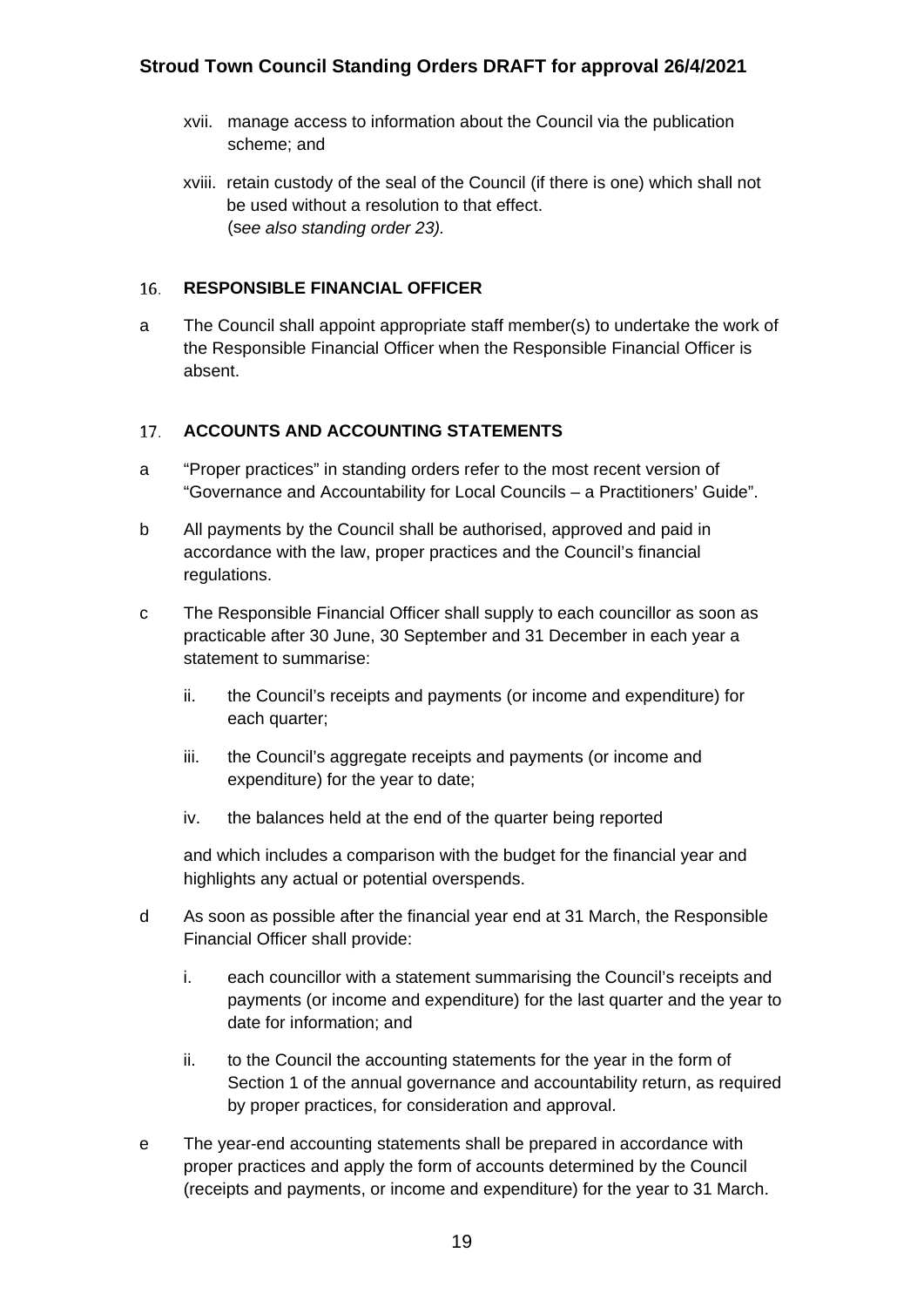A completed draft annual governance and accountability return shall be presented to all councillors at least 14 days prior to anticipated approval by the Council. The annual governance and accountability return of the Council, which is subject to external audit, including the annual governance statement, shall be presented to the Council for consideration and formal approval before 30 June.

#### <span id="page-22-0"></span>**FINANCIAL CONTROLS AND PROCUREMENT** 18.

- a. The Council shall consider and approve financial regulations drawn up by the Responsible Financial Officer, which shall include detailed arrangements in respect of the following:
	- i. the keeping of accounting records and systems of internal controls;
	- ii. the assessment and management of financial risks faced by the Council;
	- iii. the work of the independent internal auditor in accordance with proper practices and the receipt of regular reports from the internal auditor, which shall be required at least annually;
	- iv. the inspection and copying by councillors and local electors of the Council's accounts and/or orders of payments; and
	- v. whether contracts with an estimated value below **£25,000** due to special circumstances are exempt from a tendering process or procurement exercise.
- b. Financial regulations shall be reviewed regularly and at least annually for fitness of purpose.
- c. **A public contract regulated by the Public Contracts Regulations 2015 with an estimated value in excess of £25,000 but less than the relevant thresholds in standing order 18(f) is subject to Regulations 109-114 of the Public Contracts Regulations 2015 which include a requirement on the Council to advertise the contract opportunity on the Contracts Finder website regardless of what other means it uses to advertise the opportunity unless it proposes to use an existing list of approved suppliers (framework agreement).**
- d. Subject to additional requirements in the financial regulations of the Council, the tender process for contracts for the supply of goods, materials, services or the execution of works shall include, as a minimum, the following steps:
	- i. a specification for the goods, materials, services or the execution of works shall be drawn up;
	- ii. an invitation to tender shall be drawn up to confirm (i) the Council's specification (ii) the time, date and address for the submission of tenders (iii) the date of the Council's written response to the tender and (iv) the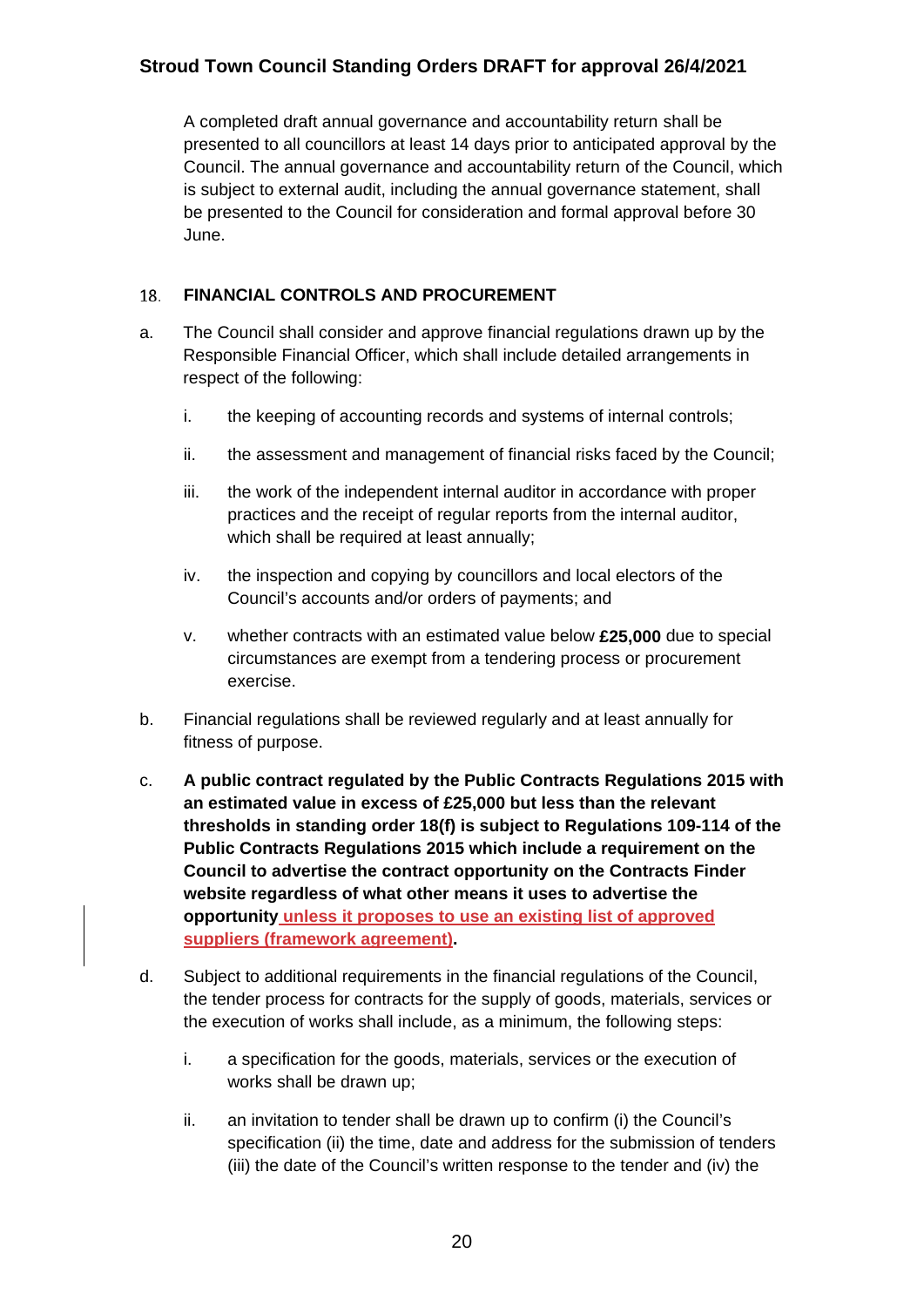prohibition on prospective contractors contacting councillors or staff to encourage or support their tender outside the prescribed process;

- iii. the invitation to tender shall be advertised in a local newspaper and in any other manner that is appropriate;
- iv. tenders are to be submitted in writing in a sealed marked envelope addressed to the Proper Officer;
- v. tenders shall be opened by the Proper Officer in the presence of at least one councillor after the deadline for submission of tenders has passed;
- vi. tenders are to be reported to and considered by the appropriate meeting of the Council or a committee or sub-committee with delegated responsibility.
- e. Where it is intended to enter into a contract for the supply of goods or services which exceed £8,000 (excluding VAT) in any financial year, at least three quotations/tenders must be obtained for evaluation by the committee entering into the expenditure.
- f. Neither the Council, nor a committee or a sub-committee with delegated responsibility for considering tenders, is bound to accept the lowest value tender.
- g. **A public contract regulated by the Public Contracts Regulations 2015 with an estimated value in excess of £181,302 for a public service or supply contract or in excess of £4,551,413 for a public works contract (or other thresholds determined by the European Commission every two years and published in the Official Journal of the European Union (OJEU)) shall comply with the relevant procurement procedures and other requirements in the Public Contracts Regulations 2015 which include advertising the contract opportunity on the Contracts Finder website and in OJEU.**
- h. **A public contract in connection with the supply of gas, heat, electricity, drinking water, transport services, or postal services to the public; or the provision of a port or airport; or the exploration for or extraction of gas, oil or solid fuel with an estimated value in excess of £363,424 for a supply, services or design contract; or in excess of £4,551,413 for a works contract; or £820,370 for a social and other specific services contract (or other thresholds determined by the European Commission every two years and published in OJEU) shall comply with the relevant procurement procedures and other requirements in the Utilities Contracts Regulations 2016.**
- i. Committees have delegated powers of expenditure for those items agreed at Council to form part of the Committee's annual budget.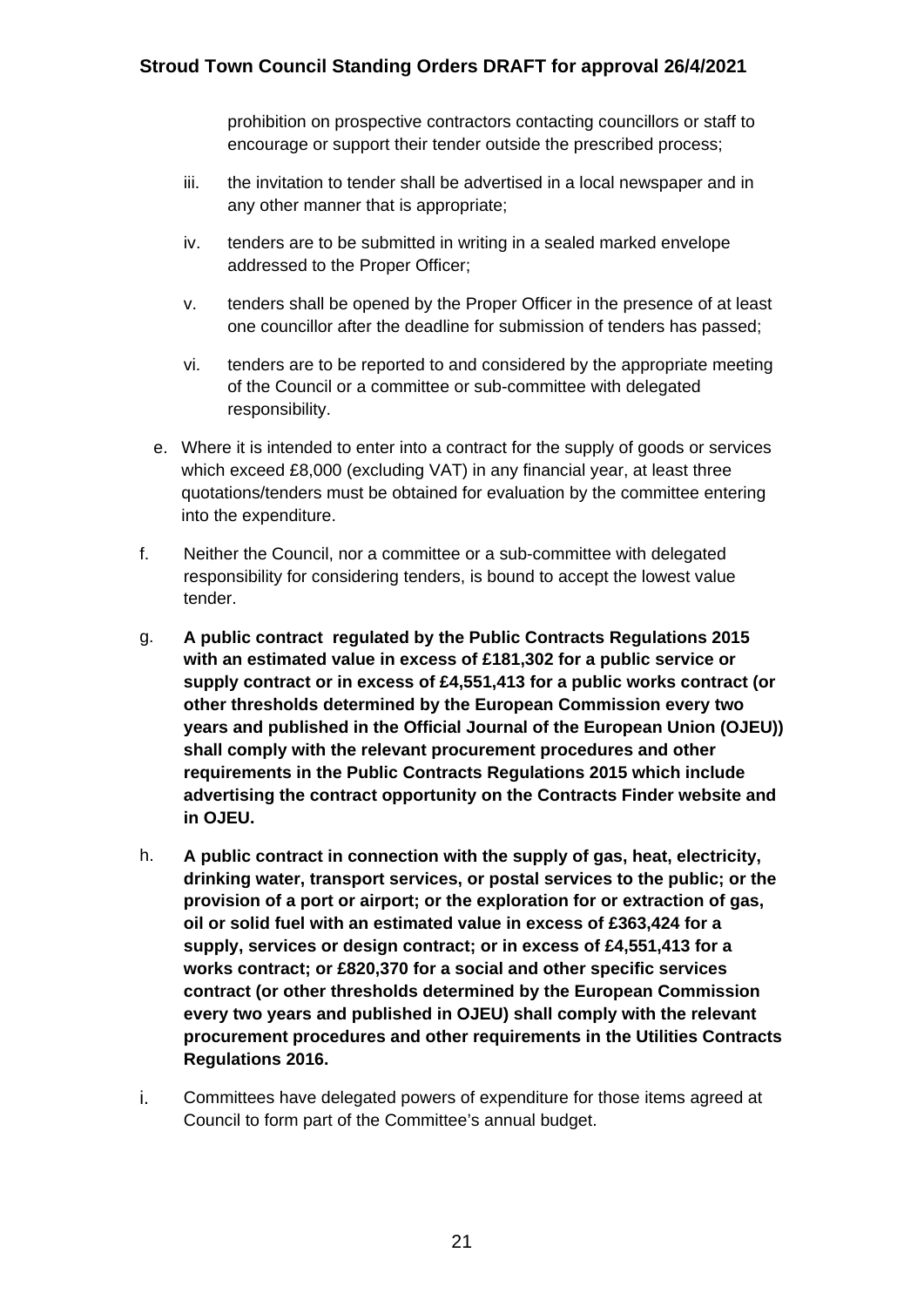#### <span id="page-24-0"></span>**HANDLING STAFF MATTERS** 19.

- a A matter personal to a member of staff that is being considered by a meeting of the Personnel committee OR the Appeals committee is subject to standing order 11.
- b Subject to the Council's policy regarding absences from work, the Council's most senior member of staff shall notify the chairperson of the Personnel committee if he or she is not available, the deputy chairperson of the Personnel committee of absence occasioned by illness or other reason and that person shall report such absence to the Personnel committee at its next meeting.
- c The chairperson of the Personnel committee or in his or her absence, the deputy chairperson shall upon a resolution conduct a review of the performance and annual appraisal of the work of Town Clerk and the Town Clerk with the Green Spaces Manager where appropriate, shall conduct a review of the performance and annual appraisal of other Council employees. The reviews and appraisal shall be reported in writing and are subject to approval by resolution by the Personnel committee.
- d Subject to the Council's policy regarding the handling of grievance matters, the Council's most senior member of staff (or other members of staff) shall contact the chairperson of the Personnel committee or in his or her absence, the deputy chairperson of the Personnel committee in respect of an informal or formal grievance matter, and this matter shall be reported back and progressed by resolution of the Personnel committee.
- e Subject to the Council's policy regarding the handling of grievance matters, if an informal or formal grievance matter raised by [the member of staff's job title] relates to the chairperson or deputy chairperson of the Personnel committee, this shall be communicated to another member of the Personnel committee, which shall be reported back and progressed by resolution of the Personnel committee.
- f Any persons responsible for all or part of the management of staff shall treat as confidential the written records of all meetings relating to their performance, capabilities, grievance or disciplinary matters.
- g In accordance with standing order 11(a), persons with line management responsibilities shall have access to staff records referred to in standing order 19(f).

#### <span id="page-24-1"></span>**RESPONSIBILITIES TO PROVIDE INFORMATION**   $20.$

*See also standing order 21.*

- a **In accordance with freedom of information legislation, the Council shall publish information in accordance with its publication scheme and respond to requests for information held by the Council.**
- b. **The Council, shall publish information in accordance with the**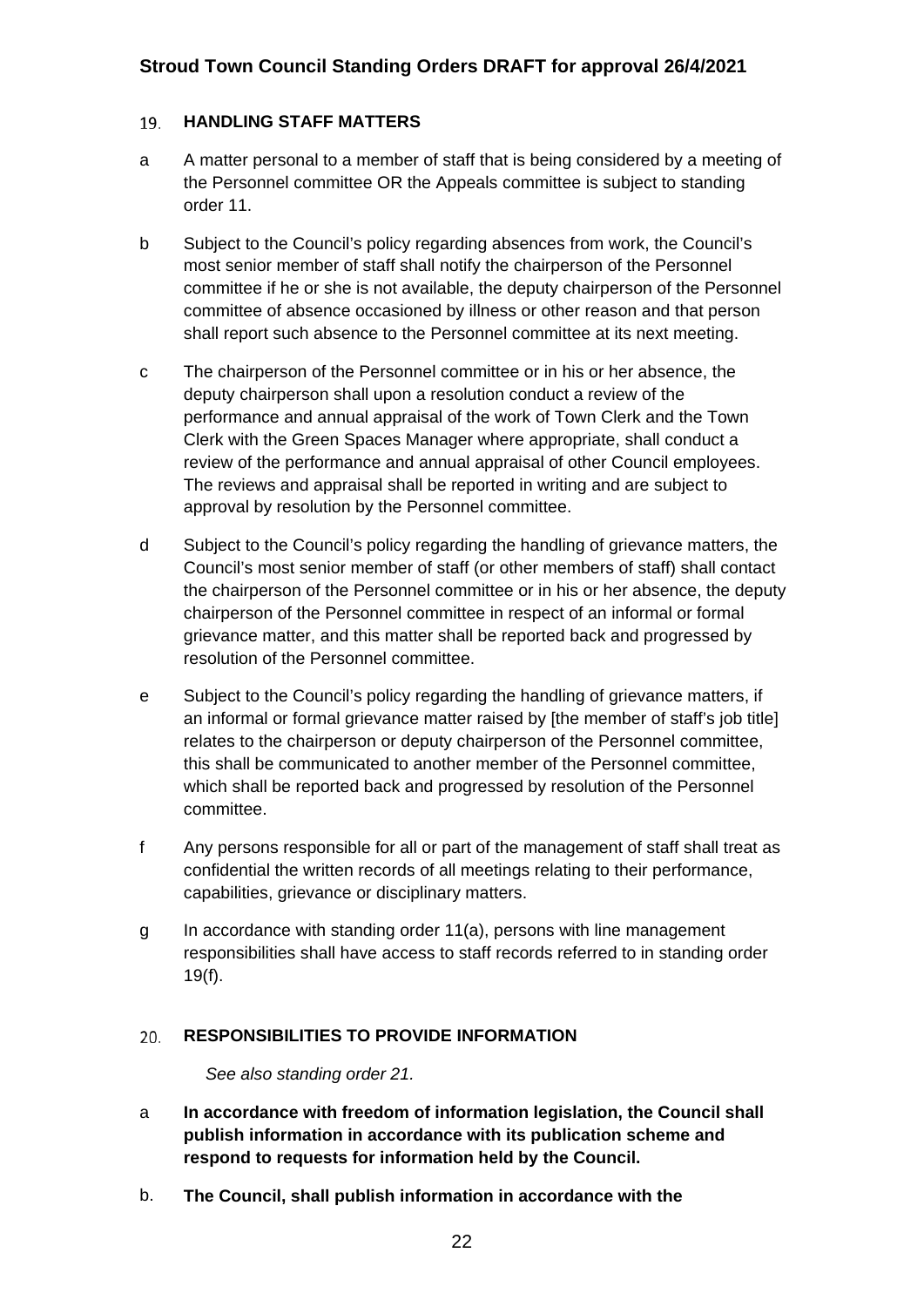**requirements of the Local Government (Transparency Requirements) (England) Regulations 2015**.

#### <span id="page-25-0"></span>21. **RESPONSIBILITIES UNDER DATA PROTECTION LEGISLATION**

(Below is not an exclusive list). *See also standing order 11.*

- a **The Council shall appoint a Data Protection Officer.**
- b **The Council shall have policies and procedures in place to respond to an individual exercising statutory rights concerning his or her personal data.**
- c **The Council shall have a written policy in place for responding to and managing a personal data breach.**
- d **The Council shall keep a record of all personal data breaches comprising the facts relating to the personal data breach, its effects and the remedial action taken.**
- e **The Council shall ensure that information communicated in its privacy notice(s) is in an easily accessible and available form and kept up to date.**
- f **The Council shall maintain a written record of its processing activities.**

#### <span id="page-25-1"></span>**RELATIONS WITH THE PRESS/MEDIA**  $22.$

a Requests from the press or other media for an oral or written comment or statement from the Council, its councillors or staff shall be handled in accordance with the Council's policy in respect of dealing with the press and/or other media.

#### <span id="page-25-2"></span>**EXECUTION AND SEALING OF LEGAL DEEDS**   $23.$

*See also standing orders 15(b)(xii) and (xvii).*

- a A legal deed shall not be executed on behalf of the Council unless authorised by a resolution.
- b **Subject to standing order 23(a), the Council's common seal shall alone be used for sealing a deed required by law. It shall be applied by the Proper Officer in the presence of two councillors who shall sign the deed as witnesses.**

#### <span id="page-25-3"></span>**COMMUNICATING WITH DISTRICT AND COUNTY OR UNITARY**  24. **COUNCILLORS**

a An invitation to attend a meeting of the Council shall be sent, together with the agenda, to the ward councillor(s) of the District and County Council OR Unitary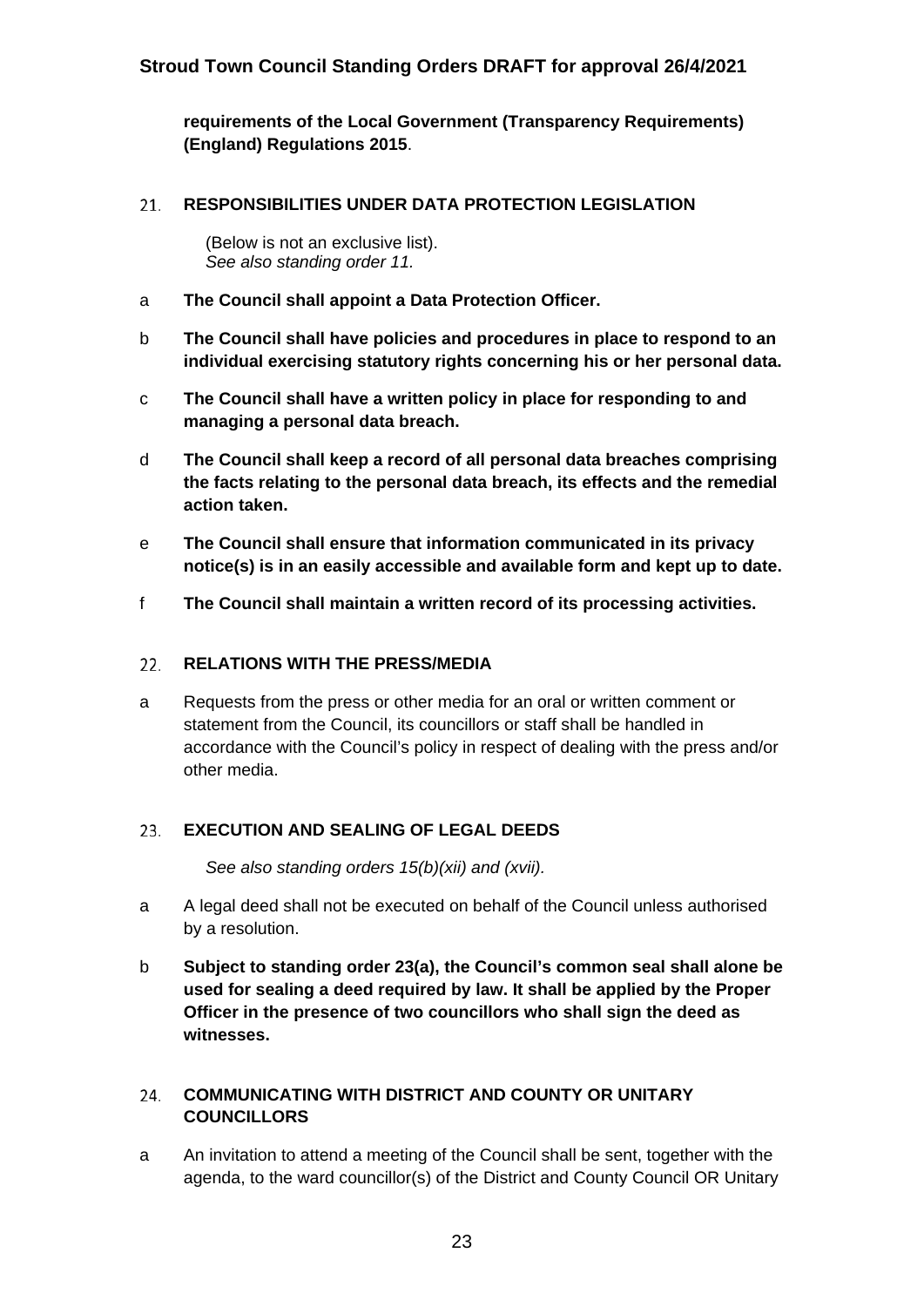Council representing the area of the Council.

**b** Unless the Council determines otherwise, a copy of each letter sent to the District and County Council shall be sent to the ward councillor(s) representing the area of the Council.

#### <span id="page-26-0"></span>**RESTRICTIONS ON COUNCILLOR ACTIVITIES** 25.

- a. Unless duly authorised no councillor shall:
	- i. inspect any land and/or premises which the Council has a right or duty to inspect; or
	- ii. issue orders, instructions or directions.

#### <span id="page-26-1"></span>26. **STANDING ORDERS GENERALLY**

- a All or part of a standing order, except one that incorporates mandatory statutory or legal requirements, may be suspended by resolution in relation to the consideration of an item on the agenda for a meeting.
- b A motion to add to or vary or revoke one or more of the Council's standing orders, except one that incorporates mandatory statutory or legal requirements, shall be proposed by a special motion, the written notice by at least 6 councillors to be given to the Proper Officer in accordance with standing order 9.
- c The Proper Officer shall provide a copy of the Council's standing orders to a councillor as soon as possible.
- d The decision of the chairperson of a meeting as to the application of standing orders at the meeting shall be final.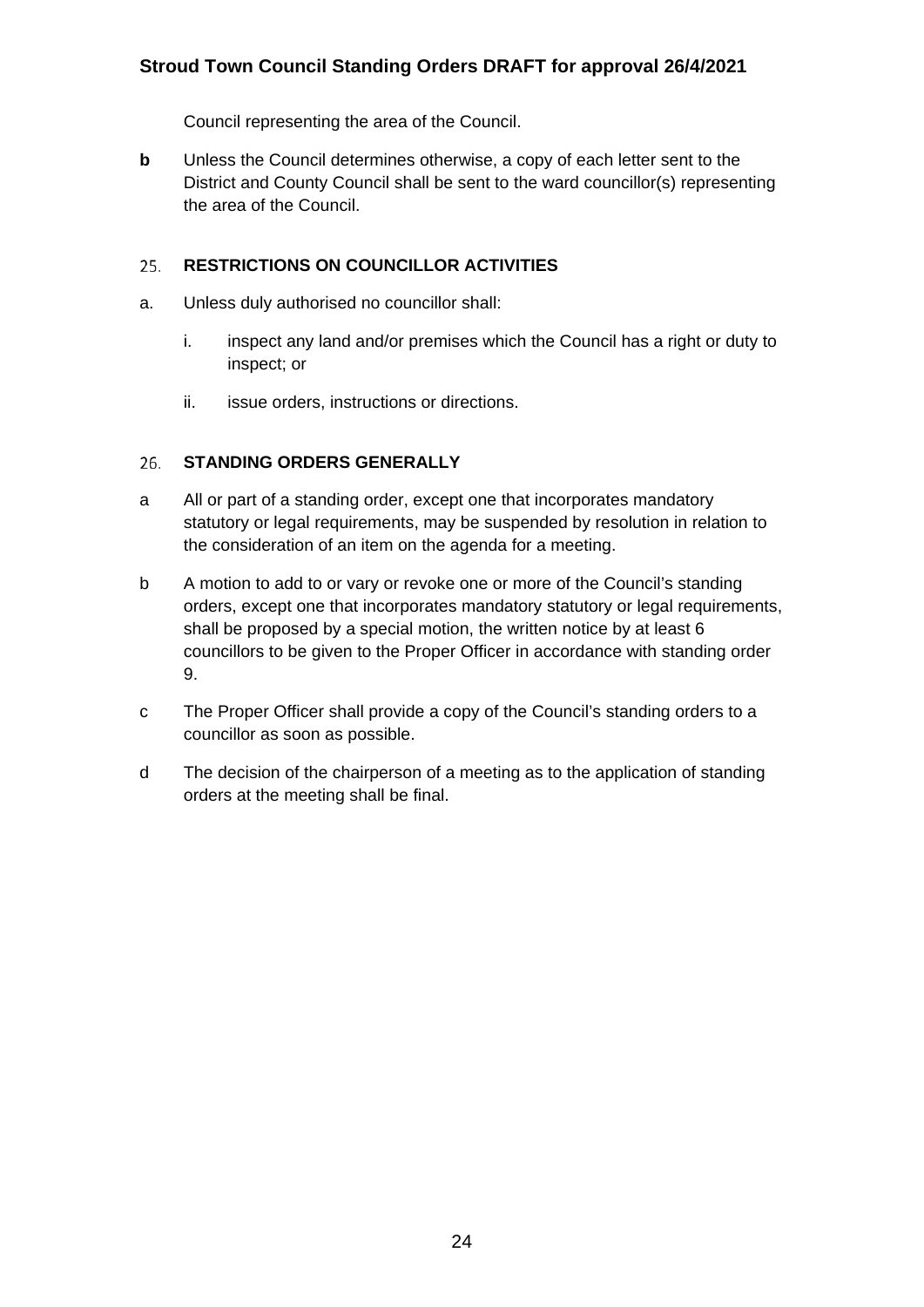#### **STROUD TOWN COUNCIL. Internal auditor's report for the year ended 31 March 2021 Name of Auditor: GAPTC (Julie Shirley)**

**GAPTC internal audits comply with the proper practices outlined in the Governance & Accountability for Smaller Authorities – A Practitioners' Guide and the Accounts and Audit Regulations 2015.**

**The GAPTC internal audit reviews and reports on whether the systems of financial and other internal controls over its activities and operating procedures are effective. The audit tests a variety of documents, including agendas and minutes, policies, insurance and risk management processes, to ensure Council meets the requirements set out in the Annual Internal Audit Report in the Annual Governance & Accountability Return. The internal audit does not involve the detailed inspection of all records and transactions of an authority in order to detect error or fraud.**

**Our auditors are independent of the Council and are competent to be able to carry out the requirements of the internal audit service.**

### **1. Working documents**

| <b>Ref</b> | Test                                                                                   | <b>Meets</b><br>regmts?<br>Yes, No or<br>N/A | <b>Internal Auditor's</b><br>comments/recommendations                                                   | <b>Evidence</b>                                          |
|------------|----------------------------------------------------------------------------------------|----------------------------------------------|---------------------------------------------------------------------------------------------------------|----------------------------------------------------------|
| 1.1        | Have Standing<br>Orders been;<br>a) tailored to<br>council?<br>b) formally<br>adopted? | (a) Yes<br>(b) Yes                           |                                                                                                         | Standing Orders on website dated 09/12/19                |
| 1.2        | <b>Have Standing</b><br>Orders been<br>a) reviewed?<br>b) minuted?                     | (a) Yes<br>(b) Yes                           | Recommend review and update SOs at May 21<br>meeting to include minor amendment to Section<br><b>18</b> | 9 <sup>th</sup> December 2019 minutes on website<br>2020 |
| 1.3        | <b>Have Financial</b><br>Regulations been<br>a) tailored to<br>council?<br>b) formally | (a) Yes<br>(b) Yes                           |                                                                                                         | Financial Regulations on website dated<br>02/11/20       |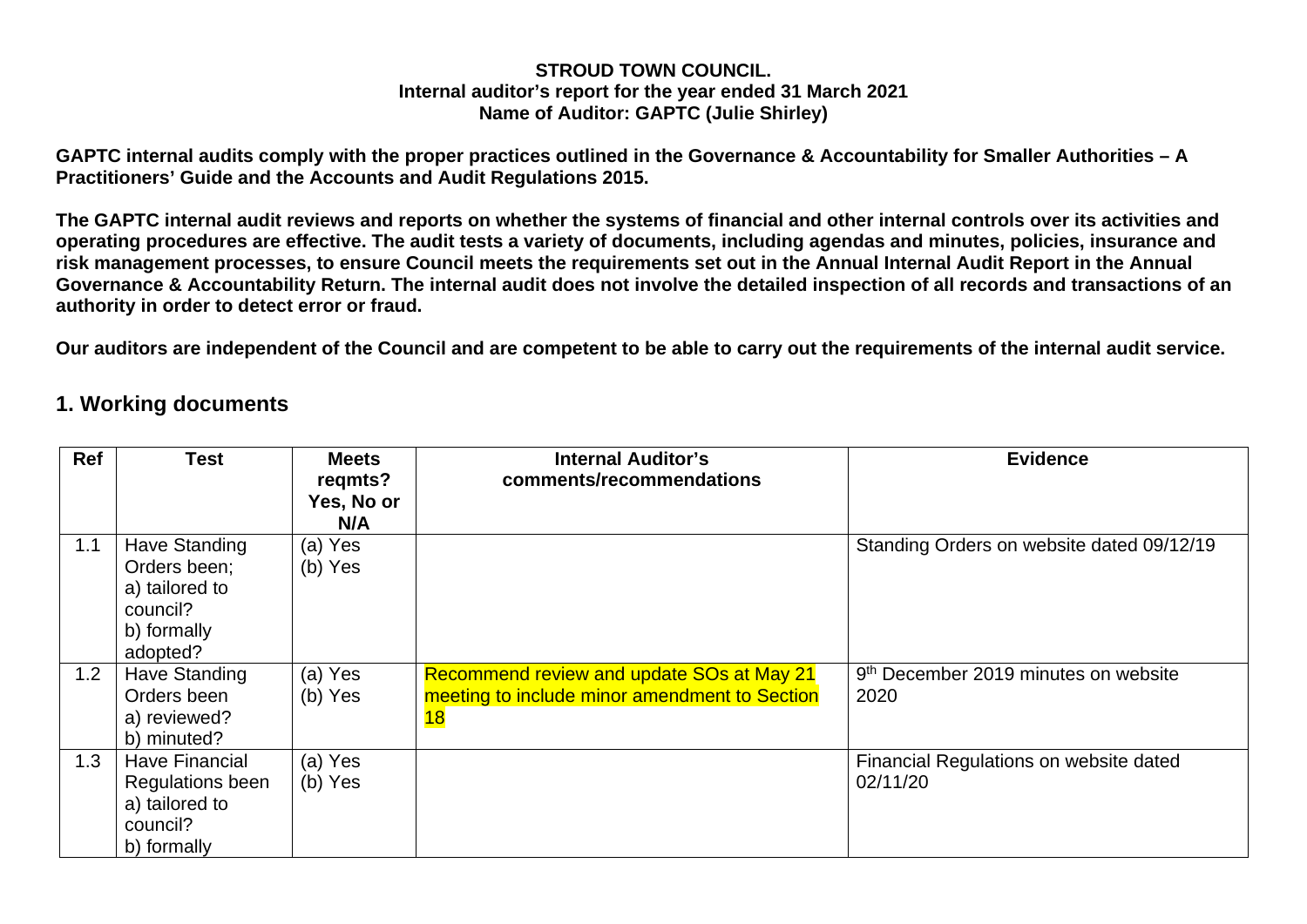|     | adopted?                                  |                    |                                             |                                                                                   |
|-----|-------------------------------------------|--------------------|---------------------------------------------|-----------------------------------------------------------------------------------|
| 1.4 | <b>Have Financial</b><br>regulations been | (a) Yes<br>(b) Yes |                                             | 12 <sup>th</sup> May 2020 and 2 <sup>nd</sup> November 2020<br>minutes on website |
|     | a) reviewed?                              |                    |                                             |                                                                                   |
|     | b) minuted?                               |                    |                                             |                                                                                   |
| 1.5 | Does the council                          | (a) Yes            |                                             | Details of grants on website                                                      |
|     | a) give grants?                           | (b) Yes            |                                             | Grants & Funding Guidance on website                                              |
|     | b) have a grant-                          |                    |                                             |                                                                                   |
|     | awarding policy?                          |                    |                                             |                                                                                   |
| 1.6 | Have items /                              | <b>Yes</b>         |                                             | Tenders are advertised on website (3 at time                                      |
|     | services above the                        |                    |                                             | of audit), put to Full Council 1 <sup>st</sup> March 2021 for                     |
|     | recommended                               |                    |                                             | approval.                                                                         |
|     | amount been                               |                    |                                             |                                                                                   |
|     | competitively                             |                    |                                             |                                                                                   |
|     | purchased in                              |                    |                                             |                                                                                   |
|     | accordance with                           |                    |                                             |                                                                                   |
|     | Financial and                             |                    |                                             |                                                                                   |
|     | Procurement                               |                    |                                             |                                                                                   |
|     | Regulations?                              |                    |                                             |                                                                                   |
|     | (LARGE                                    |                    |                                             |                                                                                   |
|     | <b>COUNCILS)</b>                          |                    |                                             |                                                                                   |
| 1.7 | Code of conduct                           | <b>Yes</b>         | Recommend Code is reviewed after elections. | Code of Conduct dated 29 <sup>th</sup> October 2018 on                            |
|     | reviewed in the                           |                    |                                             | website.                                                                          |
|     | last 2/3 years?                           |                    |                                             |                                                                                   |

## **2. Admin**

| Ref | Test | <b>Meets</b><br>reamts | l Auditor's comments/recommendations_<br>. Internal | Evidence |
|-----|------|------------------------|-----------------------------------------------------|----------|
|     |      |                        |                                                     |          |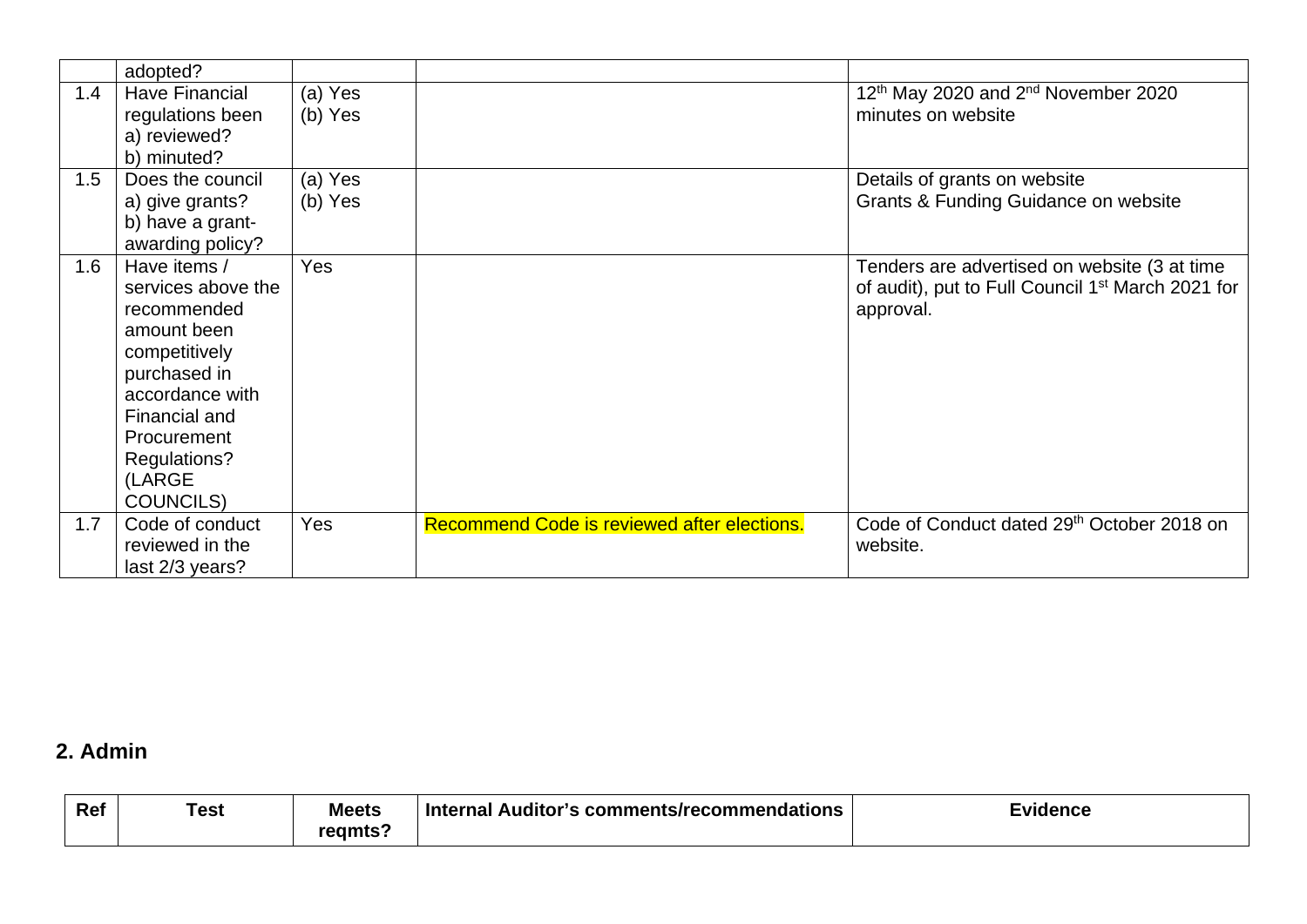|     |                                                                                                                     | Yes, No or<br>N/A  |                                                                                                                                                                                       |                                                                       |
|-----|---------------------------------------------------------------------------------------------------------------------|--------------------|---------------------------------------------------------------------------------------------------------------------------------------------------------------------------------------|-----------------------------------------------------------------------|
| 2.1 | Has the General<br>Power of<br>Competence been<br>adopted (e.g. a<br>minute reference)?                             | Yes                |                                                                                                                                                                                       | 20 <sup>th</sup> July 2020 minutes on website                         |
| 2.2 | S <sub>137</sub><br>a) is there a<br>separate account<br>for payments?<br>b) are totals within<br>statutory limits? | N/A                | General Power of Competence adopted                                                                                                                                                   |                                                                       |
| 2.3 | Is there an annual<br>council<br>authorisation of<br>Direct Debit list and<br><b>Standing Orders?</b>               | Yes                |                                                                                                                                                                                       | 18th January 2021 F&P Committee minutes                               |
| 2.4 | Was Petty Cash<br>expenditure<br>approved, if any?                                                                  | N/A                | No petty cash transactions this financial year                                                                                                                                        | <b>Advised by Clerk</b>                                               |
| 2.5 | Is all expenditure<br>supported by VAT<br>invoices, if<br>applicable?                                               | Yes                | Recommend that the Lloyds BACS authorisation<br>confirmation is printed/saved after each payment-<br>run so that a record of which councillors authorised<br>the payments is on file. | Sample transactions - see separate checklist                          |
| 2.6 | $VAT -$<br>a) recorded in<br>accounts<br>b) reclaimed?                                                              | (a) Yes<br>(b) Yes |                                                                                                                                                                                       | Sample transactions - see separate checklist<br>VAT returns Q1 and Q2 |
| 2.7 | Purpose of loan and N/A<br>power identified, if<br>applicable?                                                      |                    | No new loans in 2020/21                                                                                                                                                               | <b>Advised by Clerk</b>                                               |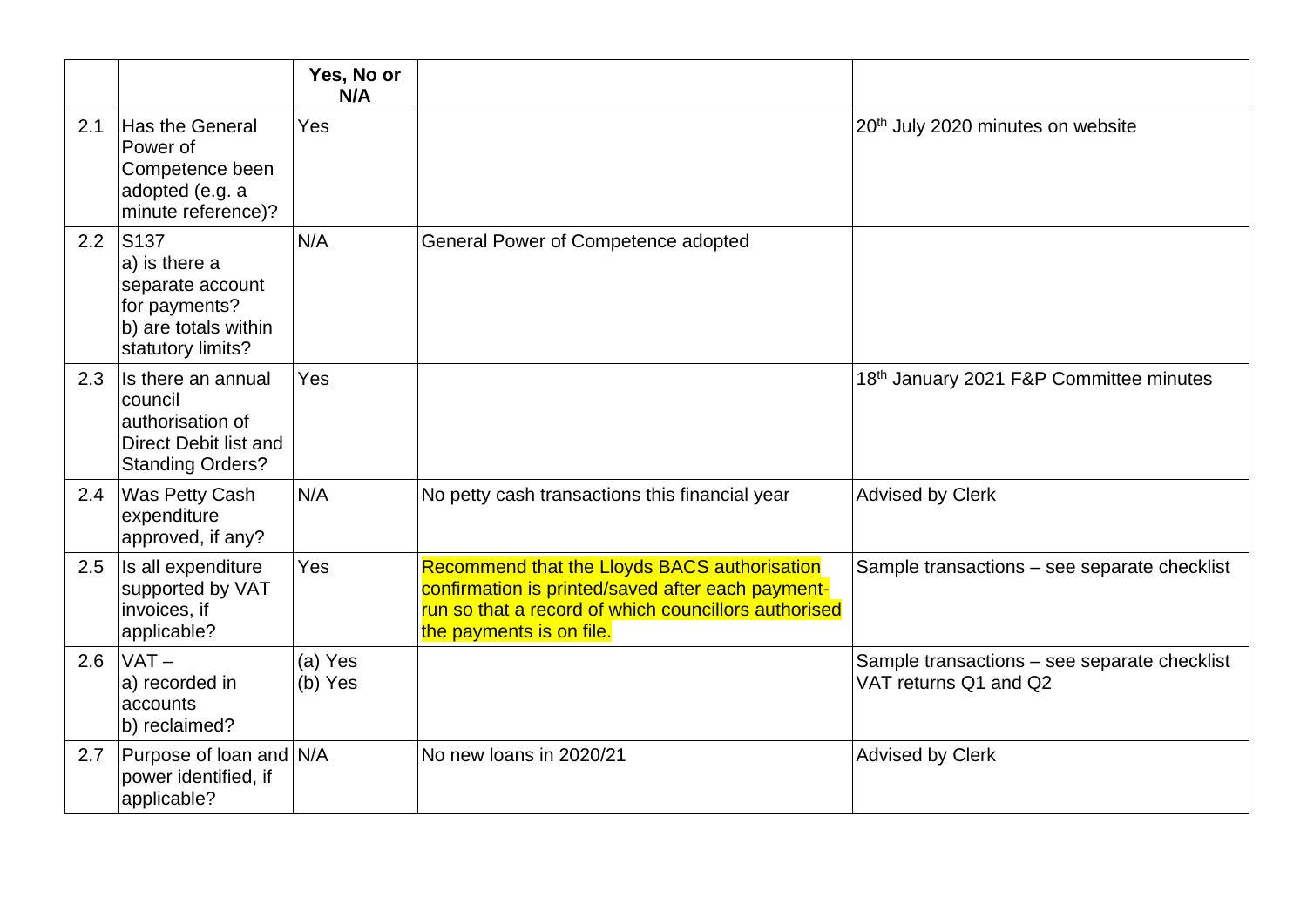## **3. Risk management**

| Ref | <b>Test</b>                                                                                                                      | <b>Meets</b><br>regmts?<br>Yes, No or<br>N/A | Internal Auditor's comments/recommendations                                                                                                                                                                                                       | <b>Evidence</b>                                                                                                                                                                                                                              |
|-----|----------------------------------------------------------------------------------------------------------------------------------|----------------------------------------------|---------------------------------------------------------------------------------------------------------------------------------------------------------------------------------------------------------------------------------------------------|----------------------------------------------------------------------------------------------------------------------------------------------------------------------------------------------------------------------------------------------|
| 3.1 | Insurance policy in<br>place?                                                                                                    | <b>Yes</b>                                   |                                                                                                                                                                                                                                                   | Insurance dated June 2020                                                                                                                                                                                                                    |
| 3.2 | Evidence of review<br>of insurance cover<br>to ensure still fit for<br>purpose?                                                  | Yes                                          | Insurance reviewed in 2019 when the insurance<br>was last tendered. STC in a 5-year long-term<br>arrangement.<br>Recommend that Finance Committee carry out a<br>mid-term review to ensure insurance cover is still fit<br>for purpose            | 17th June 2019 F&P Committee minutes                                                                                                                                                                                                         |
| 3.3 | Copy of Risk<br>Management policy<br>seen?                                                                                       | Yes                                          | Risk Assessments reviewed by F&P Committee                                                                                                                                                                                                        | 18th January 2021 F&P Committee minutes<br>Risk Assessment & Management dated March<br>2020 on website                                                                                                                                       |
| 3.4 | Evidence that<br>internal controls<br>take place and are<br>documented<br>including bank<br>reconciliations?                     | No but                                       | None undertaken up to January 2021 due to<br>COVID-19. Due to be carried out February 2021.                                                                                                                                                       | Sample checklist                                                                                                                                                                                                                             |
| 3.5 | Does the council<br>carry out an annual<br>review of the<br>effectiveness of<br>their overall internal<br>audit<br>arrangements? | Yes                                          | Recommend that Council carries out an annual<br>review of the audit as per G&A section 4.21. This<br>could be done when council selects its internal<br>auditor and confirms that it has reviewed<br>competence, independence etc of the auditor. | 16/3/2020 F&P Committee reviewed and<br>updated Cllr internal checks.<br>1/6/2020 F&P Committee approved new<br>processes for dealing with accounts admin<br>electronically.<br>20/7/2020 Council reviewed the work of the F&P<br>Committee. |
| 3.6 | Asset register seen<br>and reviewed<br>regularly?                                                                                | Yes                                          | Land and Buildings updated 1 <sup>st</sup> April 2019<br>Recommend annual review of assets to ensure up<br>to date and as part of insurance cover review                                                                                          | Land & Buildings asset list on website and<br>Asset Register spreadsheet                                                                                                                                                                     |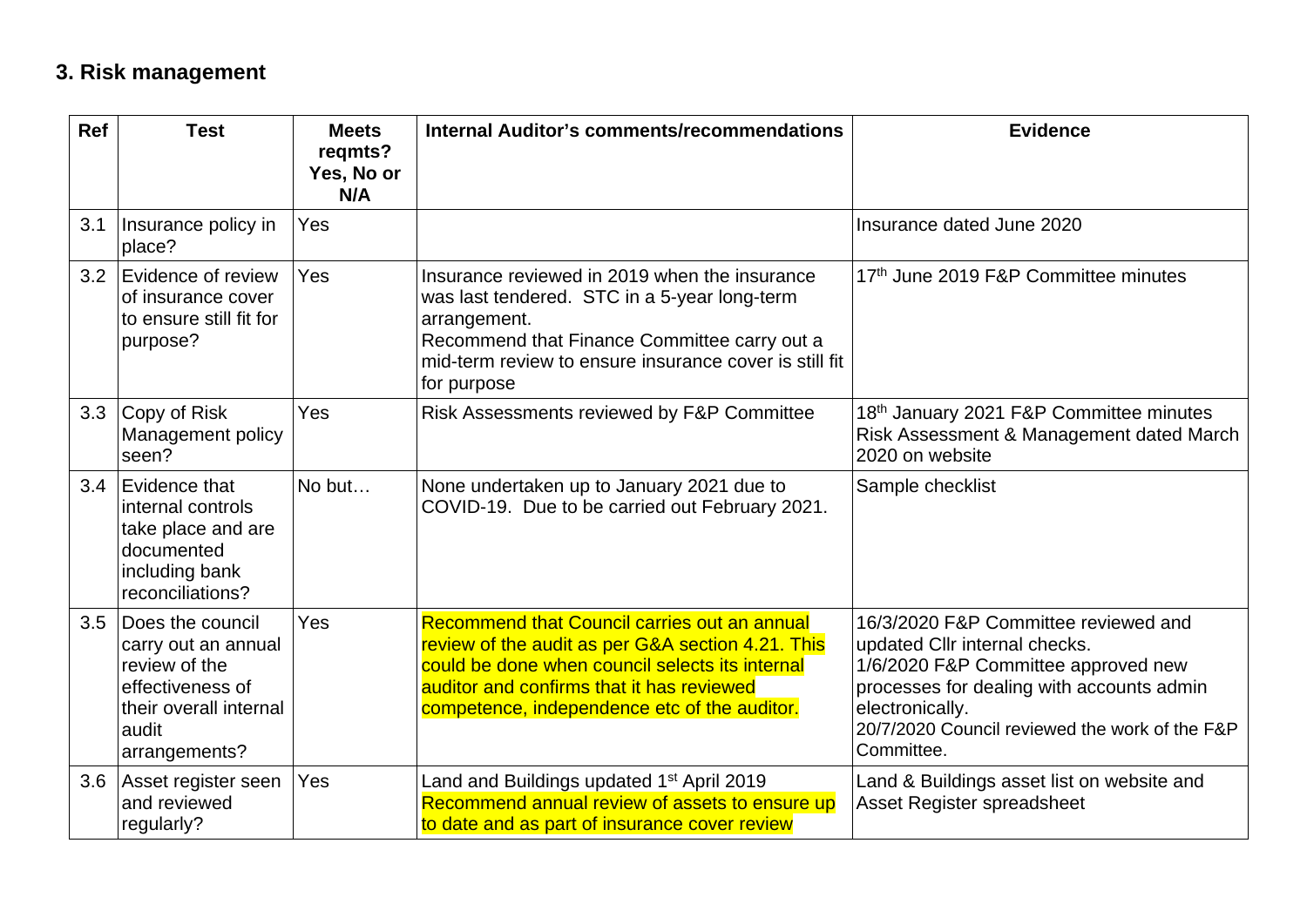| 3.7        | Evidence that<br>assets<br>a) have been<br>inspected for risk?<br>b) reported in<br>minutes?<br>c) any actions<br>undertaken? | (a) Yes<br>(b) Yes<br>(c) Yes | (a) The Council has a lot of assets – property, land,<br>vehicles and equipment. There are systems in<br>place covering H&S risks, which are audited<br>annually by Ellis Whittam, for example PAT testing,<br>vehicle maintenance and testing, play equipment<br>checks etc. Their risk assessment reports are<br>presented to F&P Committee.<br>Condition surveys have been completed on<br>properties and large structures like stone walls in<br>parks, and defects remedied. | Advised by Clerk.<br>(a)<br>Tree inspections reported to environment<br>(b)<br>Committee 17th Nov 2020 minutes; play<br>equipment COVID risk reported to<br>environment committee 21 <sup>st</sup> July 2020<br>minutes.<br>$(c)$ As per $(b)$ |
|------------|-------------------------------------------------------------------------------------------------------------------------------|-------------------------------|-----------------------------------------------------------------------------------------------------------------------------------------------------------------------------------------------------------------------------------------------------------------------------------------------------------------------------------------------------------------------------------------------------------------------------------------------------------------------------------|------------------------------------------------------------------------------------------------------------------------------------------------------------------------------------------------------------------------------------------------|
| 3.8        | Review of<br>a) investments?<br>b) bank mandates?                                                                             | (a) Yes<br>$(b)$ Yes          | (a) Investments reviewed<br>(b) Mandate updated November 2020                                                                                                                                                                                                                                                                                                                                                                                                                     | (a) 18 <sup>th</sup> January 2021 F&P Committee minutes<br>(b) 2 <sup>nd</sup> November 2020 Full Council minutes                                                                                                                              |
| 3.9        | If credit / debit /<br>prepaid cards in<br>use, are proper<br>procedures in<br>place?                                         | Yes                           |                                                                                                                                                                                                                                                                                                                                                                                                                                                                                   | Internal Financial Controls document 7.4,<br>Financial Regs 6.18, 6.19, 6.20, 6.22.                                                                                                                                                            |
| $3.10$ Are | a) physical records<br>secure?<br>b) electronic<br>records backed up?                                                         | (a) Yes<br>(b) Yes            | All stored / backed-up to Sharepoint.<br>Physical records stored in a fireproof safe.                                                                                                                                                                                                                                                                                                                                                                                             | Advised by Clerk.                                                                                                                                                                                                                              |

## **4. Transparency Code**

| Ref   Test | <b>Meets</b><br>regmts?<br>Yes, No or | <b>Internal Auditor's</b><br>comments/recommendations | <b>Evidence</b> |
|------------|---------------------------------------|-------------------------------------------------------|-----------------|
|            | N/A                                   |                                                       |                 |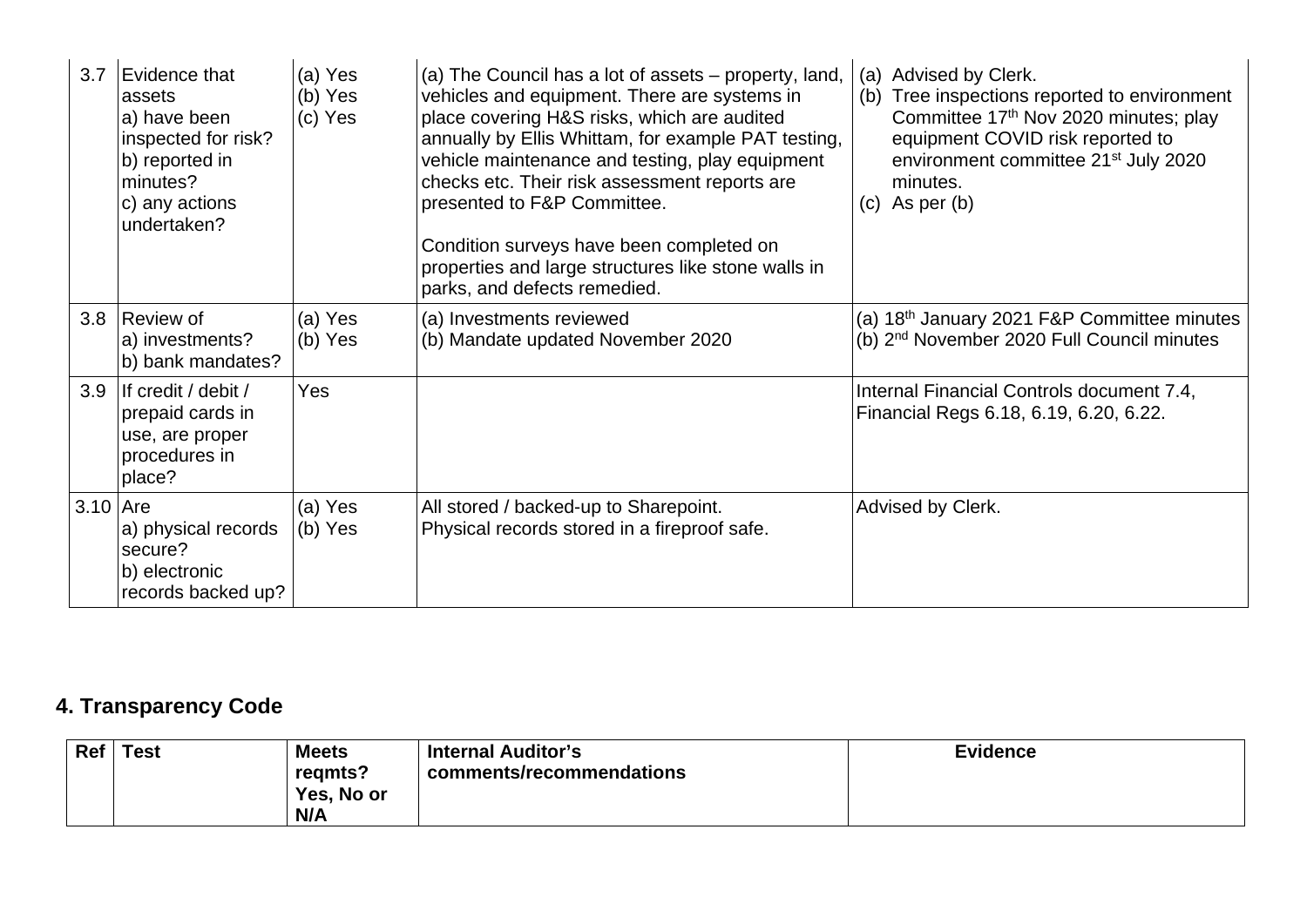| 4.1 | Minutes published   | Yes | Website |
|-----|---------------------|-----|---------|
|     | on website in draft |     |         |
|     | form within one     |     |         |
|     | month (mandatory    |     |         |
|     | for councils with a |     |         |
|     | turnover of less    |     |         |
|     | than £25,000)?      |     |         |
| 4.2 | Compliance with     | Yes | Website |
|     | Transparency        |     |         |
|     | Code for councils   |     |         |
|     | with turnover of    |     |         |
|     | less than £25,000   |     |         |
|     | and over            |     |         |
|     | £200,000?           |     |         |

## **5. Budgetary controls**

| <b>Ref</b> | Test                                                                                                              | <b>Meets</b><br>regmts?<br>Yes, No or<br>N/A | Internal Auditor's comments/recommendations                                                                                                                                                                                                                    | <b>Evidence</b>                                                                                                                        |
|------------|-------------------------------------------------------------------------------------------------------------------|----------------------------------------------|----------------------------------------------------------------------------------------------------------------------------------------------------------------------------------------------------------------------------------------------------------------|----------------------------------------------------------------------------------------------------------------------------------------|
| 5.1        | Was a budget<br>properly for the year<br>under review<br>a) prepared?<br>b) adopted?<br>c) minuted?               | (a) Yes<br>(b) Yes<br>(c) Yes                | Recommend putting 2021/22 approved budget on<br>the website finance section as soon as approved,<br>or within the minutes, when approved, for members<br>of public to read. Noted that the draft budget is<br>included in the meeting papers at page 55 of 72. | 2020/21 13th January 2020 Full Council<br>minutes; budget on website<br>2021/22 11 <sup>th</sup> January 2021 Full Council<br>minutes; |
|            | 5.2 Reserves:<br>a) Is there a reserve seen<br>policy<br>b) Were the<br>objectives of the<br>reserves identified? | (a) None<br>(b) Yes                          |                                                                                                                                                                                                                                                                | List of earmarked reserves reviewed 1 <sup>st</sup> June<br>2020 F&P Committee minutes, 28 <sup>th</sup> September<br>2020 minutes     |
| 5.3        | Was the precept                                                                                                   | Yes                                          |                                                                                                                                                                                                                                                                | 2020/21 13th January 2020 Full Council                                                                                                 |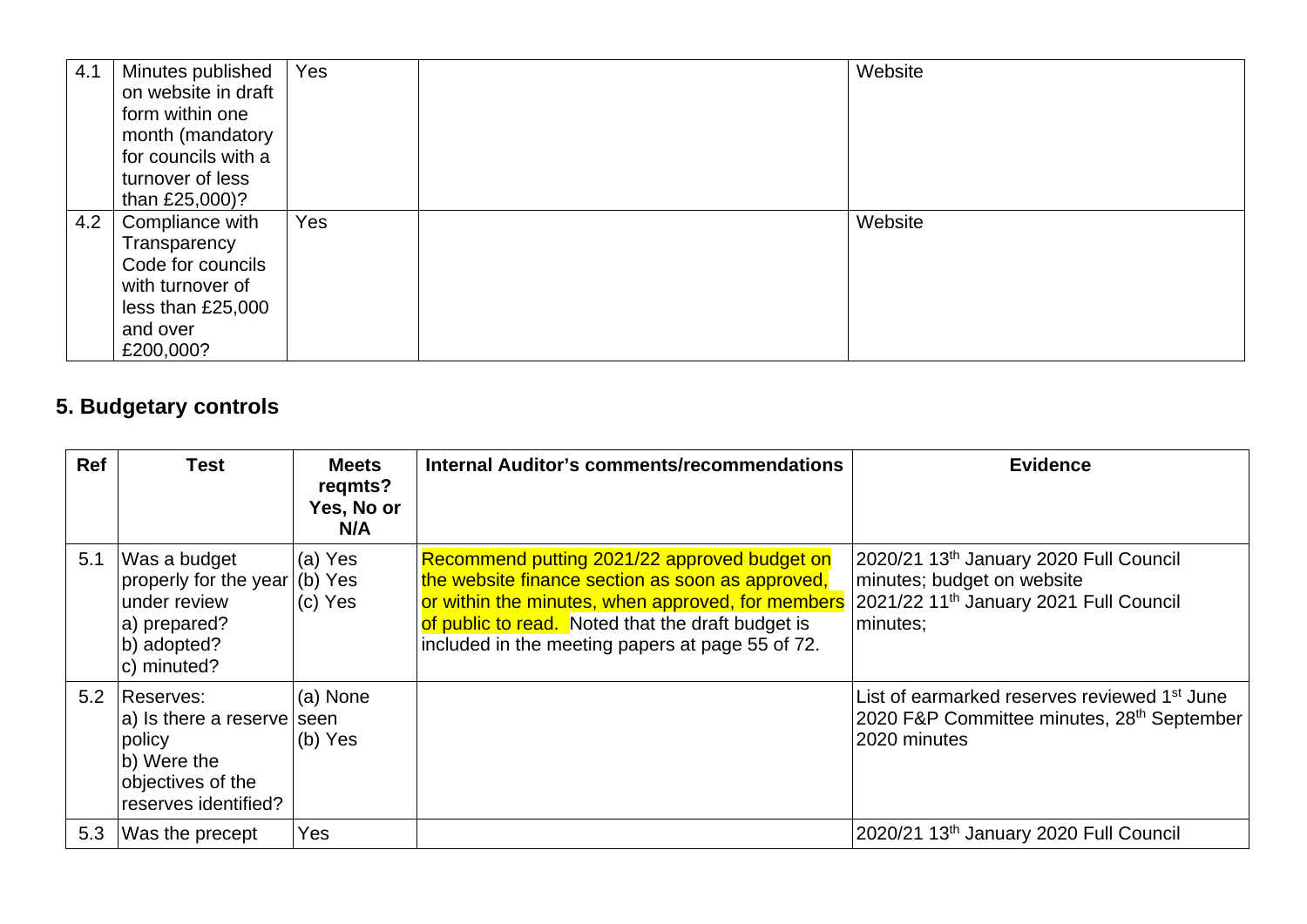|     | demand for the year<br>under review<br>properly minuted in<br>full council?                                                                                                           |            |                                                                                                | minutes<br>2021/22 11 <sup>th</sup> January 2021 Full Council<br>minutes                                                                                                                                                                                                                                                   |
|-----|---------------------------------------------------------------------------------------------------------------------------------------------------------------------------------------|------------|------------------------------------------------------------------------------------------------|----------------------------------------------------------------------------------------------------------------------------------------------------------------------------------------------------------------------------------------------------------------------------------------------------------------------------|
| 5.4 | Did the council<br>regularly compare<br>the actual income<br>and expenditure to<br>the budget (as<br>detailed in the<br>financial<br>regulations) and<br>evidenced in the<br>minutes? | <b>Yes</b> | Delegated to the Finance & Policy Committee<br>Each Committee also monitors their own budgets. | 1 <sup>st</sup> June 2020 F&P Committee minutes<br>28 <sup>th</sup> September 2020 F&P Committee minutes<br>14th December 2020 F&P Committee minutes<br>18 <sup>th</sup> January 2021 F&P Committee minutes<br>15th September 2020 Env Committee minutes<br>21 <sup>st</sup> September 2020 Community Committee<br>minutes |
| 5.5 | Are any significant<br>unexplained<br>variances from<br>budget reported?                                                                                                              | N/A        | Some budget lines overspent as at January 2021,<br>but overall no significant variances.       | 1 <sup>st</sup> June 2020 F&P Committee minutes<br>28th September 2020 F&P Committee minutes<br>14th December 2020 F&P Committee minutes<br>18 <sup>th</sup> January 2021 F&P Committee minutes<br>15 <sup>th</sup> September 2020 Env Committee minutes<br>21 <sup>st</sup> September 2020 Community Committee<br>minutes |

## **6. Payroll**

| <b>Ref</b> | <b>Test</b>                                       | <b>Meets</b><br>regmts?<br>Yes, No or<br>N/A | Internal Auditor's comments/recommendations                                                            | <b>Evidence</b>                            |
|------------|---------------------------------------------------|----------------------------------------------|--------------------------------------------------------------------------------------------------------|--------------------------------------------|
| 6.1        | Do all staff have a<br>contract of<br>employment? | Yes                                          |                                                                                                        | Sample contract                            |
| 6.2        | Do salaries paid<br>agree with those              | <b>Yes</b>                                   | Salary checks form part of the Cllrs internal checks Sample checked: employees PW, EO, AR,<br>process. | KM. Viewed salary confirmation letters and |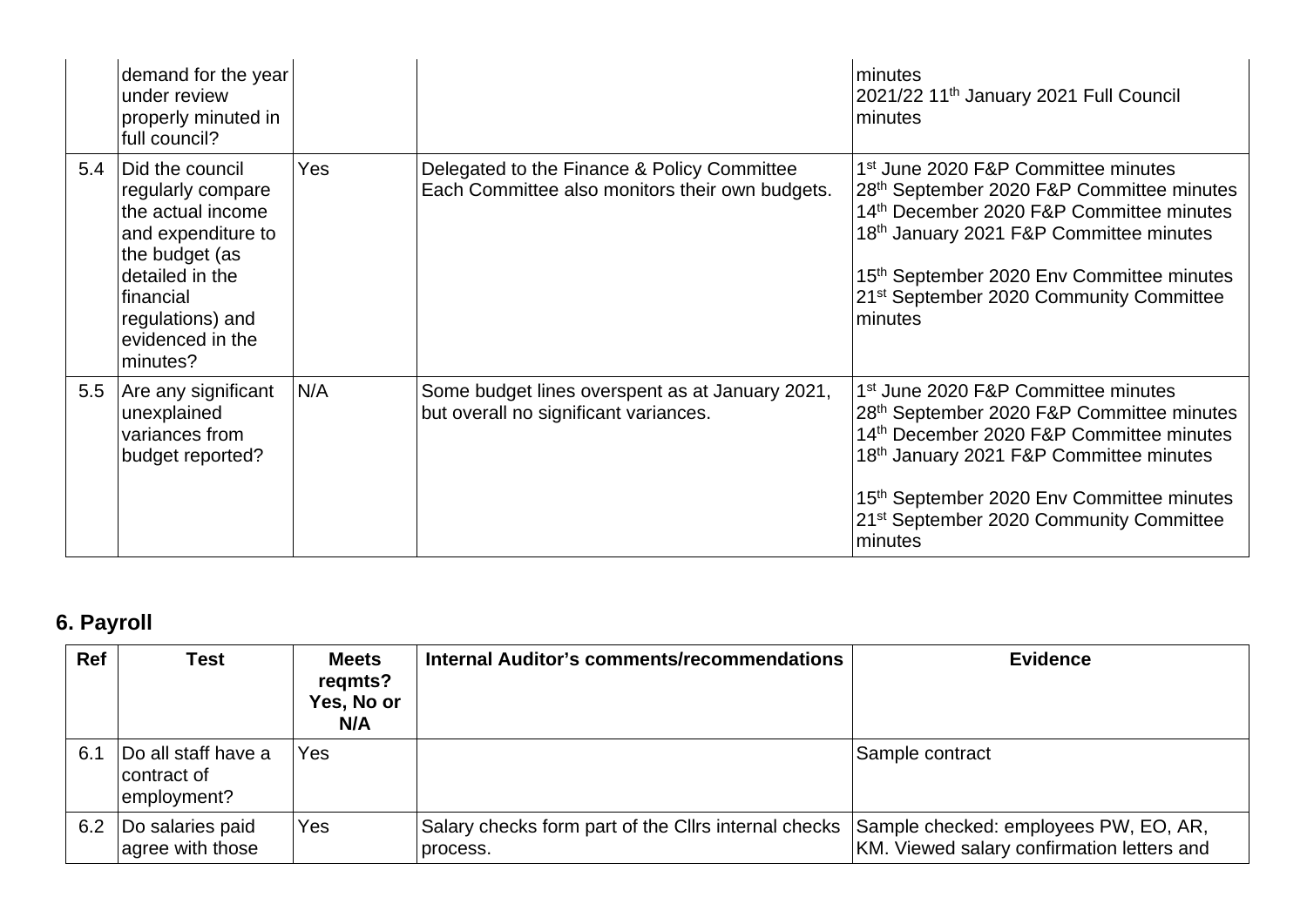|     | approved by<br>Council?                                                                                                                                       |                     | Recommend that a summary of employees and<br>current pay scales are confirmed by the Personnel<br>Committee annually, perhaps at budget setting.                                                                                                                                                              | compared to March 2021 payslips.  |
|-----|---------------------------------------------------------------------------------------------------------------------------------------------------------------|---------------------|---------------------------------------------------------------------------------------------------------------------------------------------------------------------------------------------------------------------------------------------------------------------------------------------------------------|-----------------------------------|
| 6.3 | Has the Council<br>registered as an<br>employer with<br><b>HMRC</b> and have<br>PAYE / NIC been<br>properly dealt with<br>(including year-end<br>procedures)? | Yes                 |                                                                                                                                                                                                                                                                                                               | Payroll is outsourced             |
| 6.4 | Are Councillor's<br>allowances and<br>expenses properly<br>authorised &<br>controlled, if any?                                                                | N/A                 | Councillors do not receive an allowance and no<br>expenses claimed during 2020/21 to date.                                                                                                                                                                                                                    | Advised by Clerk.                 |
| 6.5 | Pension provision -<br>eligible employees<br>a) offered pension<br>scheme?<br>b) outcome<br>minuted?                                                          | (a) Yes<br>$(b)$ No | All qualifying staff are automatically enrolled.<br>Recommend that when the next Pension Regulator<br>re-declaration is completed that Council record in<br>the minutes that all eligible staff are automatically<br>enrolled in the pension and state which pension the<br>Council offers eg LGPS, NEST etc. | Advised by Clerk.                 |
| 6.6 | Has auto-enrolment N/A<br>registration with<br><b>Pension Regulator</b><br>been reviewed (if<br>applicable)                                                   |                     | Last re-declaration dated 10/08/19                                                                                                                                                                                                                                                                            | Referred to previous audit report |

## **7. Year-end procedures**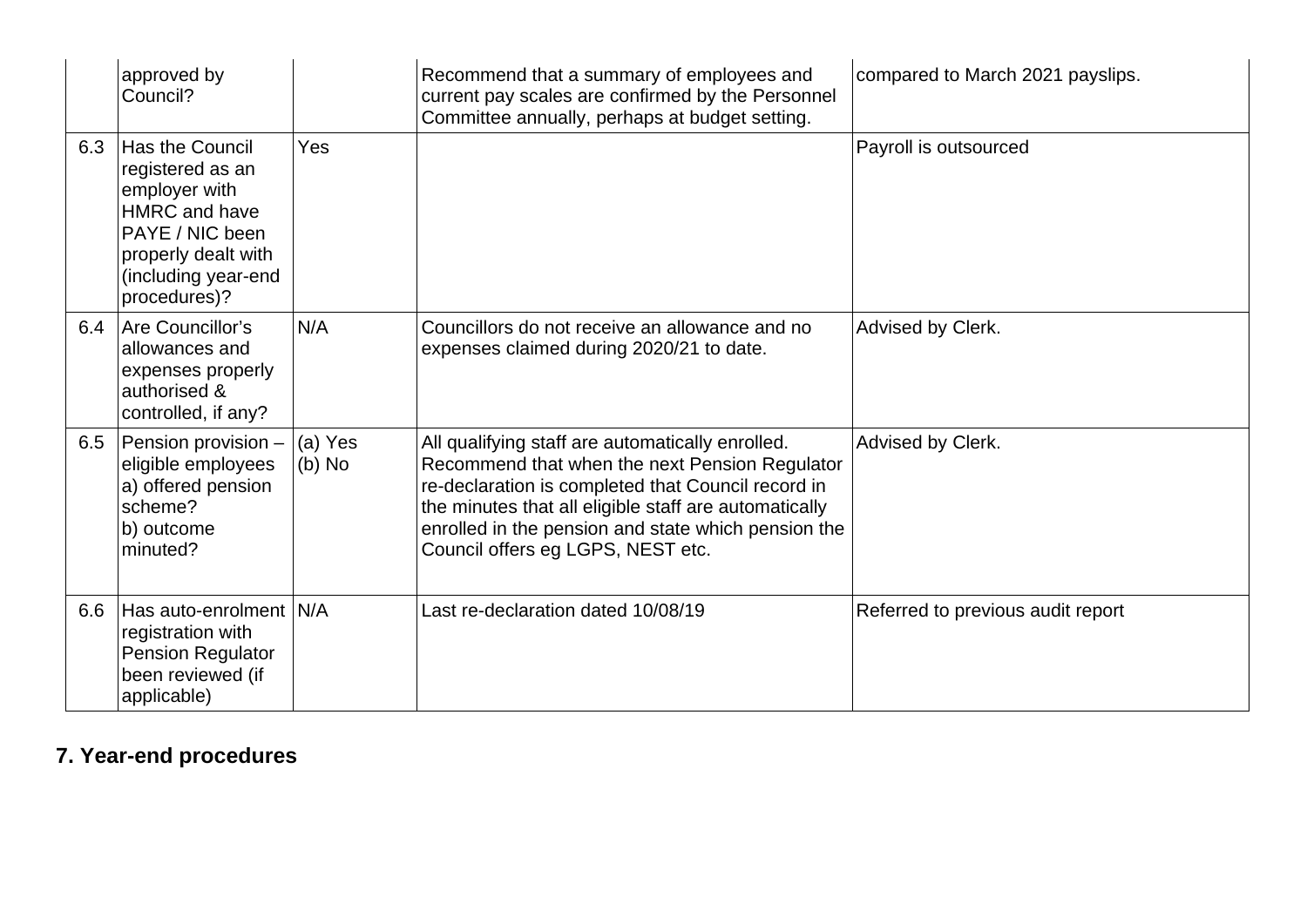| Ref | <b>Test</b>                                                                                                                                           | <b>Meets</b><br>regmts?<br>Yes, No or<br>N/A | <b>Internal Auditor's comments/recommendations</b> | <b>Evidence</b>                                                 |
|-----|-------------------------------------------------------------------------------------------------------------------------------------------------------|----------------------------------------------|----------------------------------------------------|-----------------------------------------------------------------|
| 7.1 | Are debtors and<br>creditors recorded<br>properly on<br>separate balance<br>sheet if using<br>Income &<br>Expenditure<br>reporting?                   | Yes                                          |                                                    | Annual Financial Statement dated 31/03/20                       |
| 7.2 | Does council as a<br>whole consider the<br>year-end accounts?                                                                                         | Yes                                          |                                                    | 20 <sup>th</sup> July 2020 minutes on website                   |
| 7.3 | Minute confirming<br>that council is<br>eligible for<br>Certificate of<br>Exemption (only for<br>councils with a<br>turnover of less<br>than £25,000) | N/A                                          | Council has > £25k turnover                        |                                                                 |
| 7.4 | <b>Annual Governance</b><br>Statement, section<br>1 of Annual Return,<br>approved by whole<br>council                                                 | Yes                                          |                                                    | 20 <sup>th</sup> July 2020 minutes on website agenda<br>item 15 |
| 7.5 | <b>Annual Statement</b><br>of Accounts, section<br>2 of Annual Return,<br>approved by whole<br>council?                                               | Yes                                          |                                                    | 20 <sup>th</sup> July 2020 minutes on website agenda<br>item 16 |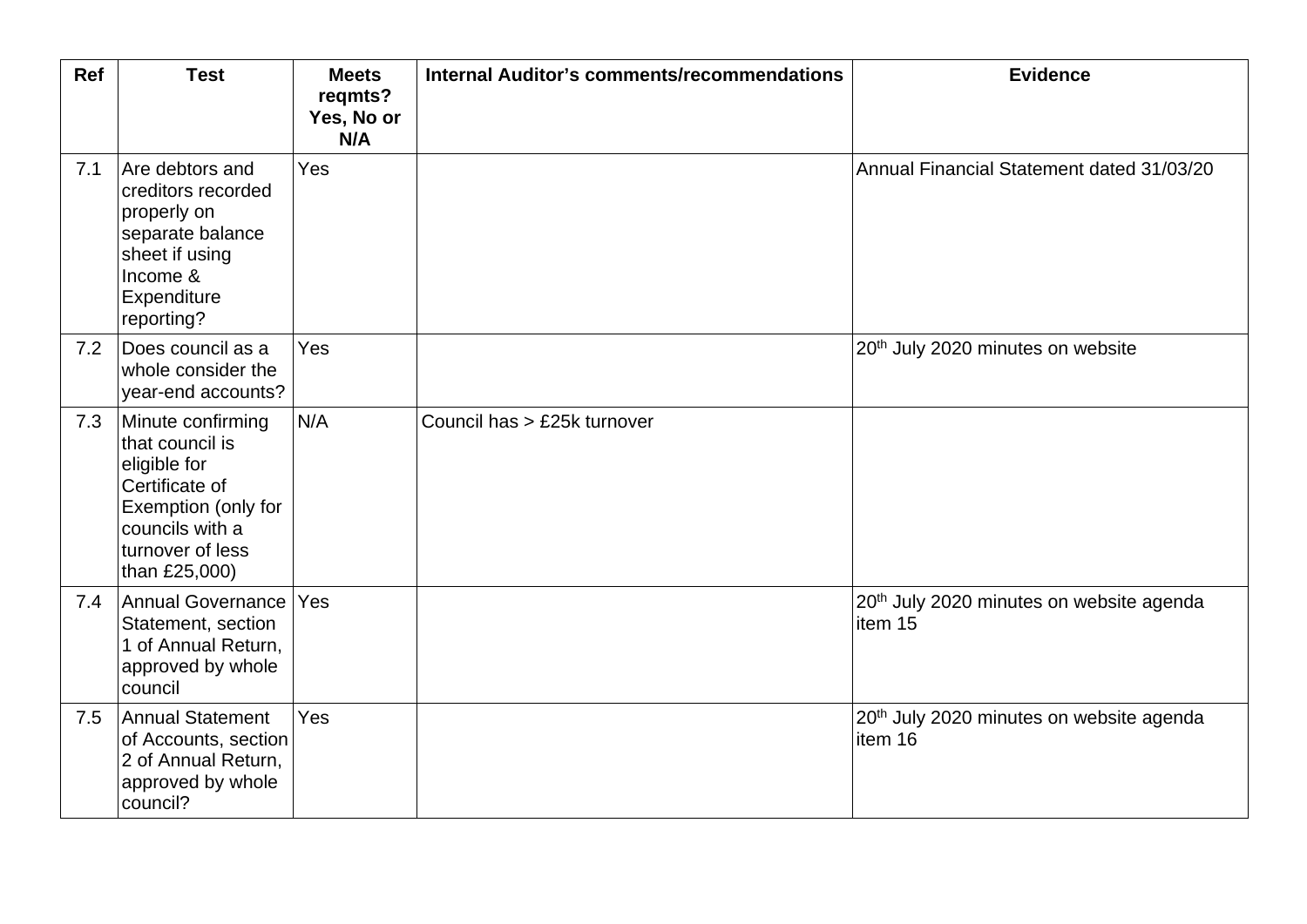| 7.6 | Are all sections of<br>the Annual<br>Governance &<br>Accountability<br>Return published on<br>the website?                                            | <b>No</b>  | Internal Audit page for 2019/20 missing from<br>website finance section, recommend website is<br>updated.                                                                                          | Website                                       |
|-----|-------------------------------------------------------------------------------------------------------------------------------------------------------|------------|----------------------------------------------------------------------------------------------------------------------------------------------------------------------------------------------------|-----------------------------------------------|
| 7.7 | Did council correctly Yes<br>provide for the<br>exercise of public<br>rights?                                                                         |            | Recommend that the dates for the period of<br>exercise of public rights in 2021 are reported to<br>council and minuted.                                                                            | Notice on website                             |
| 7.8 | Previous internal<br>audit report<br>reviewed by council<br>and action taken<br>where<br>recommended?                                                 | <b>Yes</b> | Council noted report and requested that assets be<br>listed on website (unable to confirm if this has been<br>actioned, only found Land & Building assets on<br>website using the search function) | 20 <sup>th</sup> July 2020 minutes on website |
| 7.9 | Previous external<br>audit report (for<br>councils with<br>turnover over<br>£25,000) reviewed<br>by council and<br>action taken where<br>recommended? | Yes        | Recommend that the external audit report is taken<br>to Full Council as it is Full Council that agrees the<br>AGAR.                                                                                | 18th January 2021 F&P Committee minutes       |

## **8. Other matters**

| <b>Ref</b> | Test                                                                                                   | <b>Meets</b><br>regmts?<br>Yes, No or<br>N/A | Internal Auditor's comments/recommendations | <b>Evidence</b>                                                                             |
|------------|--------------------------------------------------------------------------------------------------------|----------------------------------------------|---------------------------------------------|---------------------------------------------------------------------------------------------|
| 8.1        | Policies in place for Yes<br>compliance with<br>GDPR, such as<br>Data Protection<br>Policy for Staff & |                                              |                                             | Data Protection Policy dated July 2018 on<br>website<br><b>ICO Registration Certificate</b> |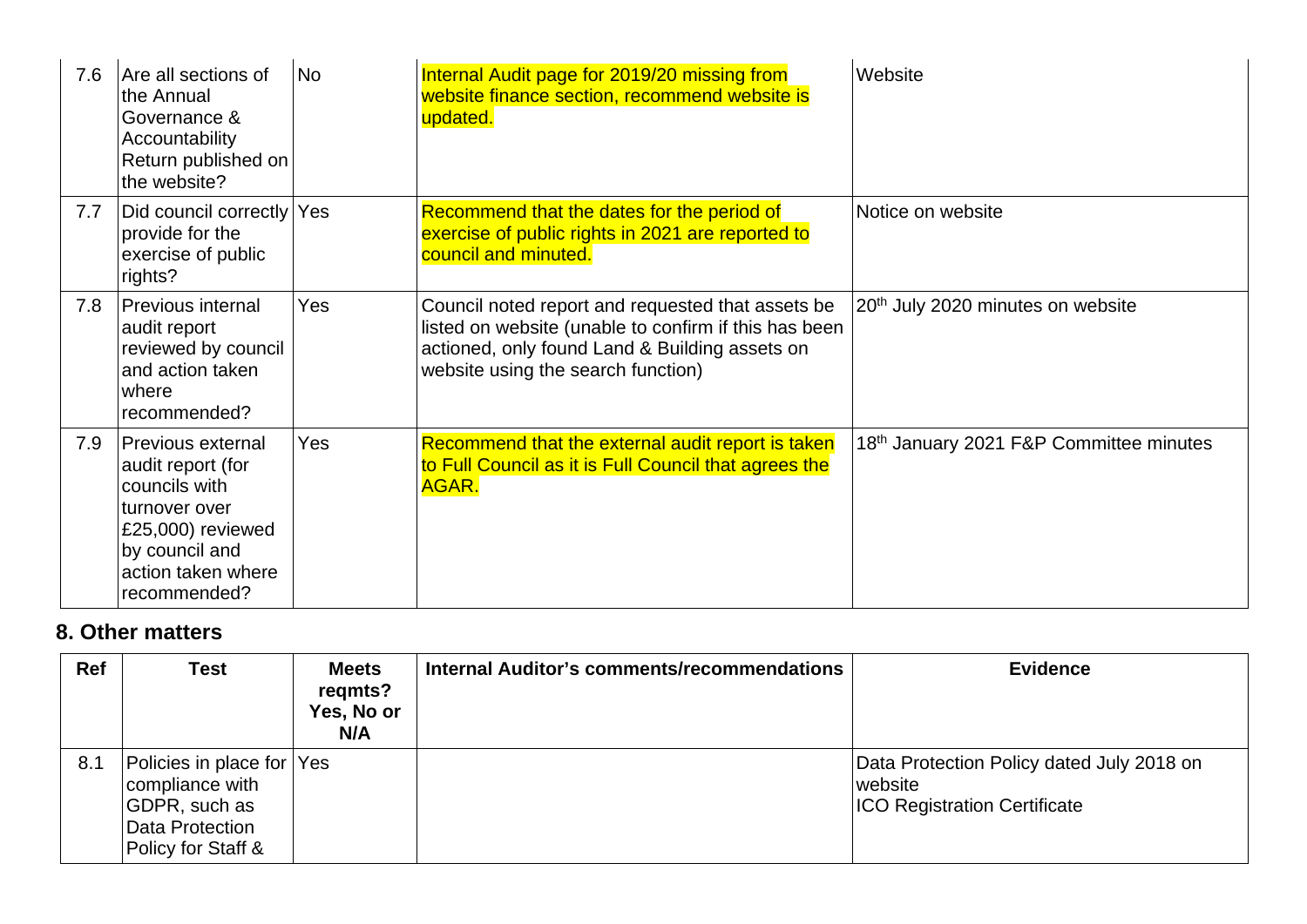|     | Councillors and for<br>the public?                                                                                                                               |           |                        |                                                                                                                                                          |
|-----|------------------------------------------------------------------------------------------------------------------------------------------------------------------|-----------|------------------------|----------------------------------------------------------------------------------------------------------------------------------------------------------|
| 8.2 | Is the Council a<br><b>Managing Trustee?</b>                                                                                                                     | <b>No</b> | Not a Managing Trustee | <b>Advised by Clerk</b>                                                                                                                                  |
| 8.3 | Do trustees meet at N/A<br>least once a year<br>and publish<br>separate accounts?                                                                                |           |                        |                                                                                                                                                          |
| 8.4 | Website<br>Accessibility<br>Statement on<br>website home<br>page?                                                                                                | Yes       |                        | Website                                                                                                                                                  |
| 8.5 | Did council formally Yes<br>appoint GAPTC as<br>the Internal<br>Auditor?                                                                                         |           |                        | 18th January 2021 F&P Committee Minutes                                                                                                                  |
| 8.6 | Are registers up to<br>date for council-<br>owned burial<br>grounds and<br>purchase of<br><b>Exclusive Rights of</b><br><b>Burials certificate</b><br>completed? | Yes       |                        | Register of burials up to date 15/02/21<br>Purchase of new graves up to date 25/01/21<br>See sample of burial records in Transaction<br><b>Checklist</b> |

## **9. Procedures**

| Ref | <b>Test</b>       | Meets<br>regmts?<br>Yes, No or<br>N/A | <b>Internal Auditor's comments</b> | <b>Evidence</b>        |
|-----|-------------------|---------------------------------------|------------------------------------|------------------------|
| 9.1 | Minutes - DPIs or | Yes                                   |                                    | All minutes on website |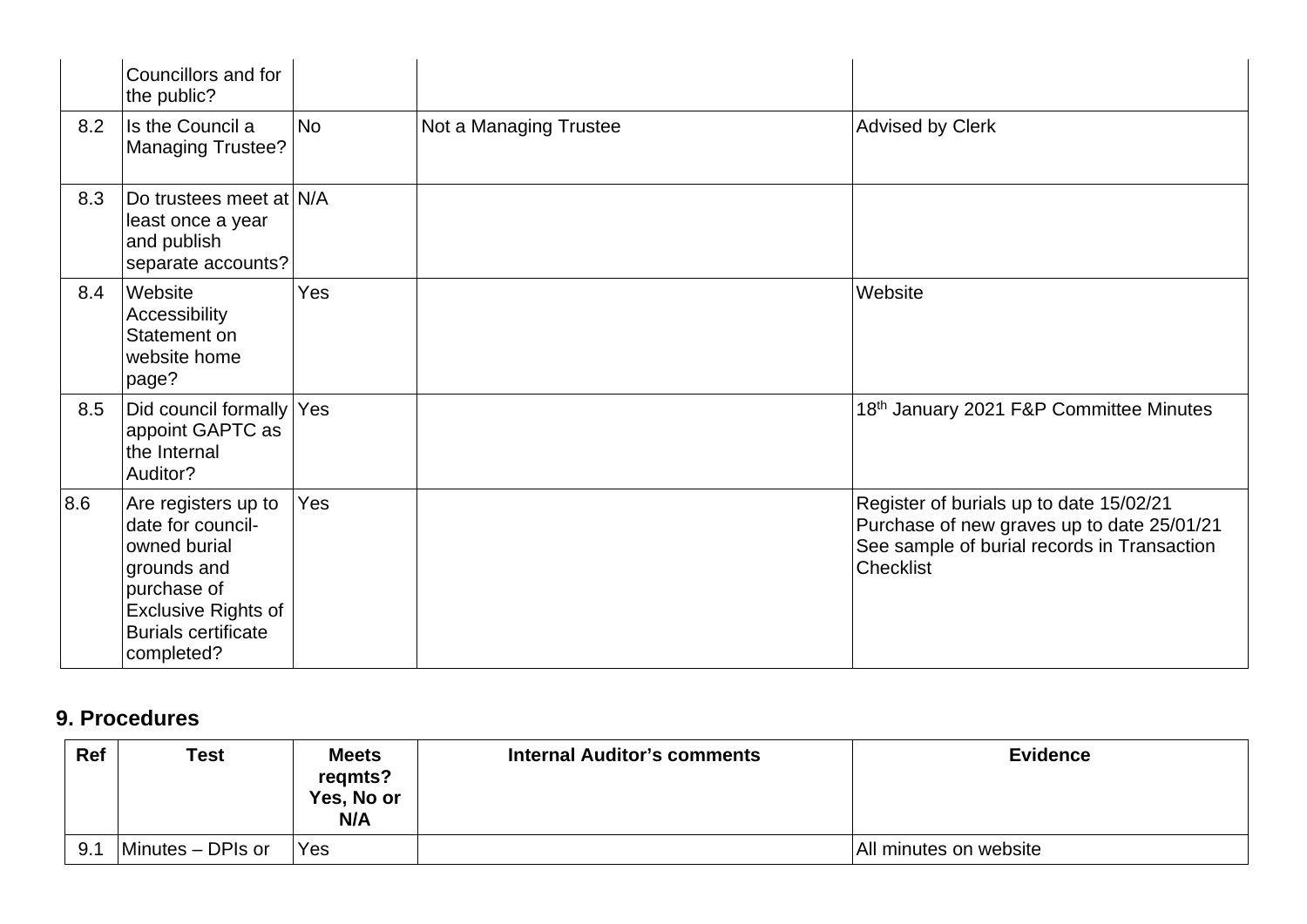|     | other interests<br>recorded?                                           |     |                                                                                                            |
|-----|------------------------------------------------------------------------|-----|------------------------------------------------------------------------------------------------------------|
| 9.2 | Minutes initialled on Yes<br>each page and final<br>page signed?       |     | Full Council Minutes: 12 <sup>th</sup> May 2020, 23 <sup>rd</sup> June<br>2020, 20 <sup>th</sup> July 2020 |
| 9.3 | List of members'<br>interests held and<br>published on the<br>website? | Yes | Link from STC website to DC website                                                                        |
| 9.4 | Agendas signed<br>and displayed 3<br>clear days' prior to<br>meeting?  | Yes | Agendas on website eg 20 <sup>th</sup> July 2020, 1 <sup>st</sup><br>March 2021                            |
| 9.5 | Summons issued in Yes<br>proper format?                                |     | Agendas on website eg 20 <sup>th</sup> July 2020, 1 <sup>st</sup><br>March 2021                            |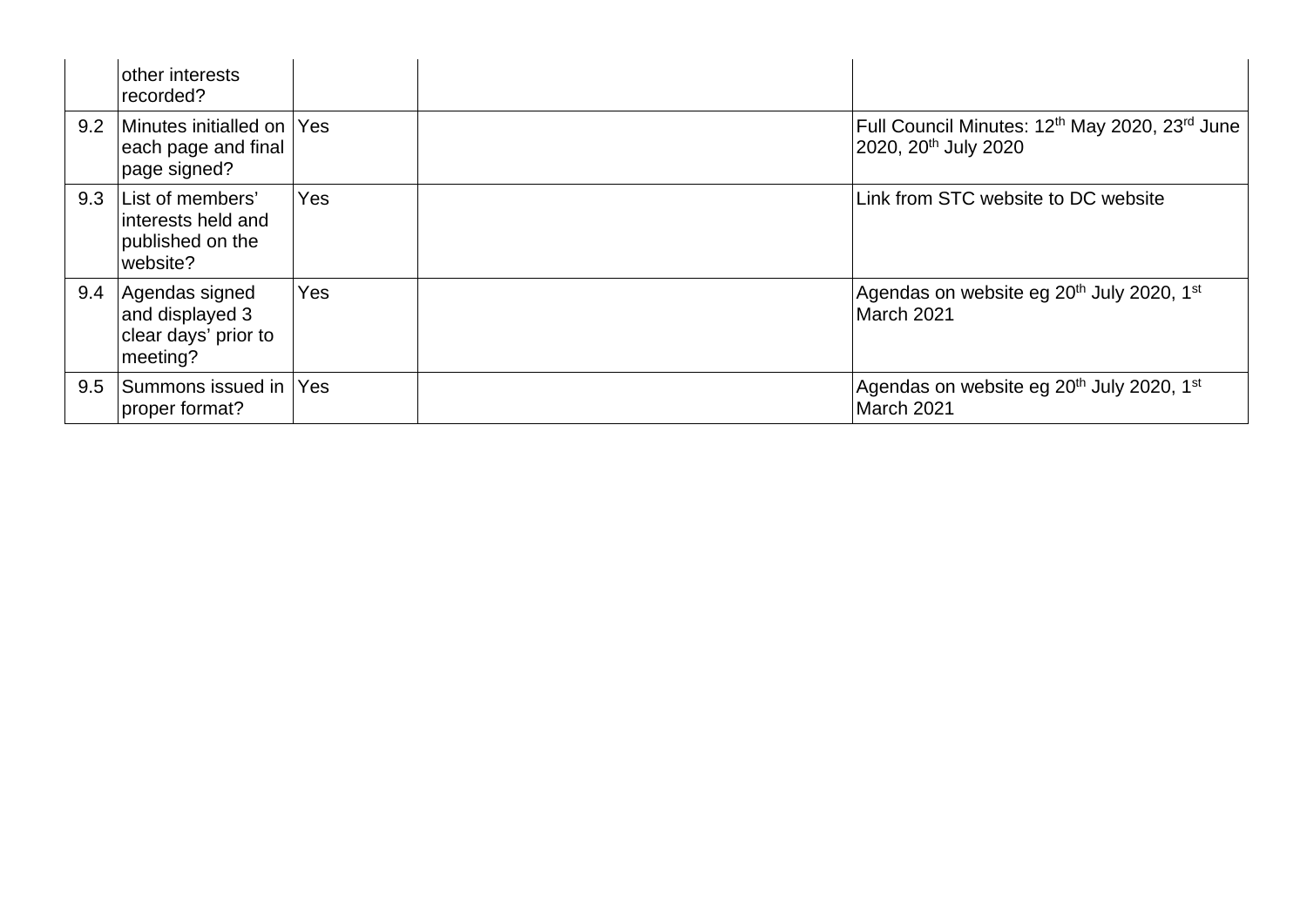

Stroud Town Council - Sample of transactions

Clerk financial authority for up to £8k, payments approved retrospectively by F&P Committee on a quarterly basis.

### Expenditure

| Chq<br>no/BACS | Amount    | Payee                                      | Payment<br>date | Date of<br>approval in<br><b>Minutes</b> | Two signatures on cheque<br>stub/two cllr authorisers for<br>internet banking?<br>Invoices initialled by<br>signatories? | <b>Bank</b><br><b>Statement</b>     | <b>VAT</b> | Power to<br>spend | S.137     | OK? |
|----------------|-----------|--------------------------------------------|-----------------|------------------------------------------|--------------------------------------------------------------------------------------------------------------------------|-------------------------------------|------------|-------------------|-----------|-----|
| <b>BACS</b>    | £3,291.88 | Play<br>Gloucestershire                    | 17/04/20        | F&P<br>01/06/20                          | Invoice seen<br><b>BACS</b> authority not printed                                                                        | Commercial<br>April 2020            | <b>No</b>  | <b>GPC</b>        | <b>No</b> | Y   |
| <b>BACS</b>    | £1,292.50 | <b>KJS</b><br>Accountants                  | 10/06/20        | F&P<br>28/09/20                          | Invoice seen<br><b>BACS</b> authority not printed                                                                        | <b>Business</b><br><b>June 2020</b> | <b>No</b>  | <b>GPC</b>        | <b>No</b> | Y   |
| <b>BACS</b>    | £757.71   | <b>ITEC Support</b>                        | 13/07/20        | F&P<br>28/09/20                          | Invoices x 4 seen<br><b>BACS</b> authority not printed                                                                   | <b>Business</b><br><b>July 2020</b> | Yes        | <b>GPC</b>        | <b>No</b> | Y   |
| <b>BACS</b>    | £1,134    | Countrywide<br>Maintenance                 | 24/07/20        | F&P<br>28/09/20                          | Invoice seen<br><b>BACS</b> authority not printed                                                                        | <b>Business</b><br><b>July 2020</b> | Yes        | <b>GPC</b>        | <b>No</b> | Ÿ   |
| <b>BACS</b>    | £12,035.1 | Leap Audio Ltd                             | 05/08/20        | F&P<br>28/09/20                          | Invoice seen<br>BACS authority not printed                                                                               | <b>Business</b><br>August 2020      | Yes        | <b>GPC</b>        | <b>No</b> | Y   |
| <b>BACS</b>    | £15,600   | <b>First Greater</b><br>Western<br>Railway | 06/08/20        | F&P<br>28/09/20                          | Invoice seen<br><b>BACS</b> authority not printed                                                                        | <b>Business</b><br>August 2020      | Yes        | <b>GPC</b>        | <b>No</b> | Ÿ   |
| <b>BACS</b>    | £172.26   | <b>Cotton Roots</b>                        | 08/10/20        | F&P<br>14/12/20                          | Invoice seen<br><b>BACS</b> authority not printed                                                                        | <b>Business</b><br>October 2020     | Yes        | <b>GPC</b>        | <b>No</b> | Y   |
| DD             | £172.33   | All Star                                   | 09/11/20        | F&P<br>14/12/20                          | Invoice for £151.17<br>provided                                                                                          | <b>Business</b><br>Nov 2020         | Yes        | <b>GPC</b>        | <b>No</b> | Y   |
| <b>BACS</b>    | £1,053    | Green Tech Ltd                             | 17/11/20        | F&P<br>14/12/20                          | Invoice seen<br><b>BACS</b> authority not printed                                                                        | <b>Business</b><br>Nov 2020         | Yes        | <b>GPC</b>        | <b>No</b> | Y   |
| <b>BACS</b>    | £1,296    | Lister Wilder                              | 14/01/21        | Not yet been<br>to Cttee                 | Invoice seen<br><b>BACS</b> authority not printed                                                                        | <b>Business Jan</b><br>2021         | Yes        | <b>GPC</b>        | <b>No</b> | Ÿ   |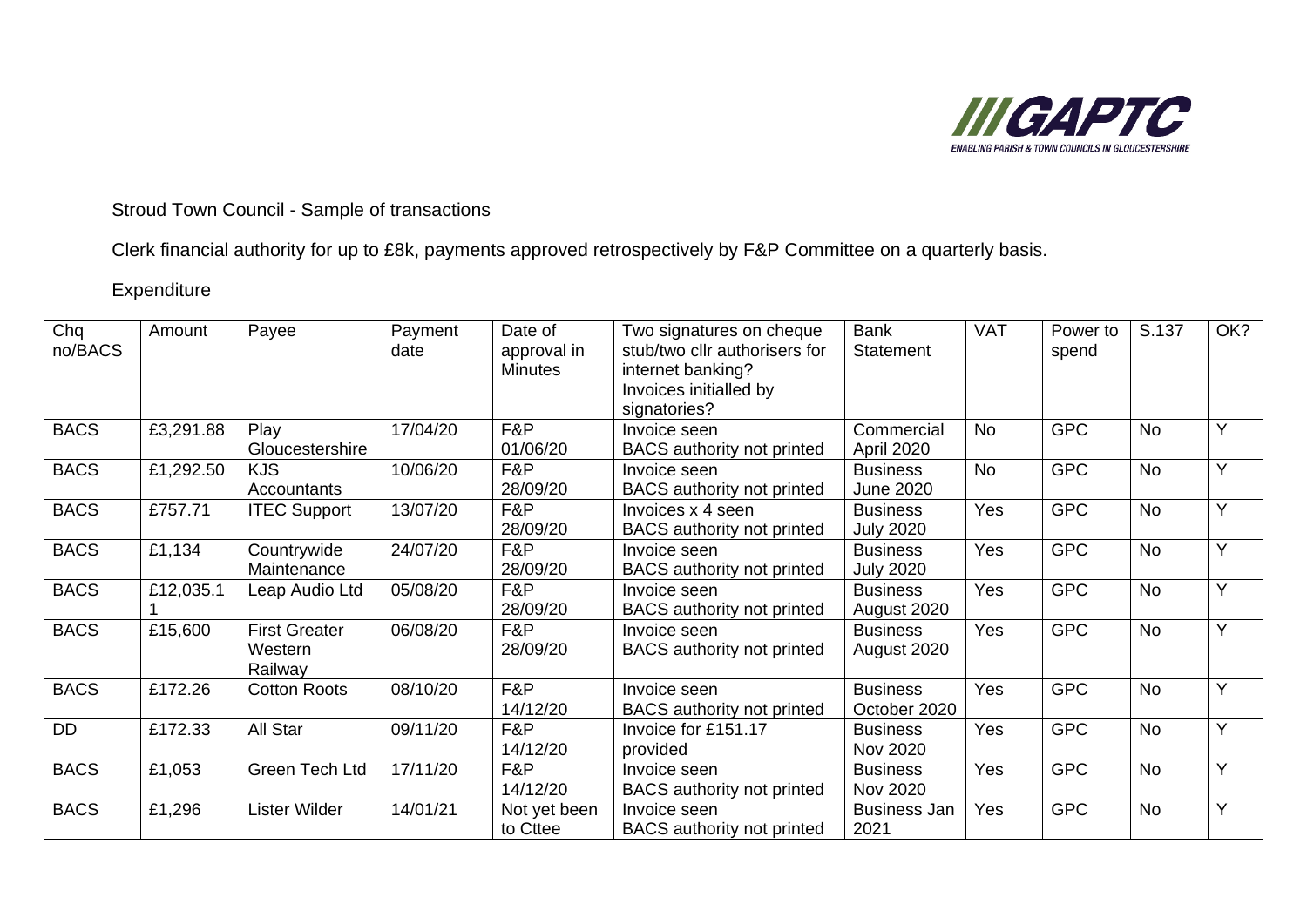### Income

| Name on invoice/name of payee                                                  | Receipt date                     | Amount                 | Receipts issued for cash             | Comments                                                               |
|--------------------------------------------------------------------------------|----------------------------------|------------------------|--------------------------------------|------------------------------------------------------------------------|
|                                                                                |                                  |                        | payments?                            |                                                                        |
|                                                                                |                                  |                        |                                      |                                                                        |
| 28/04/20 Philip Ford & Son                                                     | 21/05/20                         | £1176                  | Cheque                               | Paying in ref 500578                                                   |
|                                                                                |                                  |                        |                                      |                                                                        |
|                                                                                |                                  |                        |                                      |                                                                        |
|                                                                                |                                  |                        |                                      |                                                                        |
|                                                                                |                                  |                        |                                      |                                                                        |
|                                                                                |                                  |                        |                                      |                                                                        |
|                                                                                |                                  |                        |                                      |                                                                        |
|                                                                                |                                  |                        |                                      |                                                                        |
| 02/07/20 Abbey Memorials<br>17/08/20 SLCC refund<br>04/02/21 Philip Ford & Son | 02/07/20<br>28/08/20<br>17/02/21 | £198<br>£42.00<br>£422 | <b>BACS</b><br><b>BACS</b><br>Cheque | Paid direct into bank<br>Paid direct into bank<br>Paying in ref 500583 |

### **BURIAL RECORDS (\* viewed via Zoom)**

| Name        | Receipt date | Notice of interment | <b>EROB</b>              | <b>Burial Ledger*</b> | Online records |
|-------------|--------------|---------------------|--------------------------|-----------------------|----------------|
| Phelps      | 30/04/20     | Yes                 | Not seen                 | Yes                   | Not checked    |
| Swain       | 21/08/20     | Yes                 | <b>Yes Purchase Form</b> | Yes                   | Not checked    |
| Hefferman   | 17/09/20     | Yes                 | Not seen                 | Yes                   | Yes            |
| <b>Vick</b> | 18/11/20     | Yes                 | Not seen                 | Yes                   | Not checked    |
| Woolls      | 21/01/21     | Yes                 | <b>Yes Purchase Form</b> | Yes                   | Yes            |

Recommend that the Lloyds BACS authorisation confirmation is printed/saved after each payment-run.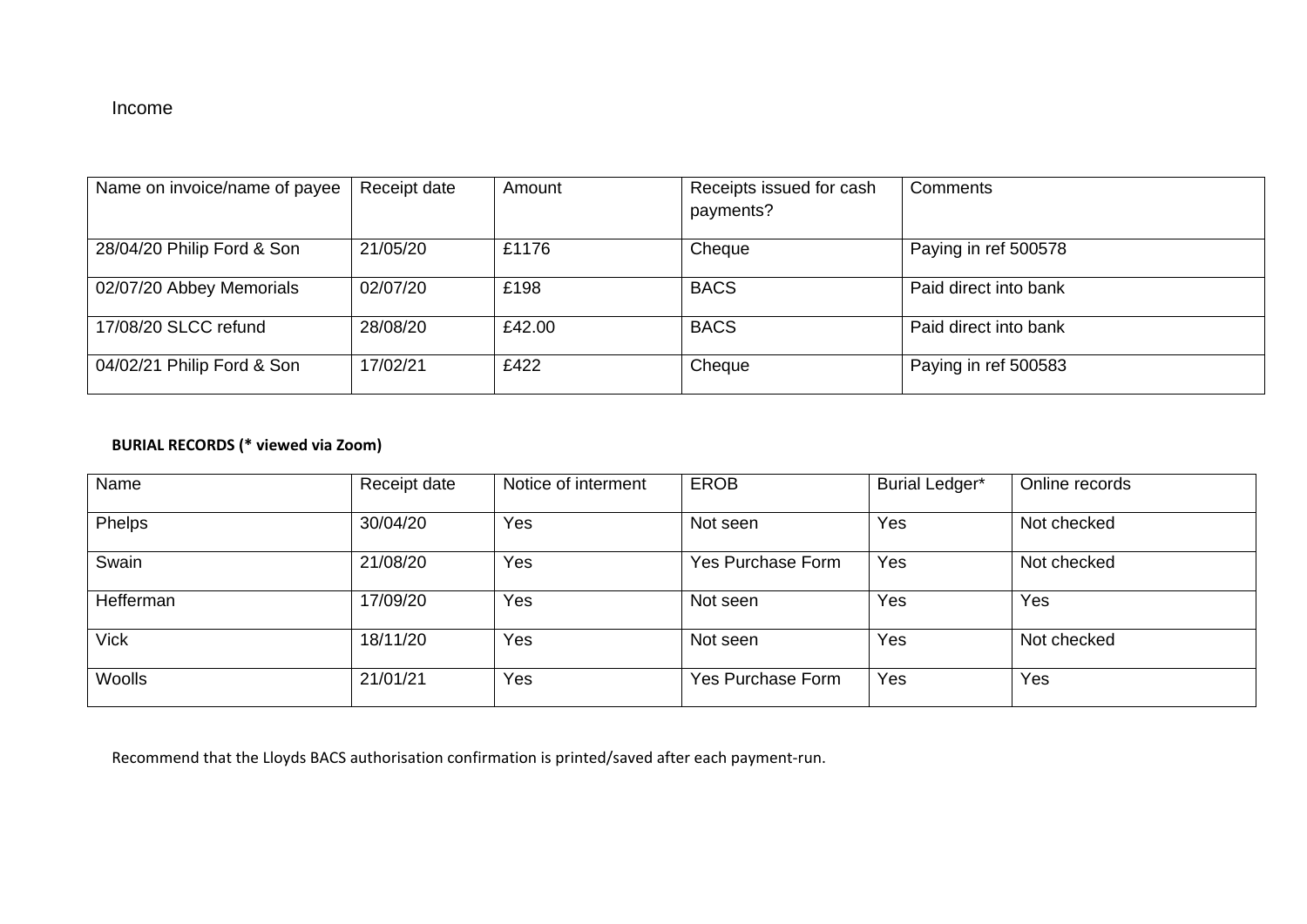#### **RISK ASSESSMENT AND MANAGEMENT REVIEW March 2021**

| <b>RISK RATING</b> | <b>Severity</b> | <b>Column1</b> | Column <sub>2</sub> |
|--------------------|-----------------|----------------|---------------------|
| Likelihood         |                 |                |                     |
|                    |                 |                |                     |
|                    |                 |                |                     |
|                    |                 |                |                     |

| <b>Area</b>     | <b>Risk</b>                                                               | <b>LEVEL</b><br><b>BEFORE</b><br>likelihood | <b>LEVEL</b><br><b>BEFORE</b><br>severity | <b>OVERALL</b><br><b>RATING</b> | Action to reduce risk to as low as reasonably practicable                                                                                                                                                                                                                                                                                                                                             | <b>LEVEL</b><br><b>AFTER</b><br>likelihood | <b>LEVEL</b><br><b>AFTER</b><br>severity | <b>OVERALL</b><br>RATING3 | 2021 updates                                                                                                                                                                                                                                                                                                                                              |
|-----------------|---------------------------------------------------------------------------|---------------------------------------------|-------------------------------------------|---------------------------------|-------------------------------------------------------------------------------------------------------------------------------------------------------------------------------------------------------------------------------------------------------------------------------------------------------------------------------------------------------------------------------------------------------|--------------------------------------------|------------------------------------------|---------------------------|-----------------------------------------------------------------------------------------------------------------------------------------------------------------------------------------------------------------------------------------------------------------------------------------------------------------------------------------------------------|
| <b>Assets</b>   | Accidental damage to physical assets -<br>cost of repair and replacement  | $\overline{2}$                              | 3                                         | 6                               | Building and contents insurance reviewed annually. Value increased<br>annually by inflation. 28/04/14: Council reviewed and approved decision<br>not to insure play equipment. Building insurance values reviewed by<br>qualified surveyor 2016. Subscription Rooms was added 28/3/2019 and<br>a building valuation was completed to establish rebuilding cost as<br>required by insurance company.   |                                            | $\overline{2}$                           | $\overline{2}$            | Subscription Rooms was added 28/3/2019 and a building<br>valuation was completed to establish rebuilding cost as<br>required by insurance company.                                                                                                                                                                                                        |
| Assets          | Insecurity of buildings, equipment etc.                                   | 3                                           | 2                                         | 6                               | Office and depot alarmed. Equipment kept secure when on site.<br>Business continuity plan adopted 2015.                                                                                                                                                                                                                                                                                               |                                            | $\overline{2}$                           | $\overline{2}$            | Intruder alarm at Thanet House connected to monitoring<br>system to provide additional protection when<br>unoccupied. ACTION: Business continuity plan to be<br>updated                                                                                                                                                                                   |
| <b>Assets</b>   | Inadequate maintenance of buildings                                       | 2                                           | 2                                         |                                 | Thanet House re-surveyed in 2011. Urgent work done. Further works<br>carried out in 2013-14; Budget provision made for regular maintenance.<br>Lansdown Hall (under management of working group) closely monitored<br>and repairs carried out as necessary. Sheds, shelters inspected at least<br>annually. Records of maintenance kept on file. Survey of Thanet House<br>commissioned January 2016. |                                            |                                          |                           |                                                                                                                                                                                                                                                                                                                                                           |
| Assets          | Property rights                                                           |                                             | -3                                        | 3                               | Dispute with neighbour regarding access for maintenance and license<br>for services at Thanet House potential impact on value and saleability of<br>property. Court action not required.                                                                                                                                                                                                              |                                            | $\overline{2}$                           | $\overline{2}$            |                                                                                                                                                                                                                                                                                                                                                           |
| <b>Assets</b>   | Inadequate maintenance of boundary walls                                  | $\mathbf{3}$                                | $\mathbf{3}$                              | $\bullet$                       | Walls surveyed in 2017. Significant works required. Tenders for works<br>going out 2018 and Public Works Loan sought to enable work to go<br>ahead.                                                                                                                                                                                                                                                   |                                            | 2                                        | $\overline{2}$            | Contracts placed but not yet completed - final works to be<br>completed Spring 2020. A register of walls and repairs<br>including dates of next inspections in being developed.<br>ACTION: complete register of walls and repairs                                                                                                                         |
| Assets          | Asset transfers                                                           | 3                                           | -3                                        | $\mathbf{Q}$                    | Potential for acquisition of additional financial and legal liabilities in<br>connection with the transfer of assets from other councils. Depending on<br>the type of asset suitable and appropriate advice and reports sought<br>from, for example: structural engineers, health and safety and HR<br>advisors, solicitors, accountants and insurers.                                                |                                            | $\overline{2}$                           | $\overline{2}$            |                                                                                                                                                                                                                                                                                                                                                           |
| <b>Assets</b>   | <b>Tenants</b>                                                            | 3                                           | $\overline{2}$                            | -6                              | Risk of financial failure of tenants of community buildings<br>(Lansdown Hall and the Subscription Rooms) resulting in early<br>termination of leases, reputational risk to Council, and impact on<br>staff capacity. There could be a need to take urgent possession of<br>the properties and ensure their safety and security, which would<br>have cost implications.                               | 3                                          |                                          |                           | Risk increased. NEW COVID-19 has placed significant<br>financial pressure on community organisations that<br>have had to close to the public. Government support<br>many not be enough to keep them solvent. Mitigation:<br>Council staff to maintain close contact with tenants,<br>consider providing additional staff time and funding for<br>support. |
| Data protection | Breach of data protection legislation. (New<br>GDPR legislation May 2018) | 3                                           | $\mathbf{2}$                              | 6                               | Potential fines for breaches of data protection legislation. Deputy Clerk<br>attended training. GDPR policies adopted.                                                                                                                                                                                                                                                                                | $\mathbf{2}$                               | $\overline{2}$                           |                           |                                                                                                                                                                                                                                                                                                                                                           |
| Finance         | <b>Banking failure</b>                                                    |                                             | 3                                         | 3                               | Current account banking with Lloyds TSB; Deposit moved to Nationwide<br>after advice. Additional account opened 2016 with PSDF.                                                                                                                                                                                                                                                                       |                                            | 2                                        | $\mathbf{2}$              |                                                                                                                                                                                                                                                                                                                                                           |
| Finance         | Consequential loss                                                        | 2                                           | 3                                         | 6                               | Insurance cover to provide new working space. Important records in<br>fireproof safe. Minutes from 1990 to 1999 forwarded to County<br>Records. Minutes from 1999 to 2003 have been copied to disc. Back-<br>up system for documents from 2003 to date. Minutes converted to pdf at<br>the end of each year. Business continuity plan adopted 2015                                                    |                                            | 3                                        | $\overline{\mathbf{3}}$   | <b>ACTION: Business continuity plan to be reviewed.</b><br><b>ACTION: take out Cyber Insurance cover</b>                                                                                                                                                                                                                                                  |
| Finance         | Loss of cash (fidelity insurance)                                         |                                             | $\mathcal{P}$                             | $\mathcal{P}$                   | Cover at £250,000 reviewed annually. Increased to £1m 2017                                                                                                                                                                                                                                                                                                                                            |                                            |                                          |                           |                                                                                                                                                                                                                                                                                                                                                           |
| Finance         | Dishonesty or errors in financial<br>procedures                           |                                             | 3                                         | 3                               | Authorisation of payments separated from execution. Purchase Order<br>system. Two cllr signatures on cheques. Transaction limit on debit card<br>use. Quarterly Cllr review of procedures. Independent internal auditor<br>appointed annually.                                                                                                                                                        |                                            | $\overline{2}$                           | $\overline{2}$            | Electronic payments and suitable policies and<br>procedures are now in place.                                                                                                                                                                                                                                                                             |
| Finance         | Lack of compliance with Customs and<br>Excise                             | $\overline{2}$                              | $\overline{2}$                            | $\overline{4}$                  | Included in computer accounting package. Advice of specialised<br>accountant available when needed.                                                                                                                                                                                                                                                                                                   |                                            |                                          |                           |                                                                                                                                                                                                                                                                                                                                                           |
| Finance         | Inadequate budgeting pre-precept                                          | $\overline{2}$                              | $\overline{2}$                            |                                 | Budget setting process approved in advance by Council each year;<br>Finance Committee scrutiny of draft budget followed by final approval at<br>Council. Precept derived from this.                                                                                                                                                                                                                   |                                            |                                          |                           |                                                                                                                                                                                                                                                                                                                                                           |
| Finance         | Unauthorised borrowing                                                    |                                             | $\mathcal{P}$                             |                                 | Previous through PWLB. All loans require authorisation of Council                                                                                                                                                                                                                                                                                                                                     |                                            |                                          |                           |                                                                                                                                                                                                                                                                                                                                                           |
| Finance         | Lack of proper independent internal audit                                 |                                             | - 2                                       |                                 | Annual appointment approved by Council                                                                                                                                                                                                                                                                                                                                                                |                                            |                                          |                           |                                                                                                                                                                                                                                                                                                                                                           |
| Finance         | Loss of accounting records                                                |                                             | ્વ                                        |                                 | Off site automatic back-up.                                                                                                                                                                                                                                                                                                                                                                           |                                            |                                          | $\mathbf{\Omega}$         |                                                                                                                                                                                                                                                                                                                                                           |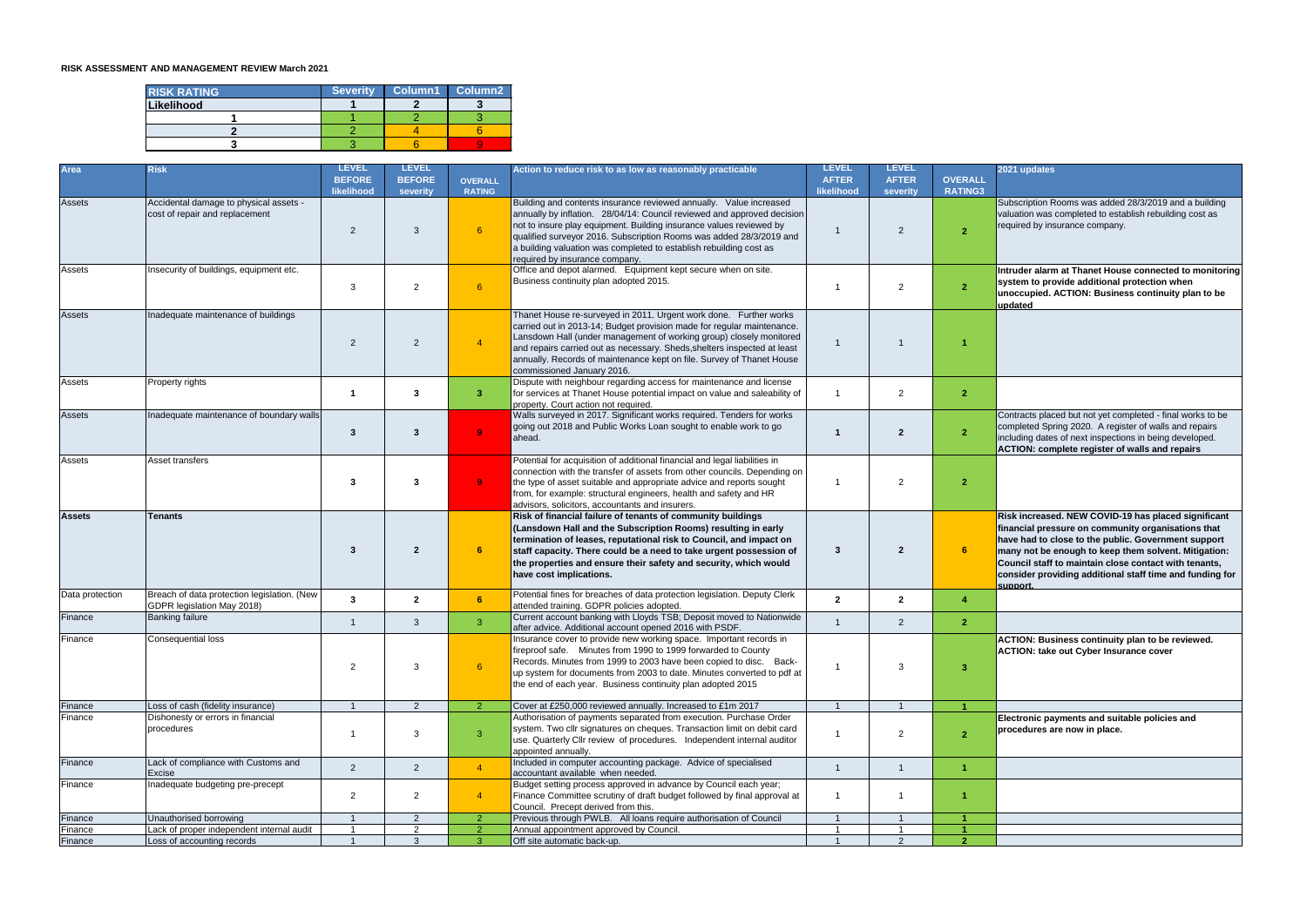| Finance   | Inadequate Standing Orders and Financial<br>Regulations              |                |                |                | Regular review by F&P Committee .Financial Regulations reviewed at<br>F&P March 2020 to reflect new model document.                                                                                                                                                                                                                                                                                                                                                                                                                                 |                |                         |                         | Financial Regulations to be updated reviewed at Council<br>April 2021 to reflect changes to model document.                                                                                       |
|-----------|----------------------------------------------------------------------|----------------|----------------|----------------|-----------------------------------------------------------------------------------------------------------------------------------------------------------------------------------------------------------------------------------------------------------------------------------------------------------------------------------------------------------------------------------------------------------------------------------------------------------------------------------------------------------------------------------------------------|----------------|-------------------------|-------------------------|---------------------------------------------------------------------------------------------------------------------------------------------------------------------------------------------------|
| Finance   | Inadequate monitoring of expenditure                                 | 2              | 3              | 6              | Monthly accounts prepared; reviewed every two months at Finance<br>Committee                                                                                                                                                                                                                                                                                                                                                                                                                                                                        |                | $\overline{2}$          | $\overline{\mathbf{2}}$ |                                                                                                                                                                                                   |
| Finance   | Payments not legally compliant                                       |                | 2              | 2              | Clerk advises. NALC helpline available                                                                                                                                                                                                                                                                                                                                                                                                                                                                                                              |                |                         |                         |                                                                                                                                                                                                   |
| Finance   | Improper use of grants and S137                                      |                | 2              | $\overline{2}$ | Clerk advises. NALC helpline available. Power of Competence from<br>10th Sept 2012. GPC renewed June 2020                                                                                                                                                                                                                                                                                                                                                                                                                                           |                |                         |                         |                                                                                                                                                                                                   |
| Finance   | Improper management of investment                                    |                | $\overline{2}$ | $\overline{2}$ | Clerk and Financial Administrator decide on amount and maturity of<br>Lloyds TSB Treasury Deposits according to cash requirements.<br>Strategy revised in November 2008 in response to banking crisis. Rolling<br>investment account at NWBS. Authority to transfer funds in an<br>emergency given to Clerk in consultation with specific councillors.<br>Updated investment strategy adopted at Council May 2018. Current<br>investments regularly reported to F&P Committee.                                                                      |                |                         |                         |                                                                                                                                                                                                   |
| Finance   | Impact of economic downturns on<br>investments                       | -1             | 3              | $\mathbf{3}$   | Risk to Council's investment capital of negative interest rates. Clerk<br>to review investments monthly and move funds if necessary in line<br>with Investment Strategy.                                                                                                                                                                                                                                                                                                                                                                            |                | $\overline{2}$          | $\overline{2}$          | NEW CCLA have reported potential for negative interest<br>rates in the wake of the COVID-19 pandemic.                                                                                             |
| Finance   | <b>Access to Council funds for emergency</b><br>expenditure          | -1             | $\mathbf{3}$   | $\mathbf{3}$   | Debit cards issued to Clerk, Deputy Clerk, Green Spaces Manager<br>and Assistant Clerk, with varying expenditure limits to support<br>emergency payments to protect council assets or services, in<br>accordance with Financial Requlations                                                                                                                                                                                                                                                                                                         |                |                         |                         | Additonal card to be provided for Community<br><b>Development Officer</b>                                                                                                                         |
| Liability | Damage/injury to third party, property or<br>individuals             | 3              | 3              | $\alpha$       | Retained Health and Safety consultants, fulfilling 'competent person'<br>role. Regular review of risk assessments. H&S review at meeting for all<br>staff annually. Inspection records (trees, play areas, memorials) kept.<br>Christmas light strain and electrical testing annually. Damage/danger<br>reporting protocol for groundstaff. Accident reporting protocol for all<br>staff. RoSPA safety inspections and risk assessments for play areas.<br>Public liability insurance to include volunteers. H&S Working Group<br>established 2016. | -2             | 3                       | 6                       | 2020 Panic alarm installed at Thanet House to enable<br>front of house staff to summon police in an emergency.                                                                                    |
| Liability | Compensation to employees                                            |                | 3              |                | Employer's liability insurance in place.                                                                                                                                                                                                                                                                                                                                                                                                                                                                                                            |                |                         |                         |                                                                                                                                                                                                   |
| Liability | Lack of compliance with employment law                               | 2              | $\mathcal{P}$  |                | Retained HR consultants and legal support in place.                                                                                                                                                                                                                                                                                                                                                                                                                                                                                                 | $\mathcal{P}$  |                         | $\overline{\mathbf{z}}$ |                                                                                                                                                                                                   |
| Liability | Lack of compliance with HMRC                                         |                | 2              | $\overline{2}$ | HMR advice checked through website. Independent internal auditor<br>checks. Advice from NALC accountant when needed                                                                                                                                                                                                                                                                                                                                                                                                                                 |                |                         |                         |                                                                                                                                                                                                   |
| Liability | Failure to ensure safety of staff and<br>visitors                    |                |                |                | Fire notices; exits clearly signed; fire risk assessments at recommended<br>intervals; evacuation procedure agreed; fire drills; detection and fire-<br>fighting equipment reviewed annually; other risk assessments under<br>regular review                                                                                                                                                                                                                                                                                                        | $\overline{1}$ |                         | $\blacktriangleleft$    | Fire risk assessment for Thanet House, including flats<br>reviewed 2018. Depot FRA updated 30-07-2020 Action:<br>update office FRA before occupying upper floors.                                 |
| Liability | Failure to ensure safety of depot and<br><b>Ground Staff</b>         | $\overline{2}$ | 3              | $6^{\circ}$    | H&S risk assessments; Fire risk assessment; Protective clothing.<br>Appropriate equipment and training.                                                                                                                                                                                                                                                                                                                                                                                                                                             |                | $\overline{2}$          | $\overline{2}$          |                                                                                                                                                                                                   |
| Legal     | Acting outside legal powers                                          | 2              | 3              | 6              | Clerk and Deputy Clerk attends regular training/updates and advices.<br>Advice available from NALC via membership of GAPTC; and SLCC.                                                                                                                                                                                                                                                                                                                                                                                                               |                | $\overline{2}$          | $\mathbf{2}$            |                                                                                                                                                                                                   |
| Legal     | Inadequate reporting through minutes                                 |                |                |                | Draft minutes produced within two weeks. Circulated to members,<br>media and posted on the website. Approved at next meeting.                                                                                                                                                                                                                                                                                                                                                                                                                       |                |                         |                         |                                                                                                                                                                                                   |
| Legal     | Inadequate document control                                          |                | 2              | $\overline{2}$ | Minutes up to 1999 to be forwarded to County Records. From 1999 to<br>2003 to be digitally recorded and then originals forwarded to County<br>Records. From 2003 to date to be backed up and stored off site.<br>Deeds and other documents, including burial records, are held in the<br>fireproof safe.                                                                                                                                                                                                                                            |                |                         |                         | Action: deposit historic burial records with<br><b>Gloucestershire Archives</b>                                                                                                                   |
| Legal     | Inadequate protection of data                                        | 2              | 3              | $6^{\circ}$    | Correspondence filed under 'parishioners'. Burial records updated<br>regularly. Complaints about any matters in complaints file on computer<br>in date order, accessible for purpose of follow up by staff only. Electoral<br>Roll and other names and addresses securely stored with authorised<br>access only. Privacy statement on website. GDPR policies adopted<br>2018.                                                                                                                                                                       |                | 2                       | $\overline{2}$          |                                                                                                                                                                                                   |
|           | Councillor Propriety Code of Conduct violations                      |                | 2              | $\overline{2}$ | SDC model Code of Conduct adopted 10/09/12; Copies supplied to all<br>councillors; DPIs notified to SDC and available on STC website;<br>declaration of interests is standing item on every agenda. Revised Code<br>of Conduct adopted 2015 and reviewed in 2018. Updated process for<br>handing complaints adopted October 2018 in response to Ledbury case.                                                                                                                                                                                       |                |                         |                         |                                                                                                                                                                                                   |
|           | Councillor Propriety Acceptance of improper gifts and<br>hospitality |                | 2              | $\overline{2}$ | Register for hospitality/gifts established. Model policy adopted.<br>Registration of interests standing item on every council meeting agenda.                                                                                                                                                                                                                                                                                                                                                                                                       |                |                         |                         |                                                                                                                                                                                                   |
| Other     | Infectious disease (e.g. coronavirus)                                |                | 3              | 3              | Follow NHS advice and provide necessary supplies, e.g. hand sanitiser if<br>required. Systems are in place so that staff are able to work at home<br>where feasible.                                                                                                                                                                                                                                                                                                                                                                                |                | $\overline{\mathbf{2}}$ | $\overline{2}$          |                                                                                                                                                                                                   |
| Other     | Absence of Clerk                                                     | 2              | 2              |                | Deputy Clerk to undertake role with support of Councillors. Deputy Clerk<br>employed April 2017                                                                                                                                                                                                                                                                                                                                                                                                                                                     |                |                         |                         | 2020 Key Personnel cover added to insurance policy to<br>cover Town Clerk. Capital Sum £100,000<br>Weekly Sum £500 for up to 10 weeks and £100 per week<br>thereafter. Accident and Assault Cover |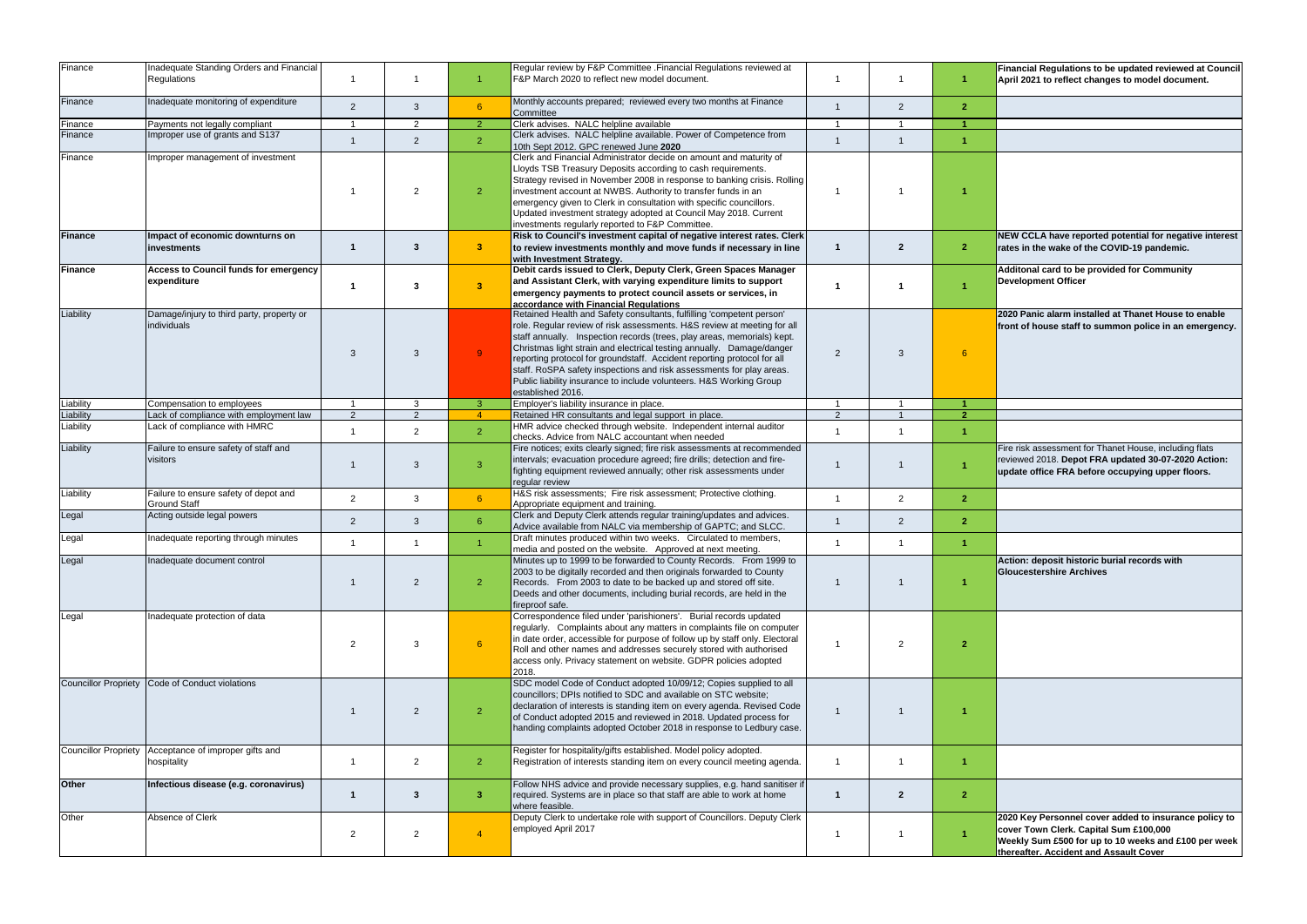| Other        | Absence of Green Spaces Manager           |  | Short term (4-6 weeks): A member of the team can 'act up'. Long-<br>term: cover can be provided on contract or using agency staff.              |  |                                                                                                    |
|--------------|-------------------------------------------|--|-------------------------------------------------------------------------------------------------------------------------------------------------|--|----------------------------------------------------------------------------------------------------|
| <b>Other</b> | <b>IThis document becomes out of date</b> |  | Review annually at Council or in response to any significant<br>changes, for example the acqisition of new assets or taking on new<br>services. |  | <b>ACTION Review at F&amp;P 22nd March 2021, and</b><br><b>Precommend to Council 19 April 2020</b> |

Review dates

28/04/2014 02/03/2015 01/02/2016 30/01/2017 07/02/2018 18/03/2019 16/03/2020 22/03/2021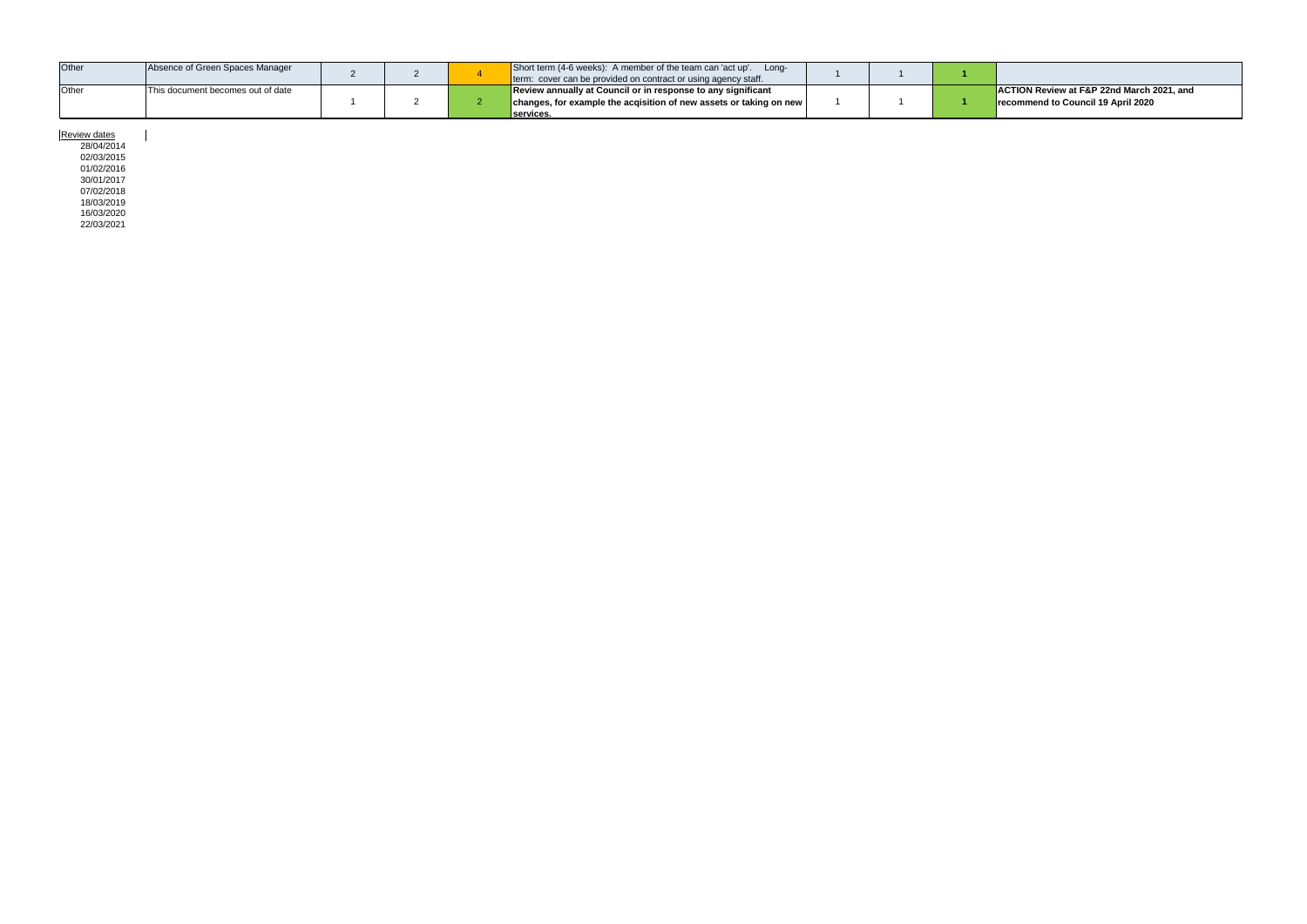## **Temporary changes to delegation arrangements**

AUTHOR Town Clerk

CONSULTEES None

## FOR MEETING

Council 26/4/2021

## RECOMMENDATION

It is recommended that from  $7<sup>th</sup>$  May 2021 the following temporary changes are made until such time as a risk assessment, reviewed by the Council's Health and Safety Working Group, confirms that face-to-face meetings can reasonably be held:

- responsibilities currently delegated to Committees to be delegated to the Town Clerk,
- Committees to meet remotely as advisory groups to support and advise the Clerk,
- Full Council to meet physically, but only to deal with business which cannot legally be delegated to the Clerk or which is required to be conducted at the Annual Council meeting:
	- o election of the Mayor and Deputy Mayor of the Council
	- o signing off annual accounts and AGAR
	- o raising loans and setting the precept
	- o incurring capital expenditure not specifically included in the Council's approved estimates of expenditure for the time being
	- o the appointment or dismissal of the Town Clerk/RFO
	- o appointment of Committees, Chairs and Deputy Chairs thereof
	- o appointment of Representatives on Outside Bodies
	- o annual Subscriptions
	- o Standing Orders and Financial Regulations as to the conduct of the Council's business
	- o the Committee Structure including terms of reference, membership and voting rights
	- o confirming eligibility to use the General Power of Competence
- District and County Councillors, who would normally present verbal reports to Full Council to be requested to submit written reports in advance of meetings
- The Town Clerk to keep a log of all decisions made under delegation, which will be reported to Full Council.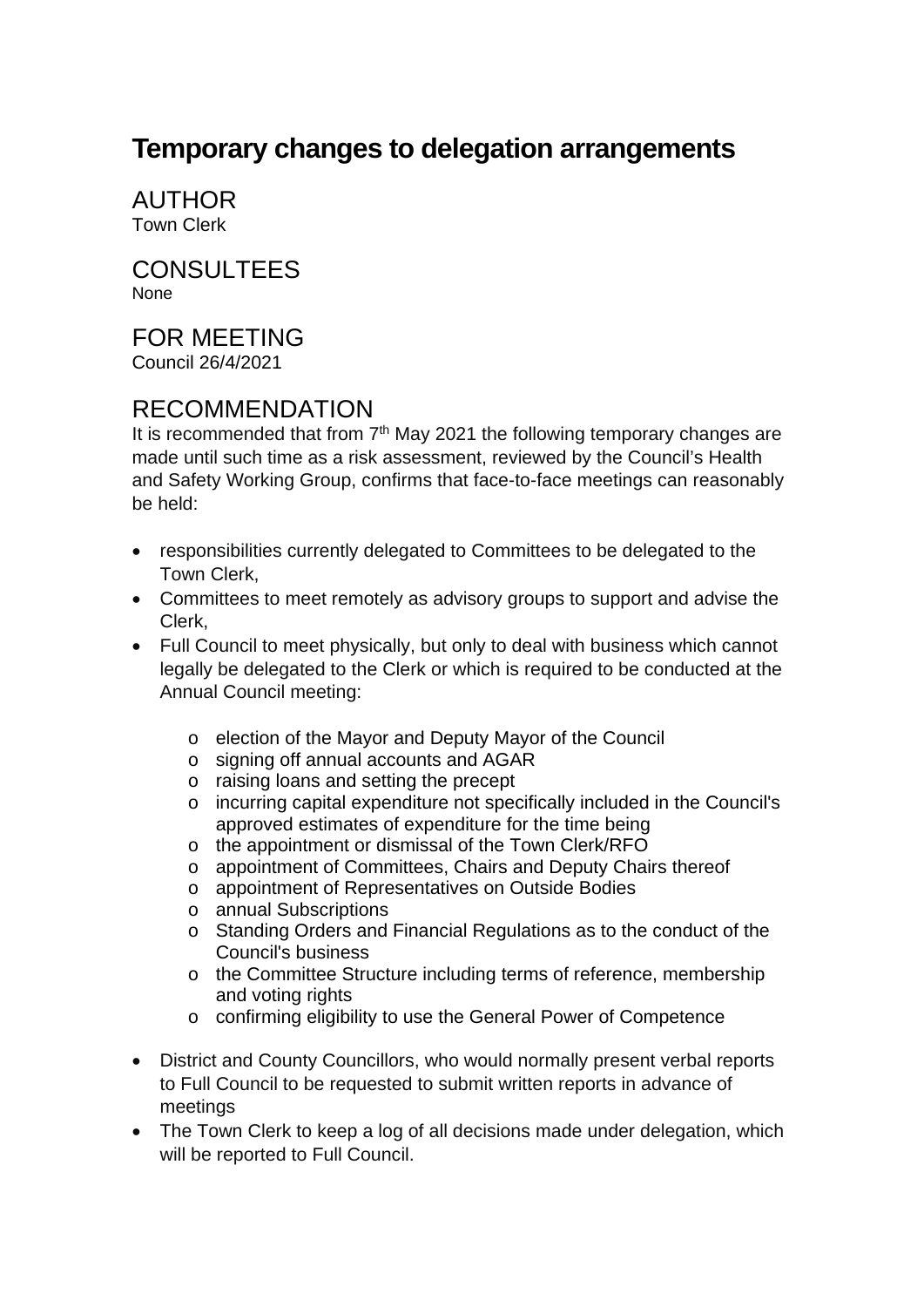- Town Clerk will investigate and if possible put in place live streaming of physical meetings.
- Alternative venues will be sought for Council meetings to allow for social distancing.

## REPORT

At the beginning of the Covid-19 pandemic emergency legislation was enacted which confirmed the legality of Council and Committee meetings being held virtually, existing legislation having always been interpreted as requiring attendance in person.

This emergency legislation expires on  $7<sup>th</sup>$  May and the government have stated that any extension would require primary legislation, which cannot be accommodated within the planned parliamentary timetable. Councils have been advised to plan for returning to physical meetings after 7<sup>th</sup> May and guidance has been issued on how to manage those meetings.

After the election on  $6<sup>th</sup>$  May the Council is legally required to hold its Annual Council Meeting within 2 weeks of new councillors taking office on 10<sup>th</sup> May. The meeting date has been set as 11<sup>th</sup> May and St Laurence Church Hall has been booked for this.

On 25th March 2021 the Minister for Regional Growth and Local Government, Luke Hall MP, [wrote to councils](https://www.gov.uk/government/publications/covid-19-letter-to-council-leaders-on-the-future-of-remote-meetings) in England confirming that emergency legislation regarding virtual council meetings will not be extended. Updated [guidance](https://www.gov.uk/government/publications/covid-19-guidance-for-the-safe-use-of-council-buildings/covid-19-guidance-for-the-safe-use-of-council-buildings) has been issued on the safe use of council buildings, highlighting ways councils that can use existing powers to reduce the number of face-toface meetings, and how to minimise the risk where these are necessary.

At the same time a call for evidence was launched, about how remote meetings have been used during the pandemic, to "inform any potential future legislation regarding their use beyond the coronavirus outbreak". The **consultation**, which will close on 17 June 2021, has been circulated to councillors and staff so that they can contribute their personal experiences.

In the meantime a legal challenge to the government's decision is being brought in the High Court by Lawyers in Local Government, the Association of Democratic Services Officers and Hertfordshire County Council over the ability of councils in England to hold remote meetings. The case will be heard on 21 April 2021.

Interestingly, the Ministry of Housing, Communities and Local Government have recognised that there is a case to be heard. Their view is that the Local Government Act 1972 should be interpreted as allowing for virtual meetings "as the legislation was passed at a time when virtual meetings could not have been envisaged".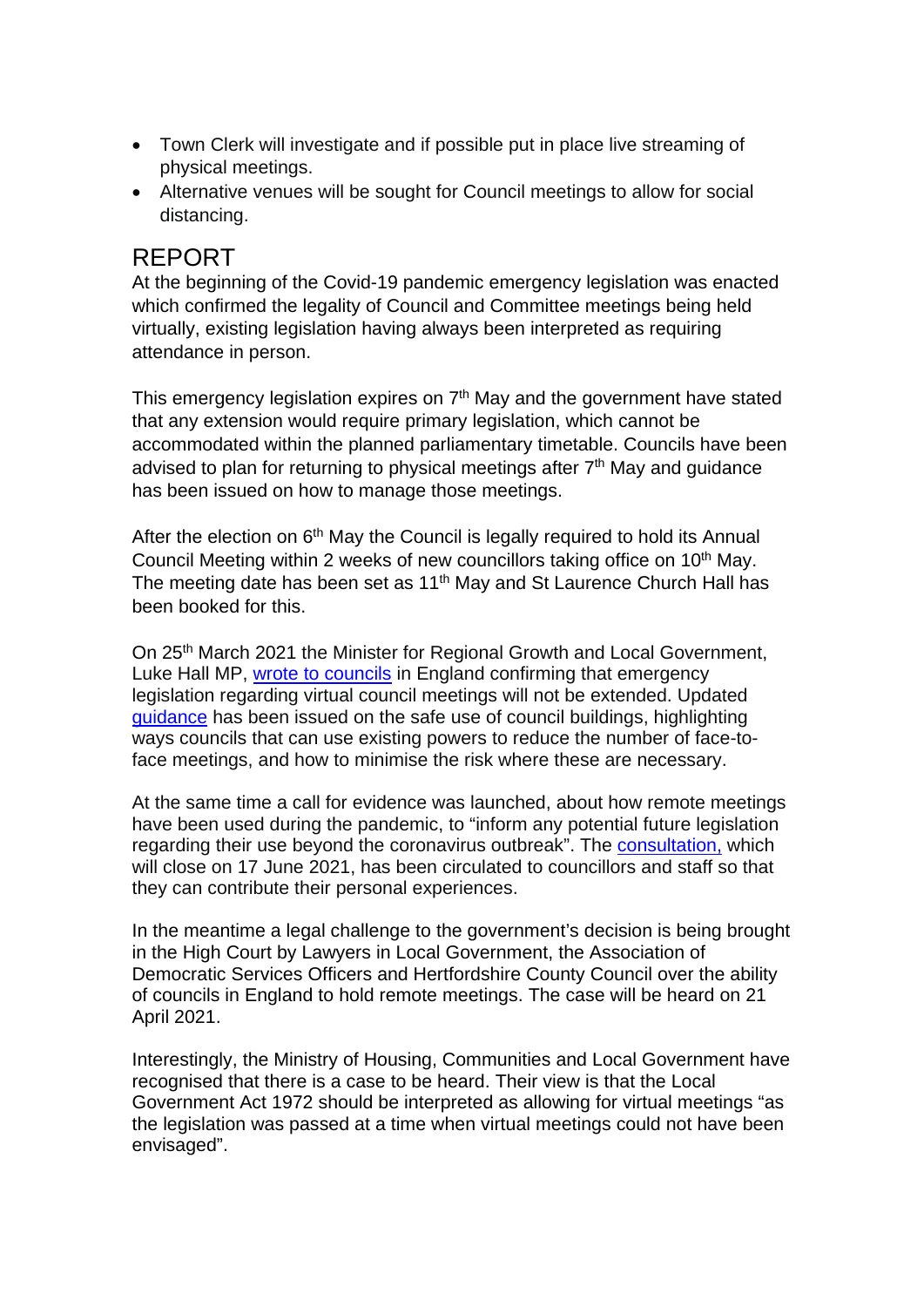In the event that the legal challenge fails it will be necessary to return to physical meetings after 7<sup>th</sup> May 2021. It is clear, however, that the risk of Covid-19 transmission is likely to continue during May and at least until  $21^{st}$  June – the earliest date in the government's roadmap out of lockdown for the removal of all restrictions, so any physical meetings in the meantime, will need to be carefully risk assessed and managed.

Members of the public and press will be permitted to attend any physical meetings that are held, so provision will need to be made for attendance. To minimise demand for space, meetings could be livestreamed for anyone wanting to observe the meeting, but not needing to be physically present.

The government guidance suggests to Councils that they make "Use of your existing powers to delegate decision making to key individuals such as the Head of Paid Service to minimise the number of meetings you need to hold". This comes with the caveat that "certain decisions cannot be delegated and require a decision by full council". NALC have also provided [guidance](https://www.nalc.gov.uk/coronavirus#preparing-for-the-possible-return-of-face-to-face-meetings) on this.

It is therefore recommended that if the legal challenge fails the temporary changes set out in the Recommendation box above are put in place until such time as a risk assessment, reviewed by the Council's Health and Safety Working Group, confirms that face-to-face meetings can reasonably be held.

## LEGAL IMPLICATIONS

The relevant legislation is the [Local Authorities and Police and Crime Panels](https://www.legislation.gov.uk/uksi/2020/392/contents/made)  [\(Coronavirus\) \(Flexibility of Local Authority and Police and Crime Panel](https://www.legislation.gov.uk/uksi/2020/392/contents/made)  [Meetings\) \(England and Wales\) Regulations 2020,](https://www.legislation.gov.uk/uksi/2020/392/contents/made) which expire on 7 May 2021.

## FINANCIAL AND STAFFING IMPLICATIONS

There will additional costs involved in hiring alternative venues for meetings.

Staff will be consulted and their individual risk assessments will be used to determine whether or not they will be required to attend face-to-face meetings.

EQUALITY IMPLICATIONS None

CO2 IMPLICATIONS None

HB, 14/4/2021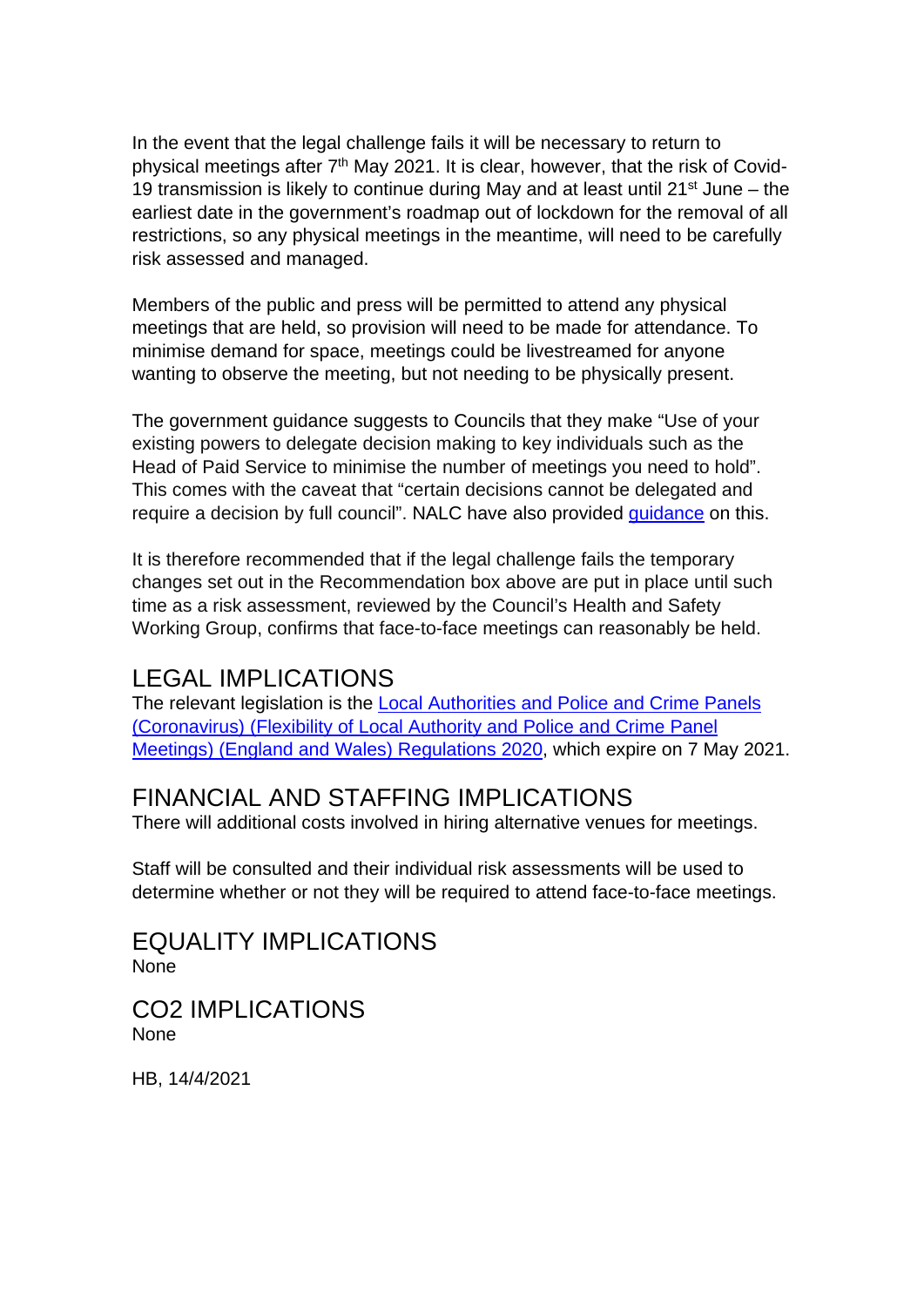## **Annual Town Meeting Arrangements <sup>2021</sup>**

AUTHOR Town Clerk

CONSULTEES None

FOR MEETING Council 26/4/2021

## RECOMMENDATION

It is recommended that the Annual Town (or parish) Meeting is postponed until after Covid19 restrictions are due to be lifted, i.e. not before 21<sup>st</sup> June.

## REPORT

The Annual Town (or parish) Meeting is a meeting of all the local government electors for the Town, which the public can participate in. It is NOT a Meeting of the Parish Council, although it falls to the Council to organise it.

The legally requirement is for a meeting to be held between 1st March and the 1st June (inclusive). In Stroud it normally takes place in May and is combined with the Annual Awards. This year it was scheduled to take place on 19<sup>th</sup> May.

The emergency legislation referred to the previous report relating to holding remote meetings, also applies to the Annual Town Meeting, so unless the legal challenge is successful, if the meeting takes place after  $7<sup>th</sup>$  May it may not be held remotely.

NALC advice suggests bringing meetings forward so that they can be held online, but it is not normally considered good practice to hold Town Meetings during the pre-election period.

If the meeting does not take place during the required period the risk to the Council of legal action based on the legislation is negligible. It is therefore recommended that the meeting is postponed until at least 21<sup>st</sup> June, so that it can be held face-to-face when the risk from coronavirus has abated.

## LEGAL IMPLICATIONS

Most of the relevant legislation which governs Parish Meetings is in Part III of Schedule 12 to the Local Government Act 1972.

## FINANCIAL AND STAFFING IMPLICATIONS

No financial implications/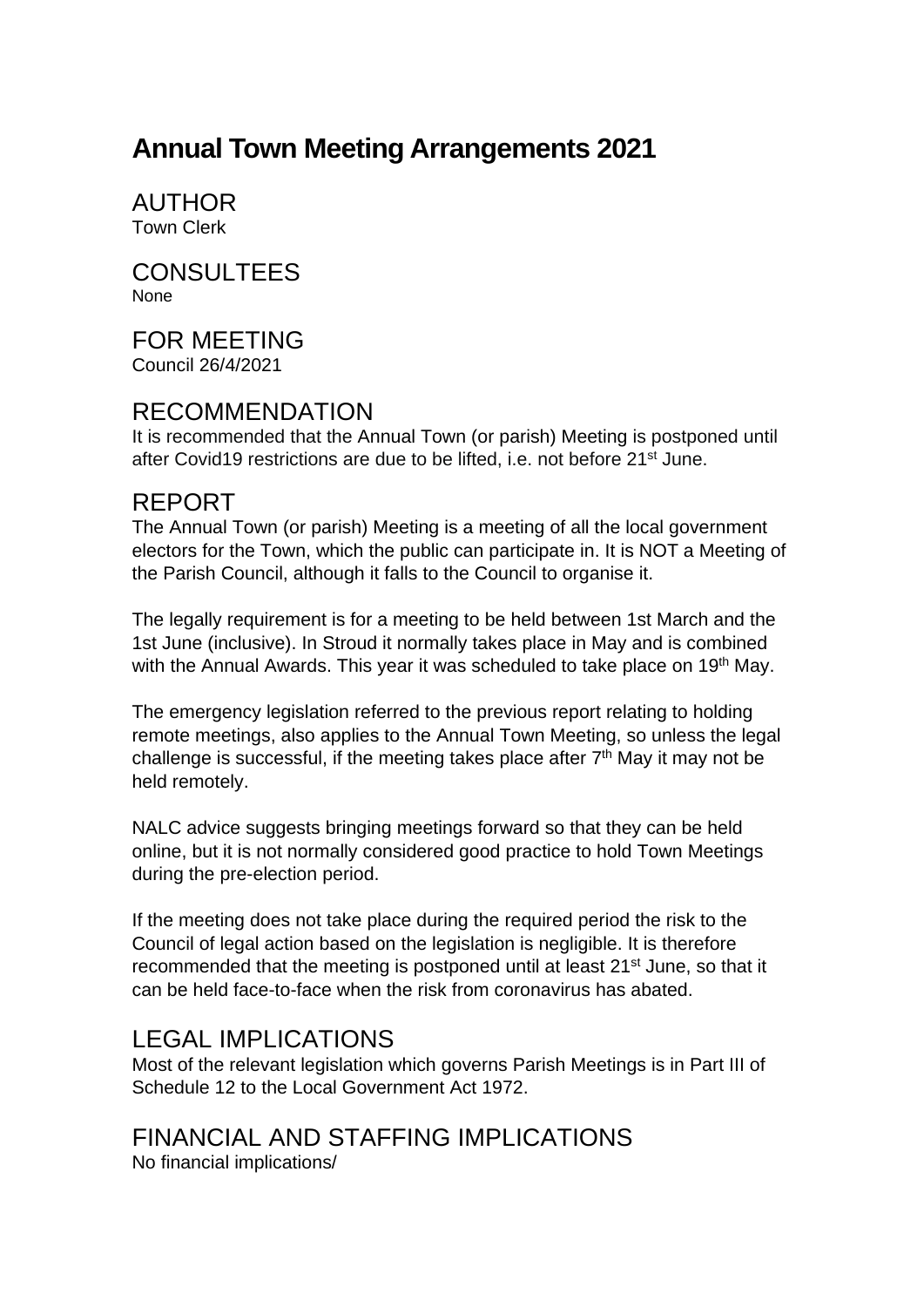Staff will be consulted and their individual risk assessments will be used to determine whether or not they will be required to attend face-to-face meetings.

EQUALITY IMPLICATIONS None

CO2 IMPLICATIONS None

HB, 19/4/2021